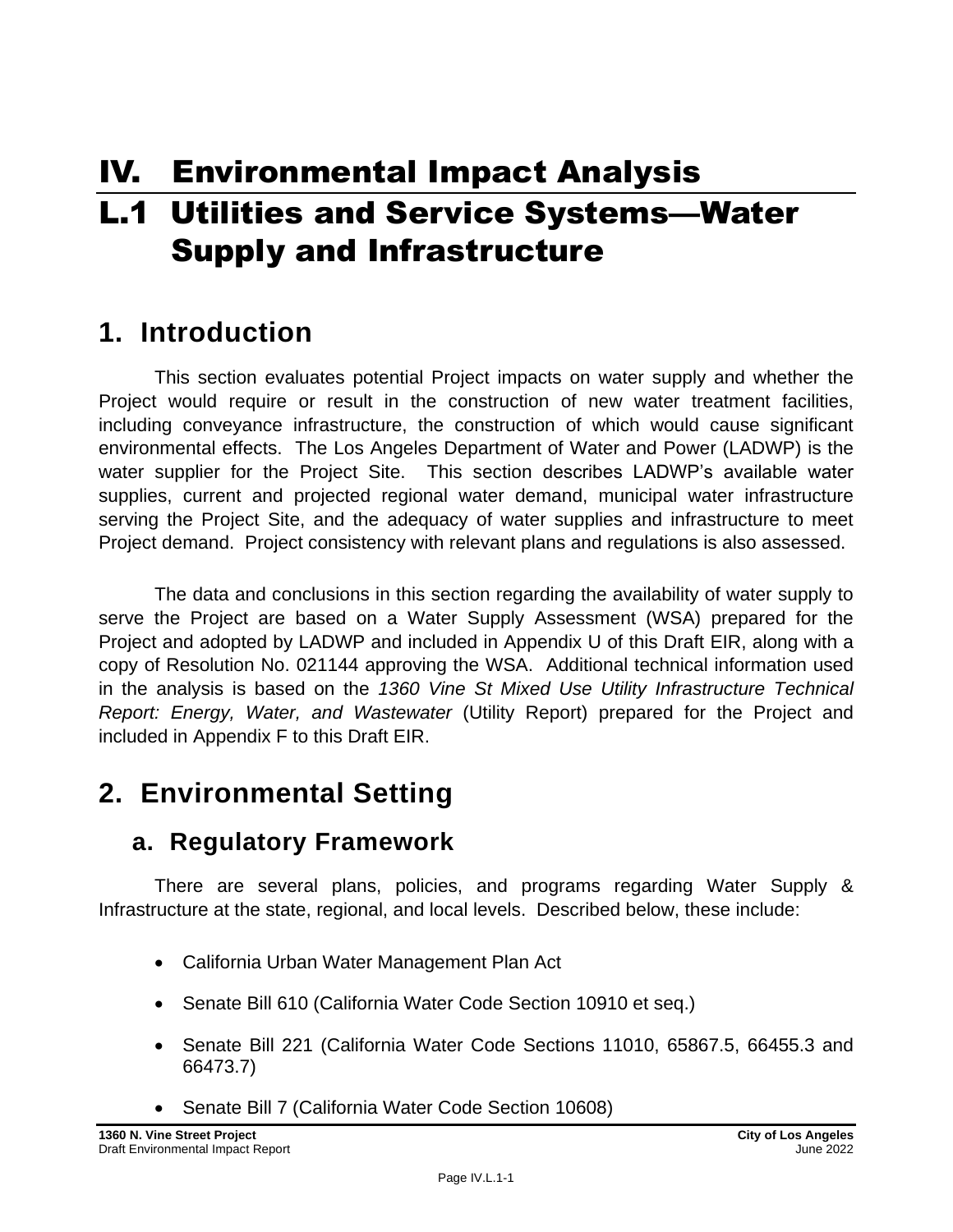- Senate Bill X7-7 (Water Conservation Act of 2009)
- Sustainable Groundwater Management Act of 2014
- California Code of Regulations (Title 20 and Title 24)
- State of Drought Emergency Declaration and Executive Orders B-29-15, B-36-15, B-37-16, and B-40-17
- California Water Plan and the California Water Action Plan
- Metropolitan Water District's Urban Water Management Plan, Integrated Resources Plan, the Water Surplus and Drought Management Plan, and the Water Supply Allocation Plan
- Los Angeles Department of Water and Power's Urban Water Management Plan
- City of Los Angeles Green New Deal
- One Water LA 2040 Plan
- City of Los Angeles General Plan, including:
- Framework Element,
- Community Plan
- Los Angeles Municipal Code (Ordinance Nos. 166,080, 181,288, 183,608, 184,250, 180,822, 181,480, 181,899, 183,833, 182,849, 184,692, and 184,248)
- Los Angeles Water Rate Ordinance
	- (1) State
		- *(a) California Urban Water Management Plan Act (California Water Code Sections 10610–10656)*

The California Urban Water Management Planning Act (California Water Code, Sections 10610–10656) addresses several State policies regarding water conservation and development of water management plans to ensure the efficient use of available supplies. The California Urban Water Management Planning Act also requires water suppliers to develop water management plans every five years to identify short-term and long-term demand management measures to meet growing water demands during normal, singledry, and multiple-dry years. Specifically, municipal water suppliers that serve more than 3,000 customers or provide more than 3,000 acre-feet per year (AFY) of water must adopt an urban water management plan.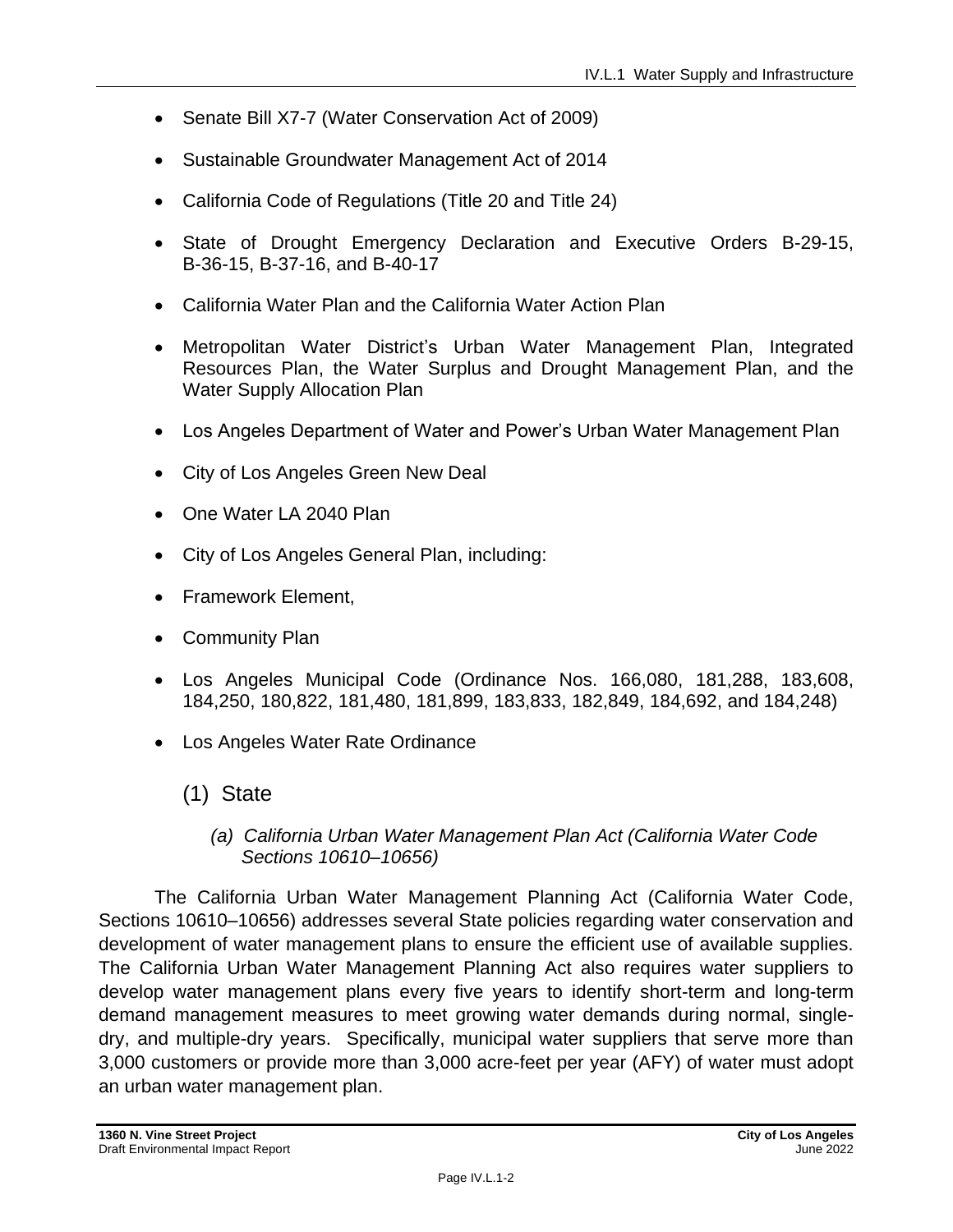# *(b) Senate Bill 610, Senate Bill 221, and Senate Bill 7*

Two of the state laws addressing the assessment of water supply necessary to serve large-scale development projects, Senate Bill (SB) 610 and SB 221, became effective January 1, 2002. SB 610, codified in Water Code Sections 10910-10915, specifies the requirements for water supply assessments (WSAs) and their role in the California Environmental Quality Act (CEQA) process, and defines the role UWMPs play in the WSA process. SB 610 requires that, for projects subject to CEQA that meet specific size criteria, the water supplier prepare WSAs that determine whether the water supplier has sufficient water resources to serve the projected water demands associated with the projects. SB 610 provides specific guidance regarding how future supplies are to be calculated in the WSAs where an applicable UWMP has been prepared. Specifically, a WSA must identify existing water supply entitlements, water rights, or water service contracts held by the public water system, and prior years' actual water deliveries received by the public water system. In addition, the WSA must address water supplies over a 20-year period and consider normal, single-dry, and multiple-dry year conditions. In accordance with SB 610, projects for which a WSA must be prepared are those subject to CEQA that meet any of the following criteria:

- Residential developments of more than 500 dwelling units;
- Shopping centers or business establishments employing more than 1,000 persons or having more than 500,000 square feet of floor space;
- Commercial office buildings employing more than 1,000 persons or having more than 250,000 square feet of floor space;
- Hotels, motels, or both, having more than 500 rooms;
- Industrial, manufacturing, or processing plants, or industrial parks planned to house more than 1,000 persons, occupying more than 40 acres of land, or having more than 650,000 square feet of floor area
- Mixed-use projects that include one or more of the projects specified in this subdivision; or
- Projects that would demand an amount of water equivalent to or greater than the amount of water required by a 500-dwelling-unit project. (Water Code Section 912, CEQA Guidelines Section 15155(a).

The WSA must be approved by the public water supplier serving the project at a regular or special meeting and must be incorporated into the CEQA document. The lead agency must then make certain findings related to water supply based on the WSA.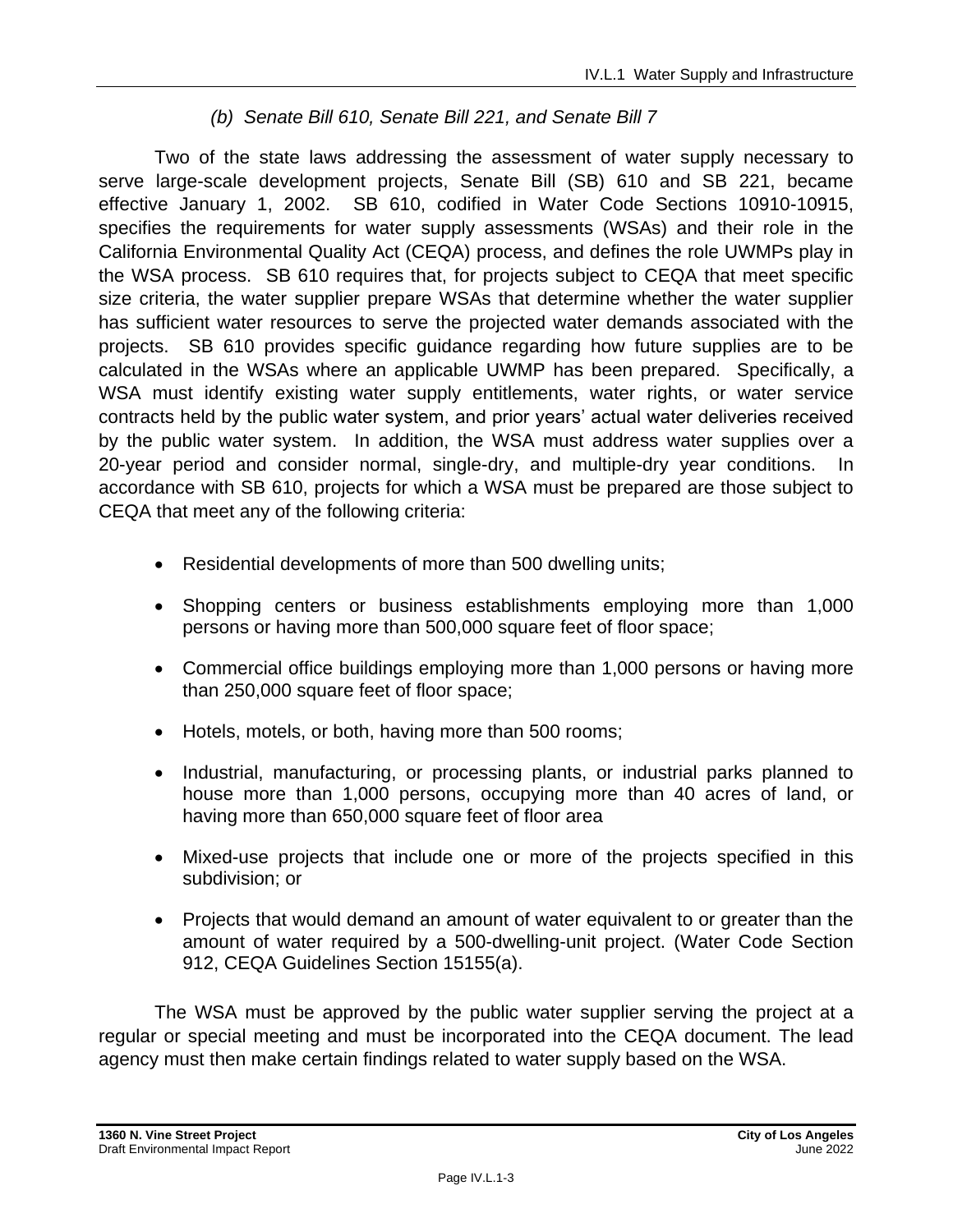In addition, under SB 610, a water supplier responsible for the preparation and periodic updating of an UWMP must describe the water supply projects and programs that may be undertaken to meet the total project water use of the service area. If groundwater is identified as a source of water available to the supplier, the following additional information must be included in the UWMP: (1) a groundwater management plan; (2) a description of the groundwater basin(s) to be used and the water use adjudication rights, if any; (3) a description and analysis of groundwater use in the past 5 years; and (4) a discussion of the sufficiency of the groundwater that is projected to be pumped by the supplier.

SB 221 also addresses water supply in the land use approval process for large residential subdivision projects. However, unlike SB 610 WSAs, which are prepared at the beginning of a planning process, SB 221-required Water Supply Verification (WSV) is prepared at the end of the planning process for such projects. Under SB 221, a water supplier must prepare and adopt a WSV indicating sufficient water supply is available to serve a proposed subdivision, or the local agency must make a specific finding that sufficient water supplies are or will be available prior to completion of a project, as part of the conditions for the approval of a final subdivision map. SB 221 specifically applies to residential subdivisions of 500 units or more. However, Government Code Section 66473.7(i) exempts "…any residential project proposed for a site that is within an urbanized area and has been previously developed for urban uses; or where the immediate contiguous properties surrounding the residential project site are, or previously have been, developed for urban uses; or housing projects that are exclusively for very low and lowincome households."

SB 7, enacted on November 10, 2009, mandates new water conservation goals for UWMPs, requiring Urban Water Suppliers to achieve a 20 percent per capita water consumption reduction by the year 2020 statewide, as described in the "20 x 2020" State Water Conservation Plan.<sup>1</sup> As such, each updated UWMP must now incorporate a description of how each respective urban water supplier will quantitatively implement this water conservation mandate, which requirements in turn must be taken into consideration in preparing and adopting WSAs under SB 610.

# *(c) Senate Bill X7-7—Water Conservation Act of 2009*

SB X7-7, the Water Conservation Act of 2009, codified in California Water Code Section 10608, requires all water suppliers to increase water use efficiency. Enacted in 2009, this legislation sets an overall goal of reducing per capita urban water use, compared to 2009 use, by 20 percent by December 31, 2020. The State of California was required to

*<sup>1</sup> SWRCB, 20 x 2020 Water Conservation Plan, February 2010.*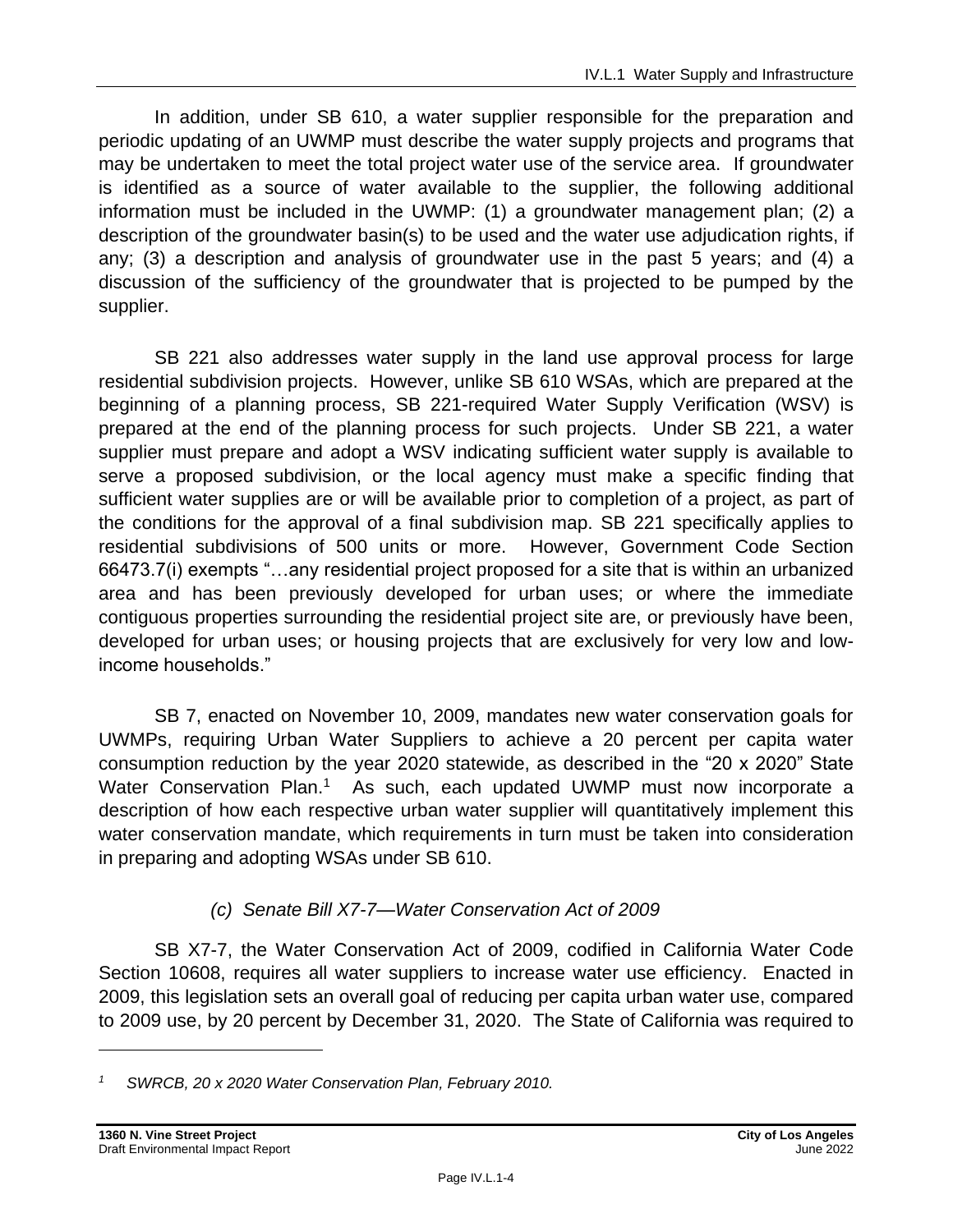make incremental progress towards this goal by reducing per capita water use by at least 10 percent on or before December 31, 2015. Monthly statewide potable water savings reached 25.1 percent in February 2017 as compared to that in February 2013.<sup>2</sup> Cumulative statewide savings from June 2015 through February 2017 were estimated at 22.5 percent.<sup>3</sup> Following a multi-year drought and improvements to hydrologic conditions, statewide potable water savings reached 14.7 percent in August 2017 as compared to August 2013 potable water production.<sup>4</sup>

### *(d) Sustainable Groundwater Management Act of 2014<sup>5</sup>*

The Sustainable Groundwater Management Act (SGMA) of 2014, passed in September 2014, is a comprehensive three-bill package that provides a framework for the sustainable management of groundwater supplies by local authorities.<sup>6</sup> The SGMA requires the formation of local groundwater sustainability agencies to assess local water basin conditions and adopt locally based management plans. Local groundwater sustainability agencies were required to be formed by June 30, 2017. The SGMA provides 20 years for groundwater sustainability agencies to implement plans and achieve long-term groundwater sustainability and protect existing surface water and groundwater rights. The SGMA provides local groundwater sustainability agencies with the authority to require registration of groundwater wells, measure and manage extractions, require reports and assess fees, and request revisions of basin boundaries, including establishing new subbasins. Furthermore, SGMA requires governments and water agencies of high and medium priority basins to stop overdraft and bring groundwater basins into balanced levels of pumping and recharge. Under SGMA, these basins should reach sustainability within 20 years of implementing their sustainability plans. For the basins that are critically over-drafted, the timeline is 2040. For the remaining high and medium priority basins, the deadline is 2042.

- *<sup>5</sup> Sustainable Groundwater Management Act [And Related Statutory Provisions from SB1168 (Pavley), AB1739 (Dickinson), and SB1319 (Pavley) as Chaptered], 2015 Amendments, effective January 1, 2016.*
- *<sup>6</sup> California Department of Water Resources, SGMA Groundwater Management, https://water.ca.gov/ Programs/Groundwater-Management/SGMA-Groundwater-Management, accessed February 9, 2022.*

*<sup>2</sup> SWRCB, Fact Sheet, February 2017 Statewide Conservation Data, updated April 4, 2017.*

*<sup>3</sup> SWRCB, Media Release, "Statewide Water Savings Exceed 25 Percent in February; Conservation to Remain a California Way of Life," April 4, 2017.*

*<sup>4</sup> SWRCB, Fact Sheet, August 2017 Statewide Conservation Data, updated October 3, 2017.*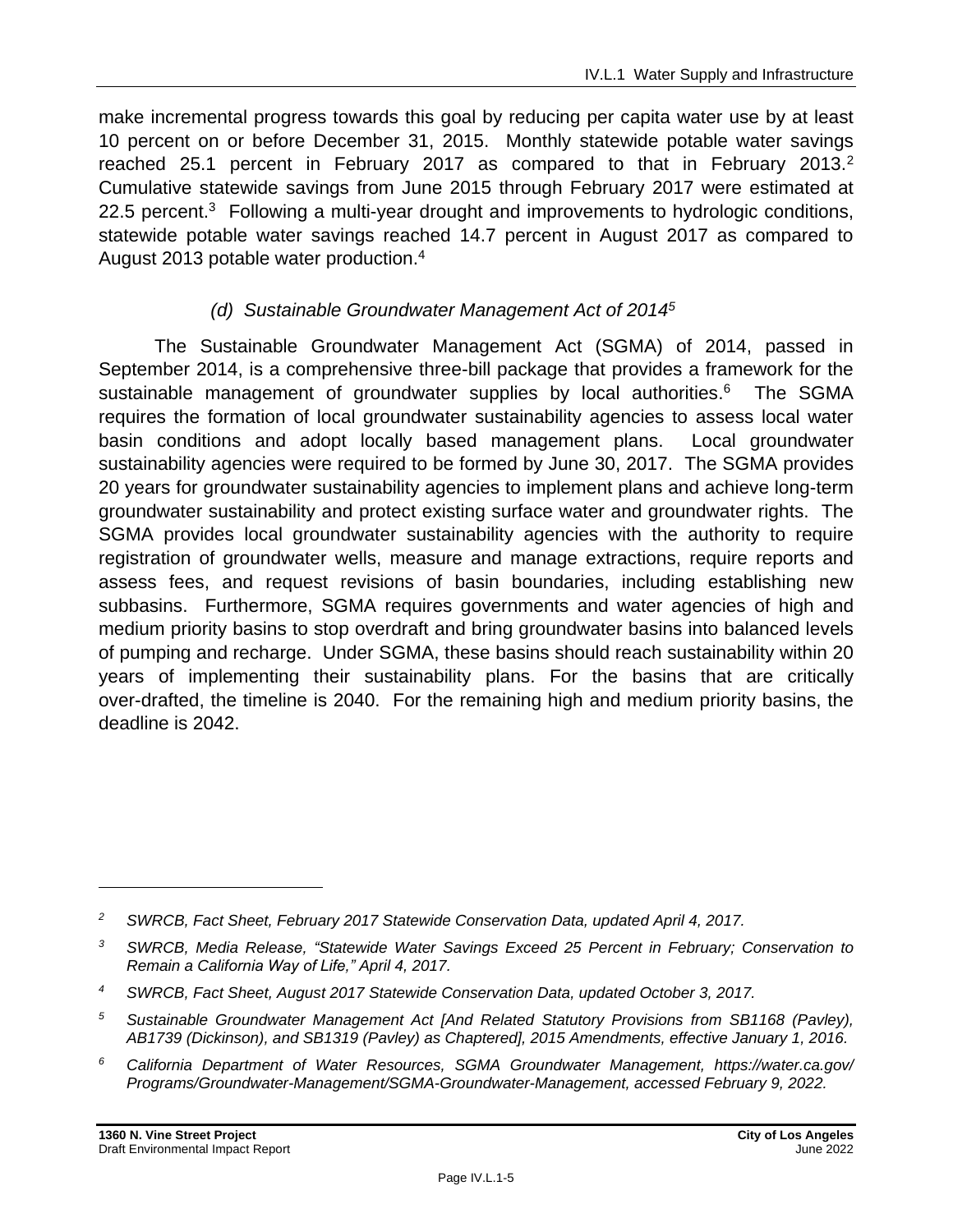- *(e) California Code of Regulations*
	- *(i) Title 20*

Title 20, Section 1605.3 (h) and 1505(i) of the California Code of Regulations (CCR) establishes applicable State efficiency standards (i.e., maximum flow rates) for plumbing fittings and fixtures, including fixtures such as showerheads, lavatory faucets and water closets (toilets). Among the standards, the maximum flow rate for showerheads manufactured on or after July 1, 2018, is 1.8 gpm at 80 psi; and lavatory faucets manufactured after July 1, 2016, is 1.2 gpm at 60 psi. The standard for toilets sold or offered for sale on or after January 1, 2016, is 1.28 gallons per flush.<sup>7</sup>

# *(ii) CALGreen Code*

Part 11 of Title 24, the title that regulates the design and construction of buildings, establishes the California Green Building Standards (CALGreen) Code. The purpose of the CALGreen Code is to improve public health, safety and general welfare by enhancing the design and construction of buildings through the use of building concepts having a reduced negative impact or a positive environmental impact and encouraging sustainable construction practices in the following categories: planning and design, energy efficiency, water efficiency and conservation, material conservation and resource efficiency, and environmental quality. The CALGreen Code includes both mandatory measures as well as voluntary measures. The mandatory measures establish minimum baselines that must be met in order for a building to be approved. The mandatory measures for water conservation provide limits for fixture flow rates, which are the same as those for the Title 20 efficiency standards listed above. The voluntary measures can be adopted by local jurisdictions for greater efficiency.

# *(iii) Plumbing Code*

Title 24, Part 5 of the California Code of Regulations establishes the California Plumbing Code. The California Plumbing Code sets forth efficiency standards (i.e., maximum flow rates) for all new federally-regulated plumbing fittings and fixtures, including showerheads and lavatory faucets. The 2019 California Plumbing Code, which is based on the 2018 Uniform Plumbing Code, has been published by the California Building Standards Commission and went into effect on January 1, 2019.

*<sup>7</sup> CCR, Title 20, Section 1605.3(h).*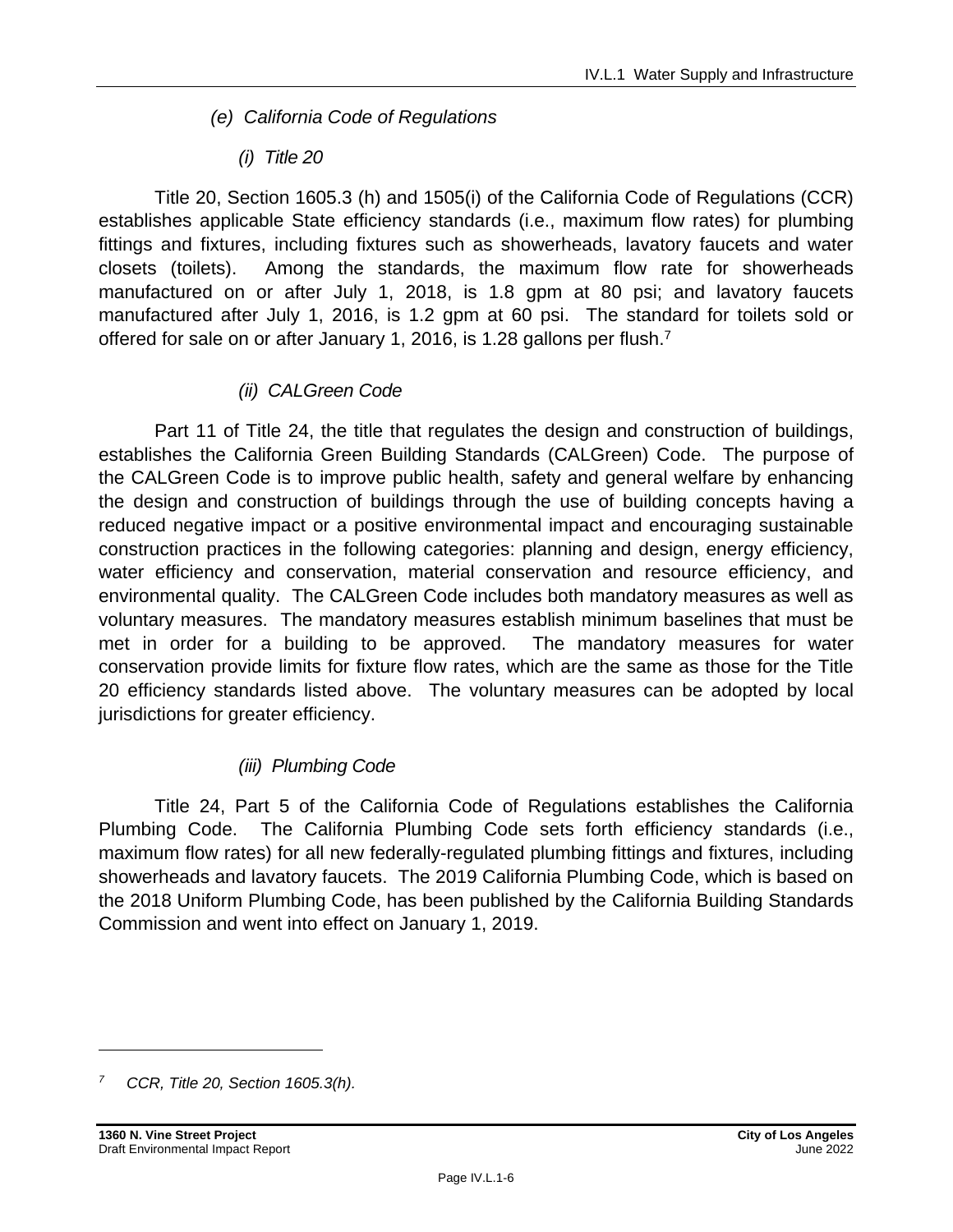# *(f) State of Drought Emergency Declaration and Executive Orders*

In response to California's drought conditions, on January 17, 2014, Governor Jerry Brown declared a State of Drought Emergency and directed state officials to take numerous necessary actions with local Urban Water Suppliers and municipalities to reduce the impacts of the ongoing drought conditions that had been occurring in California since approximately 2009.<sup>8</sup> Subsequently, four Executive Orders were issued between April 2015 to April 2017 to address changing drought conditions and provide guidance for addressing the drought conditions.

Executive Order B-29-15 (April 2015) imposed a mandatory 25 percent statewide water reduction on potable water use by Urban Water Suppliers. It prioritized water infrastructure projects, incentivized water efficiencies, and streamlined permitting with new approval processes for water transfers and emergency drinking water projects. Executive Order B-37-16 called for long-term improvements to local drought preparation across the state, and directed the California State Water Resources Control Board (SWRCB) to develop proposed emergency water restrictions for 2017 if the drought persists. 9

The regulatory requirements resulting from these executive orders were codified in California Code of Regulations Title 23, Article 22.5, Drought Emergency Water Conservation.

In May 2016, SWRCB adopted a revised emergency water conservation regulation, effective June 2016 through at least February 2017, which rescinded numeric reduction targets for Urban Water Suppliers, instead requiring locally developed conservation standards based upon each agency's specific circumstances.<sup>10</sup>

Finally, on April 7, 2017, Executive Order B-40-17 was issued to formally end the drought emergency and lifted the drought emergency in all California counties except Fresno, Kings, Tulare, and Tuolumne. In response to Executive Order B-40-17, on April 26, 2017, the SWRCB partially repealed the emergency regulation in regard to water supply stress test requirements and remaining mandatory conservation standards for urban water

*<sup>8</sup> Office of Governor Edmund G. Brown Jr., Newsroom, Governor Brown Declares Drought State of Emergency, January 17, 2014, www.ca.gov/archive/gov39/2014/01/17/news18368/index.html, accessed March 5, 2021.*

*<sup>9</sup> Office of Governor Edmund G. Brown, Jr., Governor Brown Issues Order to Continue Water Savings as Drought Persists, May 9, 2016, www.ca.gov/archive/gov39/2016/05/09/news19408/index.html, accessed March 5, 2021.*

<sup>10</sup> *SWRCB, Resolution No. 2016-0029, To Adopt an Emergency Regulation for Statewide Urban Water Conservation, May 18, 2016.*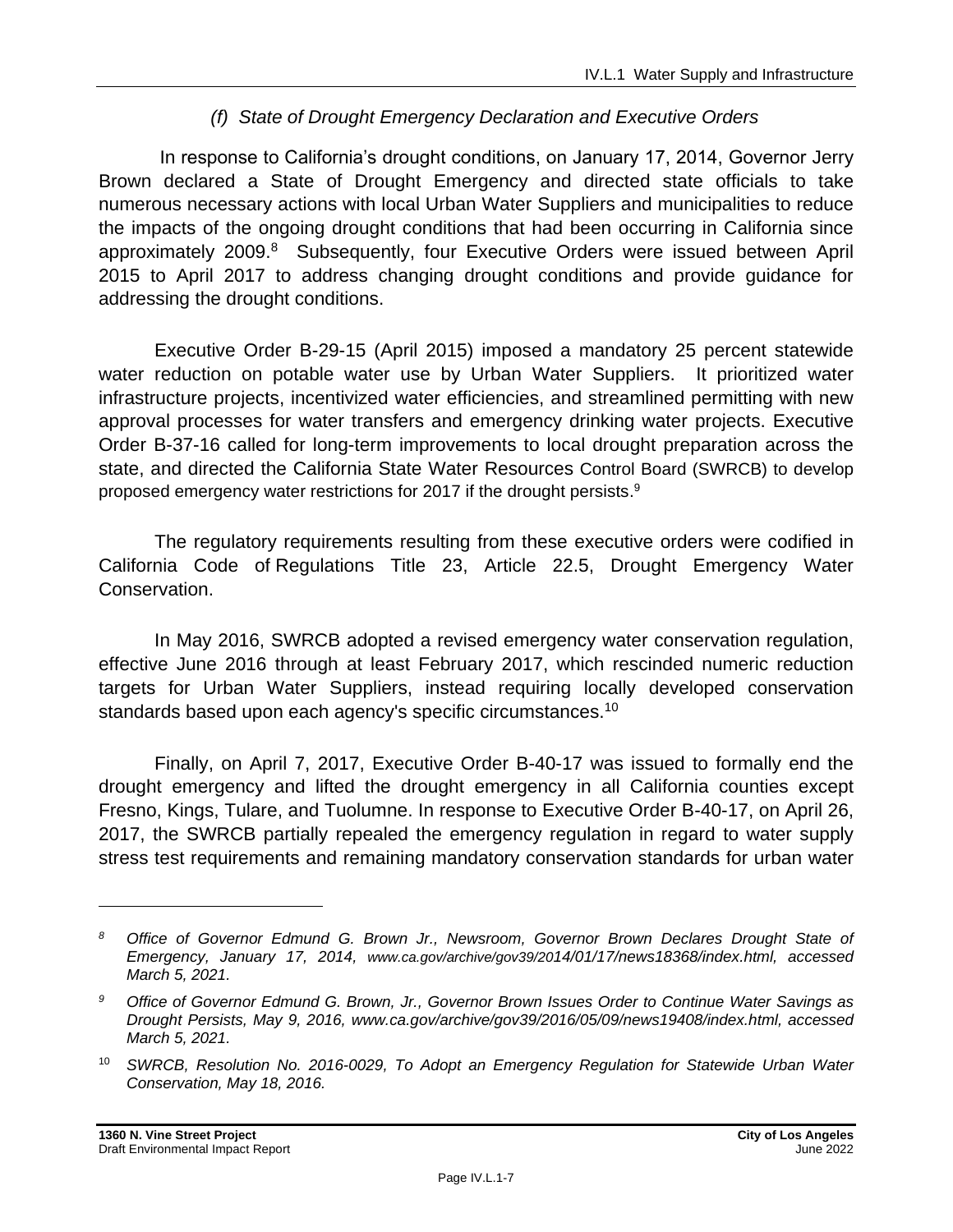suppliers.<sup>11,12</sup> The order also rescinded two drought-related emergency proclamations and four drought-related executive orders. Cities and water districts throughout the state are required to continue reporting their water use each month. Executive Order B-40-17 continued the ban on wasteful practices, including hosing off sidewalks and running sprinklers when it rains.

### *(g) California Water Plan*

Required by Water Code Section 10005(a), the California Water Plan is the state's strategic plan for managing and developing water resources statewide for current and future generations.<sup>13</sup> It provides a collaborative planning framework for elected officials, agencies, tribes, water and resource managers, businesses, academia, stakeholders, and the public to develop findings and recommendations and make informed decisions for California's water future.

The plan, updated every five years, presents the status and trends of California's water-dependent natural resources; water supplies; and agricultural, urban, and environmental water demands for a range of plausible future scenarios. The Water Plan also evaluates different combinations of regional and statewide resource management strategies to reduce water demand, increase water supply, reduce flood risk, improve water quality, and enhance environmental and resource stewardship. The evaluations and assessments performed for the plan help identify effective actions and policies for meeting California's resource management objectives in the near term and for several decades to come.

In July 2019, DWR released the Final 2018 Update to the California Water Plan. 14 The document provides recommended actions, funding scenarios, and an investment strategy to bolster efforts by water and resource managers, planners, and decision-makers to overcome the State's most pressing water resource challenges. It reaffirms the State government's role and commitment to sustainable, equitable, long-term water resource management; and introduces implementation tools to inform decision-making. The 2018 Update recommends significant additional investment in infrastructure and ecosystem improvements to overcome challenges to sustainability; and it recommends actions to

*<sup>11</sup> SWRCB, Resolution No. 2016-0029, To Adopt an Emergency Regulation for Statewide Urban Water Conservation, May 18, 2016.*

*<sup>12</sup> SWRCB, Resolution No. 2017-0024, To Partially Repeal a Regulation for Statewide Urban Water Conservation, April 26, 2017.*

*<sup>13</sup> DWR, California Water Plan, www.water.ca.gov/Programs/California-Water-Plan, accessed March 5, 2021.*

*<sup>14</sup> DWR, News Release, DWR Releases Final California Water Plan Update 2018, July 16, 2019, https:// water.ca.gov/News/News-Releases/2019/July-19/Final-Water-Plan-Update-2018, accessed March 5, 2021.*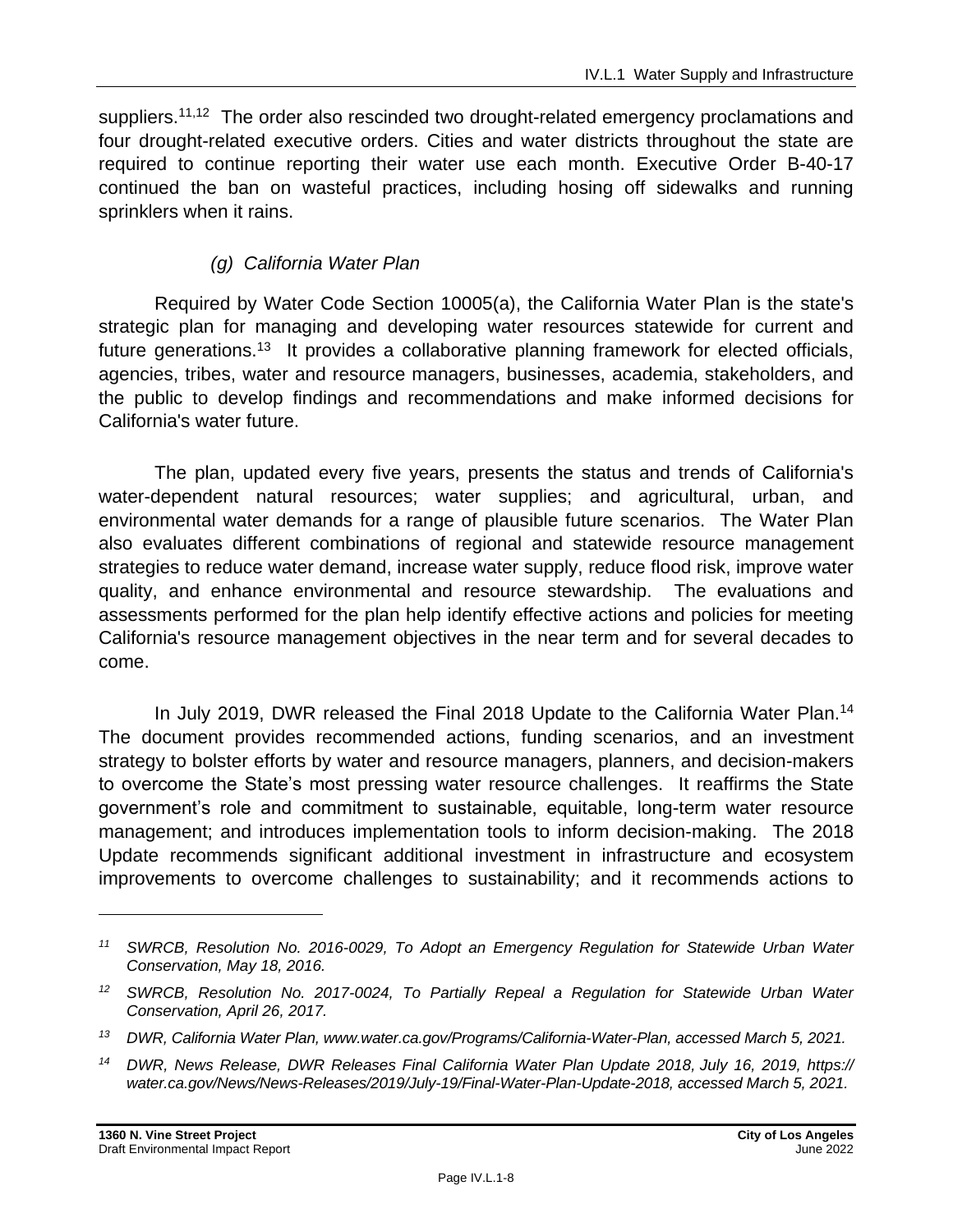resolve systemic and institutional issues that contribute to many of the state's water challenges.<sup>15</sup>

### *(h) California Water Action Plan*

The California Water Action Plan is a roadmap for the State's journey towards sustainable water management. The first California Water Action Plan was released in January 2014 under Governor Jerry Brown's administration and updated in 2016.<sup>16</sup> The California Water Action Plan discusses the challenges to water in California: uncertain water supplies, water scarcity/drought, declining groundwater supplies, poor water quality, declining native fish species and loss of wildlife habitat, floods, supply disruptions, and population growth and climate change further increasing the severity of these risks.<sup>17</sup>

# (2) Regional

As discussed in detail below, the Metropolitan Water District of Southern California (MWD) is a primary source of water supply within Southern California. Based on the water supply planning requirements imposed on its member agencies and ultimate customers, MWD has adopted a series of official reports on the state of its water supplies. As described in further detail below, in response to recent developments in the Sacramento Delta, the MWD has developed plans intended to provide solutions that, when combined with the rest of its supply portfolio, will ensure a reliable long-term water supply for its member agencies, including the City of Los Angeles.

#### *(a) Metropolitan Water District's 2015 Regional Urban Water Management Plan*

The MWD Regional UWMP (RUWMP) addresses the future of MWD's water supplies and demand through the year 2040.<sup>18</sup> Evaluations are prepared for average year conditions, single dry-year conditions, and multiple dry-year conditions. The analysis for multiple-dry year conditions (i.e., under the most challenging weather conditions such as drought and service interruptions caused by natural disasters) is presented in Table 2-4 of the 2015 RUWMP.<sup>19</sup> The analysis in the 2015 RUWMP concluded that reliable water resources would be available to continuously meet demand through 2040.<sup>20</sup> In the 2015

*<sup>15</sup> DWR, California Water Plan Update 2018, Executive Summary, July 2019.*

*<sup>16</sup> California Natural Resources Agency, California Water Action Plan 2016 Update.*

*<sup>17</sup> California Natural Resources Agency, California Water Action Plan 2016 Update.*

*<sup>18</sup> MWD, 2015 Regional Urban Water Management Plan, June 2016.*

*<sup>19</sup> MWD, 2015 Regional Urban Water Management Plan, June 2016, p. 2-15.*

*<sup>20</sup> MWD, 2015 Regional Urban Water Management Plan, June 2016, p. 2-15.*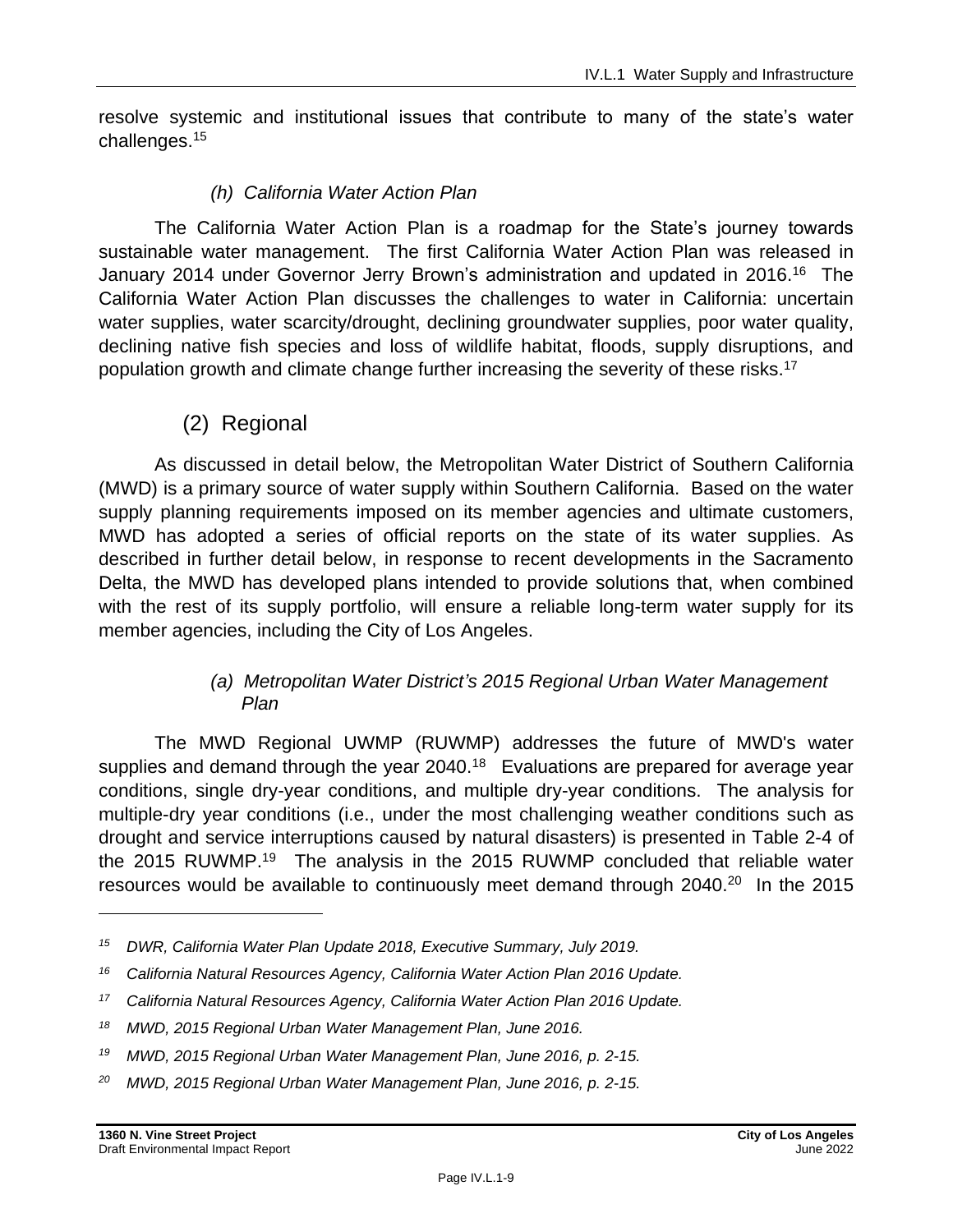RUWMP, the projected 2040 demand water is 2,201,000 AFY, whereas the expected and projected 2040 supply is 2,941,000 AFY based on current programs, and an additional 398,000 AFY is expected to become available under programs under development for a potential surplus in 2040 of 1,138,000 AFY. 21

MWD has comprehensive plans for stages of actions it would undertake to address up to a 50-percent reduction in its water supplies and a catastrophic interruption in water supplies through its Water Surplus and Drought Management and Water Supply Allocation Plans. MWD has also developed an Emergency Storage Requirement to mitigate against potential interruption in water supplies resulting from catastrophic occurrences within the Southern California region and is working with the State to implement a comprehensive improvement plan to address catastrophic occurrences that could occur outside of the Southern California region. MWD is also working with the State on the Delta Risk Management Strategy to reduce the impacts of a seismic event in the Delta that would cause levee failure and disruption of State Water Project deliveries. In addition, MWD has plans for supply implementation and continued development of a diversified resource mix including programs in the Colorado River Aqueduct, State Water Project, Central Valley transfers, local resource projects, and in-region storage that enables the region to meet its water supply needs. As set forth in its 2015 UWMP, MWD will also continue investments in water use efficiency measures to help the region achieve a 20 percent per person potable water use reduction by 2020.

# *(b) MWD's Integrated Water Resources Plan*

The MWD prepares an Integrated Water Resources Plan (IRP) that provides a water management framework with plans and programs for meeting future water needs. It addresses issues that can affect future water supply such as water quality, climate change, and regulatory and operational changes. The most recent IRP (2015 IRP) was adopted in January 2016.<sup>22</sup> It establishes a water supply reliability mission of providing its service area with an adequate and reliable supply of high-quality water to meet present and future needs in an environmentally and economically responsible way. Among other topics, the 2015 IRP discusses water conservation, local and imported water supplies, storage and transfers, water demand, and adaptation to drought conditions.

The 2015 IRP reliability targets identify developments in imported and local water supply, and in water conservation that, if successful, would provide a future without water shortages and mandatory restrictions under planned conditions. For imported supplies, MWD would make investments to maximize Colorado River Aqueduct deliveries in dry

*<sup>21</sup> MWD, 2015 Regional Urban Water Management Plan, June 2016, p. 2-15.*

*<sup>22</sup> MWD, Integrated Water Resources Plan 2015 Update, Report No. 1518, January 2016.*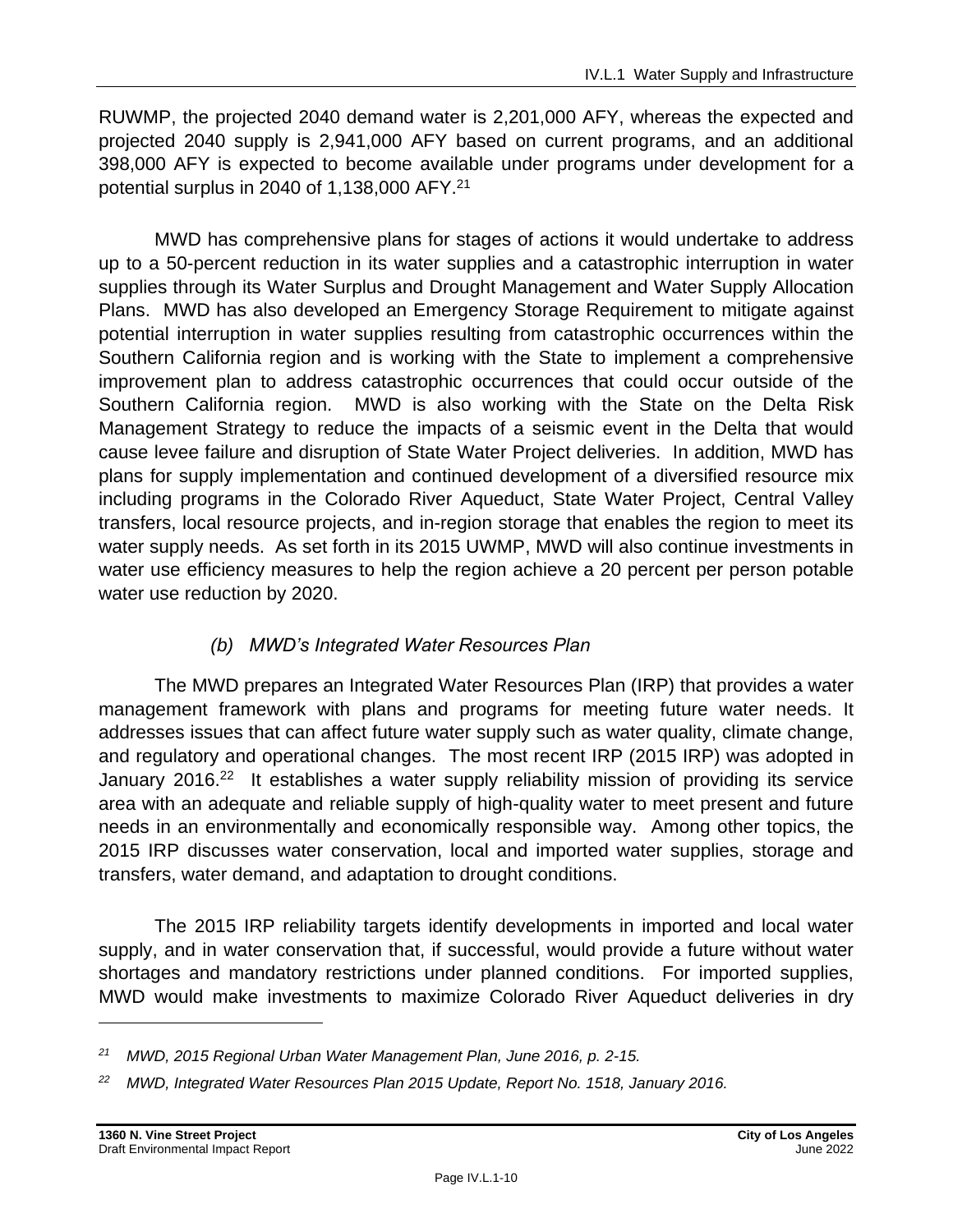years. MWD would make ecologically-sound infrastructure investments to the SWP so that the water system can capture sufficient supplies to help meet average year demands and to refill the MWD storage network in above-average and wet years.

Planned actions to keep supplies and demands in balance include, among others, lowering regional residential per capita demand by 20 percent by the year 2020 (compared to a baseline established in 2009 state legislation), reducing water use from outdoor landscapes and advancing additional local supplies. IRP Table ES-1, 2015 IRP Update Total Level of Average-Year Supply Targeted (Acre-Feet), of the 2015 IRP, shows the supply reliability and conservation targets. As presented in the IRP, the total supply reliability target for each five-year increase between 2016 and 2040 would exceed the retail demand after conservation. In 2040, retail demand after conservation is estimated to be 4,273,000 acre-feet and the total supply reliability target is approximately 4,539,000 acrefeet, representing an excess of 266,000 acre-feet.<sup>23</sup>

# *(c) MWD's Water Surplus and Drought Management Plan*

In 1999, MWD incorporated the water shortage contingency analysis that is required as part of any UWMP into a separate, more detailed plan, called the Water Surplus and Drought Management Plan. The overall objective of the Water Surplus and Drought Management Plan is to ensure that shortage allocation of MWD's imported water supplies is not required.<sup>24</sup> The Water Surplus and Drought Management Plan provides policy guidance to manage MWD's supplies and achieve the goals laid out in the agency's IRP. The Water Surplus and Drought Management Plan separates resource actions into two major categories: Surplus Actions and Shortage Actions. The Water Surplus and Drought Management Plan considers the region to be in surplus only after MWD has met all demands for water, including replenishment deliveries. The Surplus Actions store surplus water, first inside and then outside of the region. The Shortage Actions of the Water Surplus and Drought Management Plan are separated into three subcategories: Shortage, Severe Shortage, and Extreme Shortage. Each category has associated actions that could be taken as a part of the response to prevailing shortage conditions. Conservation and water efficiency programs are part of MWD's resource management strategy through all categories.

# *(d) MWD's Water Supply Allocation Plan*

While the Water Surplus and Drought Management Plan includes a set of general actions and considerations for MWD staff to address during shortage conditions, it does not

*<sup>23</sup> MWD, Integrated Water Resources Plan—2015 Update, Report 1518, p. VIII.*

*<sup>24</sup> MWD, Water Surplus and Drought Management Plan: Report No. 1150, August 1999.*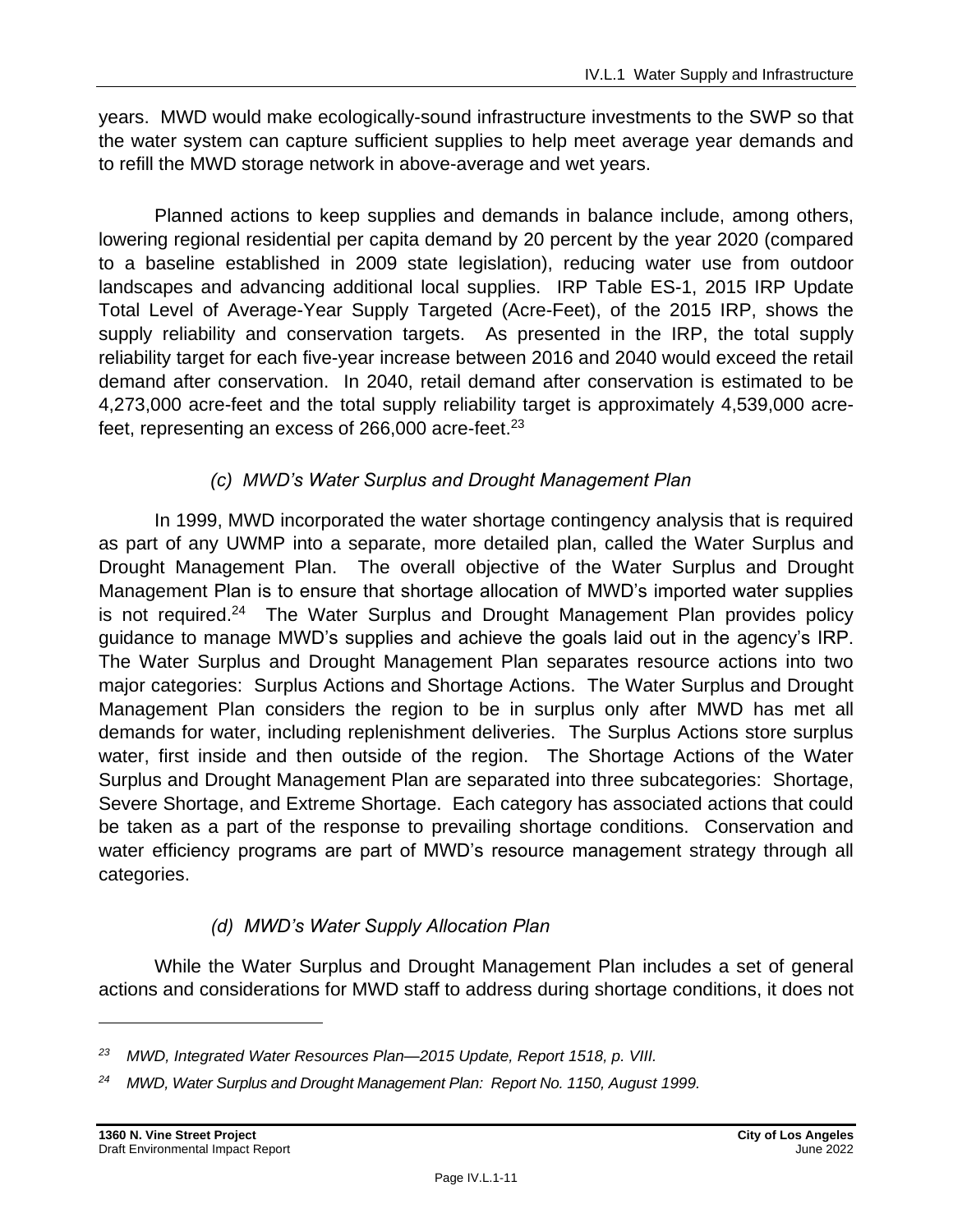include a detailed water supply allocation plan or implementation approach. Therefore, MWD adopted a water supply plan called the Water Supply Allocation Plan (WSAP) in February 2008 to encourage proactive steps to reduce the region's water demand to mitigate the need for more severe actions, up to and including the implementation of the plan to allocate water supply shortages to member agencies.<sup>25</sup> The Water Supply Allocation Plan includes a formula for determining reductions of water deliveries to member agencies during extreme water shortages in MWD's service area conditions (i.e., drought conditions or unforeseen interruptions in water supplies).

The WSAP allows member agencies the flexibility to choose among various local supply and conservation strategies to help ensure that demands on MWD stay in balance with limited supplies. The formula allocates shortages of MWD supplies and seeks to balance the impacts of a shortage at the retail level while maintaining equity on the wholesale level, and takes into account growth, local investments, changes in supply conditions and the demand hardening aspects of non-potable recycled water use and the implementation of conservation savings programs. The allocation period covers 12 consecutive months from July of a given year through the following June.

# *(e) MWD's Long-Term Conservation Plan<sup>26</sup>*

The Long‐Term Conservation Plan (LTCP), developed in collaboration with the member agencies, retailers, and other stakeholders, provides a framework of goals and strategies to reduce per capita water use through conservation and water use efficiency. The plan recognizes the challenges and uncertainties to achieving the IRP target. As a result, the LTCP uses adaptive management and strategies to adjust implementation approaches. The goals of the LTCP are to achieve conservation targets, pursue innovation that will advance water use efficiency and conservation, and transform the public's perception of the value of water within the region.

The LTCP uses market transformation as an overarching strategy, which includes the reduction of barriers or maximizing of opportunities to accelerate the adoption of efficiency measures to the point where continuation of the same publicly funded intervention is no longer needed in that specific market. Market transformation includes promoting one set of efficient technologies, processes, services or building design approaches until they are adopted into codes and standards (or otherwise substantially adopted by the market), while also moving forward to bring the next generation of even more efficient technologies to market.

*<sup>25</sup> MWD, 2015 Urban Water Management Plan, June 2016.*

*<sup>26</sup> MWD, Long-Conservation Plan, Final Draft, July 2011.*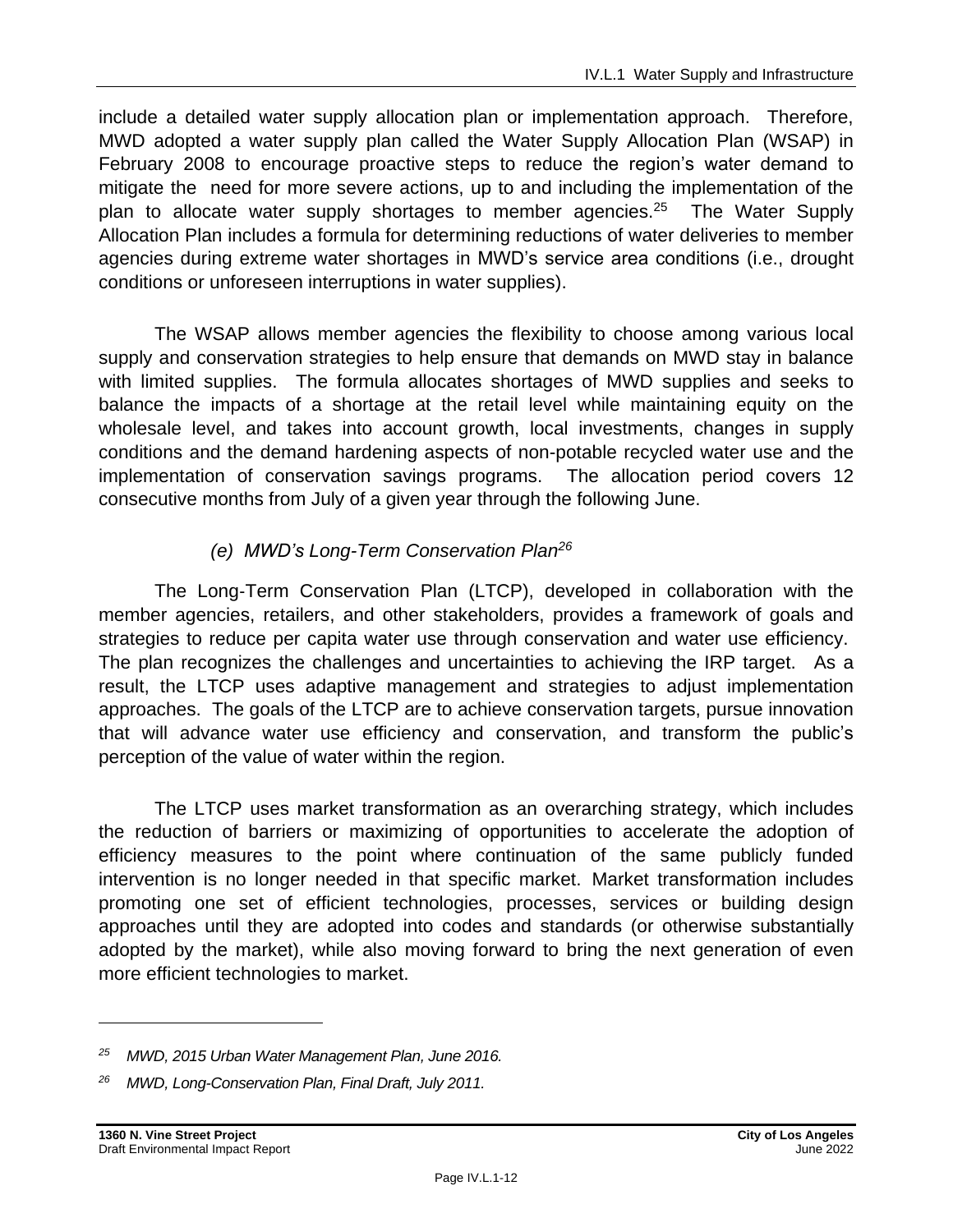- (3) Local
	- *(a) LADWP Urban Water Management Plan*
		- *(i) 2015 UWMP*

In accordance with the California Urban Water Management Planning Act, UWMPs are updated at 5-year intervals. LADWP adopted the 2015 UWMP on April 27, 2016. The 2015 UWMP complies with the Urban Water Management Planning Act, builds upon the goals and progress made in the 2010 UWMP and currently serves as the City's master plan for reliable water supply and resource management consistent with the City goals and objectives. The UWMP details LADWP's efforts to promote the efficient use and management of its water resources. LADWP's UWMP used a service area-wide methodology in developing its water demand projections. This methodology does not rely on individual development demands to determine area-wide growth. Rather, the projected growth in water use for the entire service area was considered in developing long-term water projections for the City to the year 2040. Long range projections are based on Southern California Association of Government (SCAG) growth projections. The 2015 UWMP is based on projections in the 2012–2035 Regional Transportation Plan/Sustainable Communities Strategy (RTP/SCS). <sup>27</sup>

The 2015 UWMP takes into account a number of significant changes that have occurred since LADWP prepared its 2010 UWMP. The year 2012 marked the beginning of the current multi-year drought in California. As stated above, in January 2014, Governor Brown proclaimed a drought state of emergency. In July 2014, the SWRCB implemented its Emergency Water Conservation Regulation (Emergency Regulation), as directed by Governor Brown, to take actions to reduce water use by 20 percent statewide. Later, the mandated reductions were increased to 25 percent statewide, with adjustments to account for different climates, expected growth, investment made to create drought-resilient water supplies by different cities through October 2016. In October 2014, City of Los Angeles Mayor Eric Garcetti issued Executive Directive No. 5 (ED 5), which set goals to reduce per capita water use, reduce purchases of imported potable water by 50 percent, and create an integrated water strategy to increase local supplies and improve water security considering climate change and seismic vulnerability. In addition, in April 2015, the Mayor's Sustainable City pLAn, (updated in 2019 as the City's Green New Deal and discussed further below), was released, establishing targets for the City over the next 20 years to strengthen and promote sustainability. The 2015 UWMP incorporates the objectives of

*<sup>27</sup> LADWP, 2015 Urban Water Management Plan, June 2016.*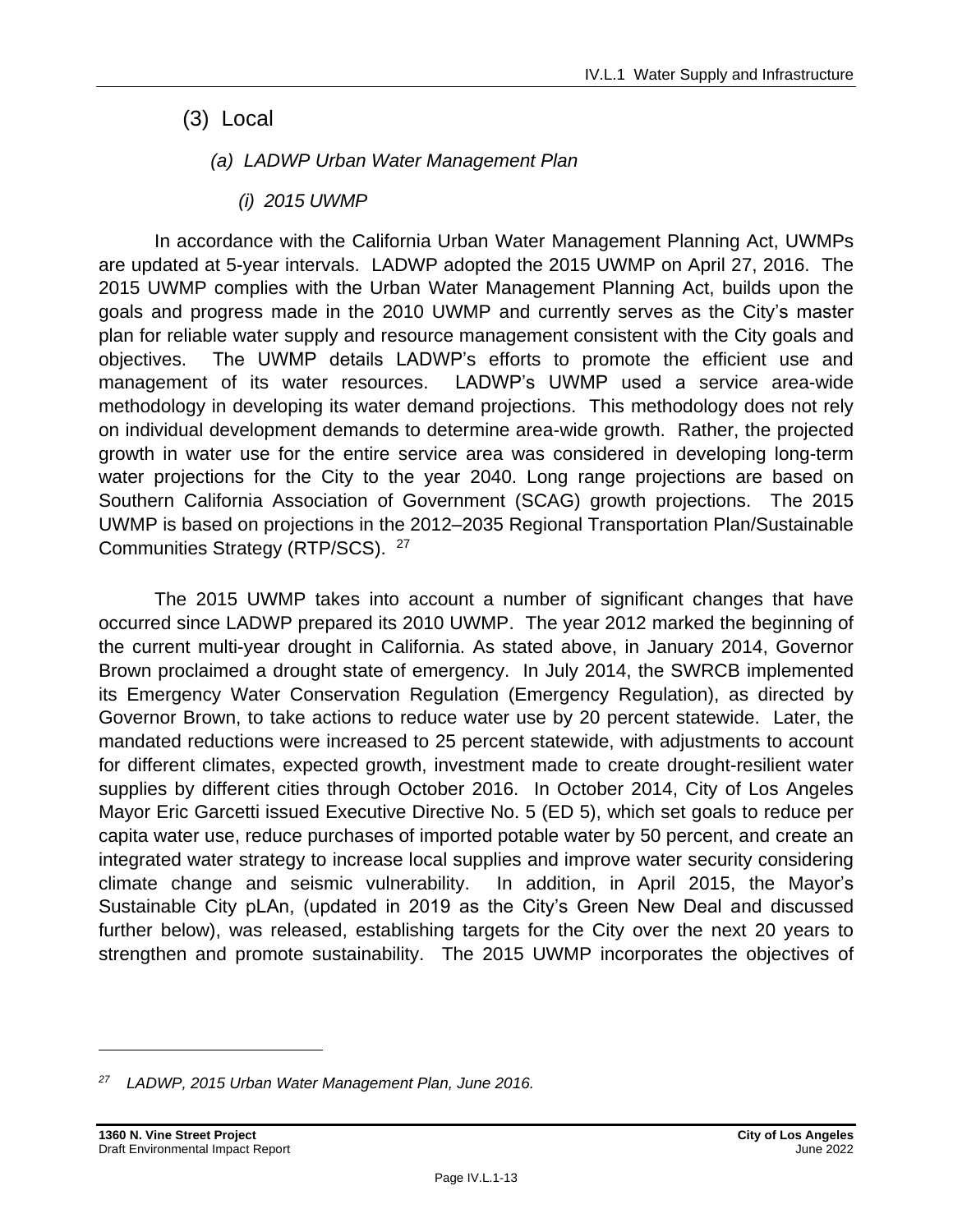these recent initiatives. On February 2, 2017, Mayor Eric Garcetti announced that the City's 20 percent water reduction target had been met.<sup>28</sup>

The 2015 UWMP includes several Near-Term Conservation Strategies and Long-Term Local Supply Strategies to be implemented by LADWP in order to meet its demand for water supply. The near-term strategies include such provisions as the following: enforcing the existing list of prohibited uses of water; expanding the list of prohibited uses of water; extending outreach efforts to the public through various media options and marketing of expanded water conservation incentive and rebate programs; and encouraging regional conservation measures through coordination with MWD. Long-term supply strategies include the following: increasing water conservation through reduction of outdoor water use and new technology (implementing such mechanisms as conservation rebates and incentives; actions by public agencies; conservation in new developments through the implementation of development codes and standards; and additional future studies regarding conservation procedures); water recycling (with mechanisms such as recycled master planning, implementation of water recycling projects inclusive of a Downtown water recycling project; and public outreach regarding recycled water programs); enhancing stormwater capture; and accelerating clean-up of the San Fernando Basin.<sup>29</sup>

LADWP has since adopted its 2020 UWMP. However, because the Project's NOP was issued on June 22, 2017, and its WSA was adopted by LADWP on February 9, 2021, both prior to the 2020 UWMP's adoption, the 2015 UWMP is considered throughout this analysis. Nevertheless, a brief discussion of the 2020 UWMP is presented below for informational purposes.

# *(ii) 2020 UWMP*

On May 25, 2021, LADWP adopted the 2020 UWMP. Like the 2015 UWMP, the 2020 UWMP builds upon the goals and progress made in the previous UWMPs and currently serves as the City's master plan for reliable water supply and resource management consistent with the City goals and objectives. The UWMP details LADWP's efforts to promote the efficient use and management of its water resources. LADWP's UWMP used a service area-wide methodology in developing its water demand projections. This methodology does not rely on individual development demands to determine area-wide growth. Rather, the projected growth in water use for the entire service area

*<sup>28</sup> City of Los Angeles, Mayor Eric Garcetti, Press Release, Los Angeles Achieves Mayor Garcetti's Goal of 20 Percent Water Savings, released February 2, 2017, www.lamayor.org/los-angeles-achieves-mayorgarcetti%E2%80%99s-goal-20-percent-water-savings, accessed March 5, 2021.*

*<sup>29</sup> LADWP, Water Supply Assessment for the 1360 North Vine Street Project, February 9, 2021.*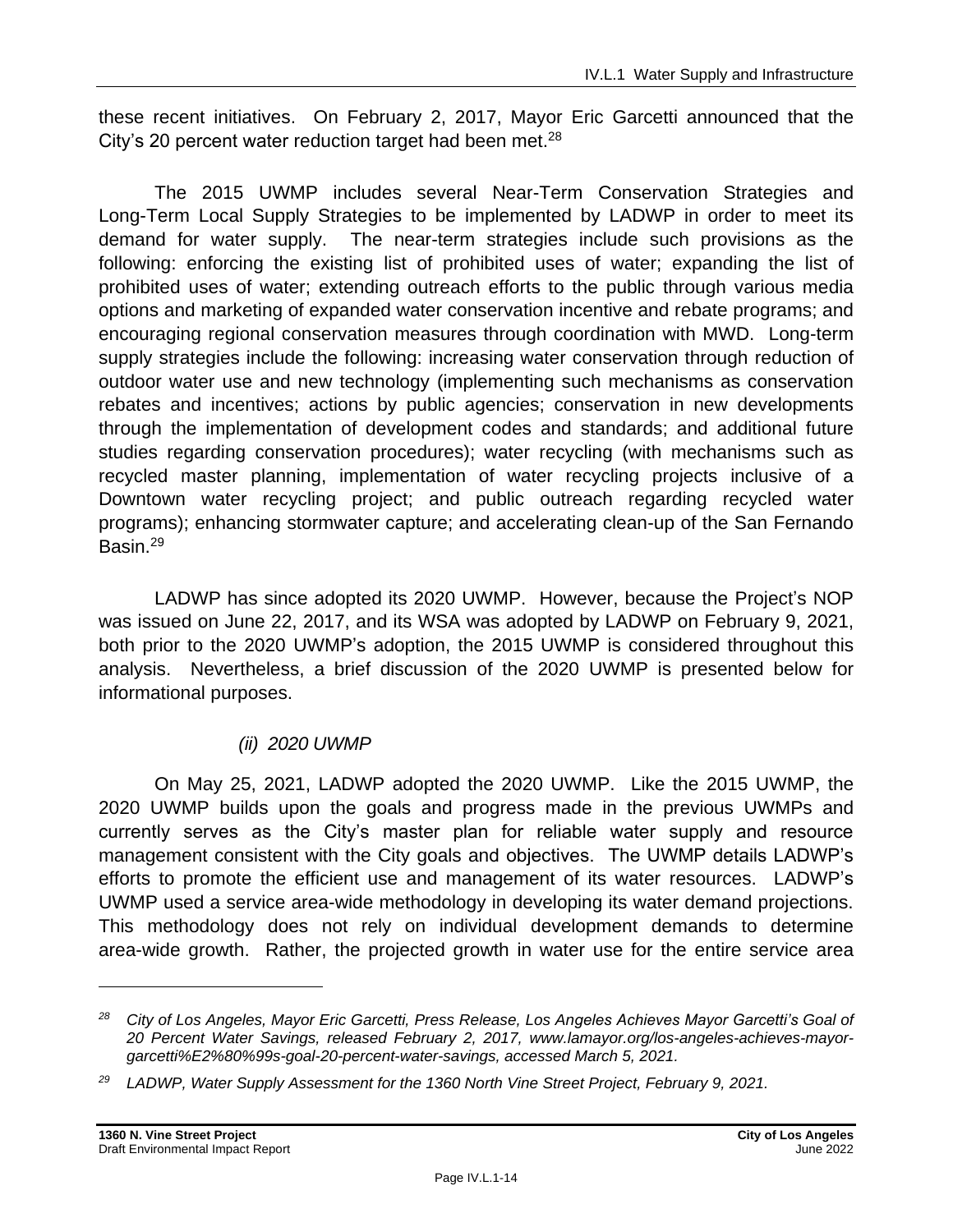was considered in developing long-term water projections for the City to the year 2045. Long range projections are based on Southern California Association of Government (SCAG) growth projections. The 2020 UWMP is based on projections in the 2020–2045 Regional Transportation Plan/Sustainable Communities Strategy (RTP/SCS).

Like the 2015 UWMP, the 2020 UWMP takes into account a number of significant changes that have occurred since LADWP prepared its 2010 UWMP. The year 2012 marked the beginning of the current multi-year drought in California, continued through 2016 and ended with record precipitation in 2017. As stated above, in January 2014, Governor Brown proclaimed a drought state of emergency. In 2019, Mayor Eric Garcetti issued an update to the LA Sustainable City pLAn, which includes targets to increase local water supplies through recycled water, stormwater capture, conservation, and water efficiency. In July 2020, Governor Gavin Newsom's Water Resilience Portfolio was issued. The portfolio outlined goals and actions for the state to address its water challenges. The portfolio focused on three priorities: (1) maintaining access to safe and clean drinking water, (2) establishing voluntary agreements to collaboratively manage water resources and protect fish and wildlife, and (3) advancing the Delta Conveyance Project. The 2020 UWMP incorporates the objectives of these recent initiatives.

# *(b) Green New Deal*

The City released the first Sustainable City pLAn in April 2015, $30$  which has been updated in 2019 as the City's Green New Deal. The Green New Deal includes a multifaceted approach to developing a locally sustainable water supply to reduce reliance on imported water, reducing water use through conservation, and increasing local water supply and availability.<sup>31</sup>

# *(c) City of Los Angeles IRP and One Water LA 2040 Plan*

LADWP works closely with MWD, LASAN, other regional water providers, and various stakeholders to develop and implement programs that reduce overall water use. One example of such collaboration was the integrated resources planning process. The City's IRP involved technical integration and community participation to guide policy decisions and water resources facilities planning. Initiation of the City's IRP began in 1999 and culminated in its adoption in 2006. Through the stakeholder-driven IRP process, detailed facilities plans were developed for the City's wastewater and stormwater systems through the planning horizon of 2020.

*<sup>30</sup> Mayor's Office of Sustainability, Sustainable City pLAn, First Annual Report for 2015–2016, April 2016.*

*<sup>31</sup> City of Los Angeles, L.A.'s Green New Deal, Sustainable City pLAn, 2019.*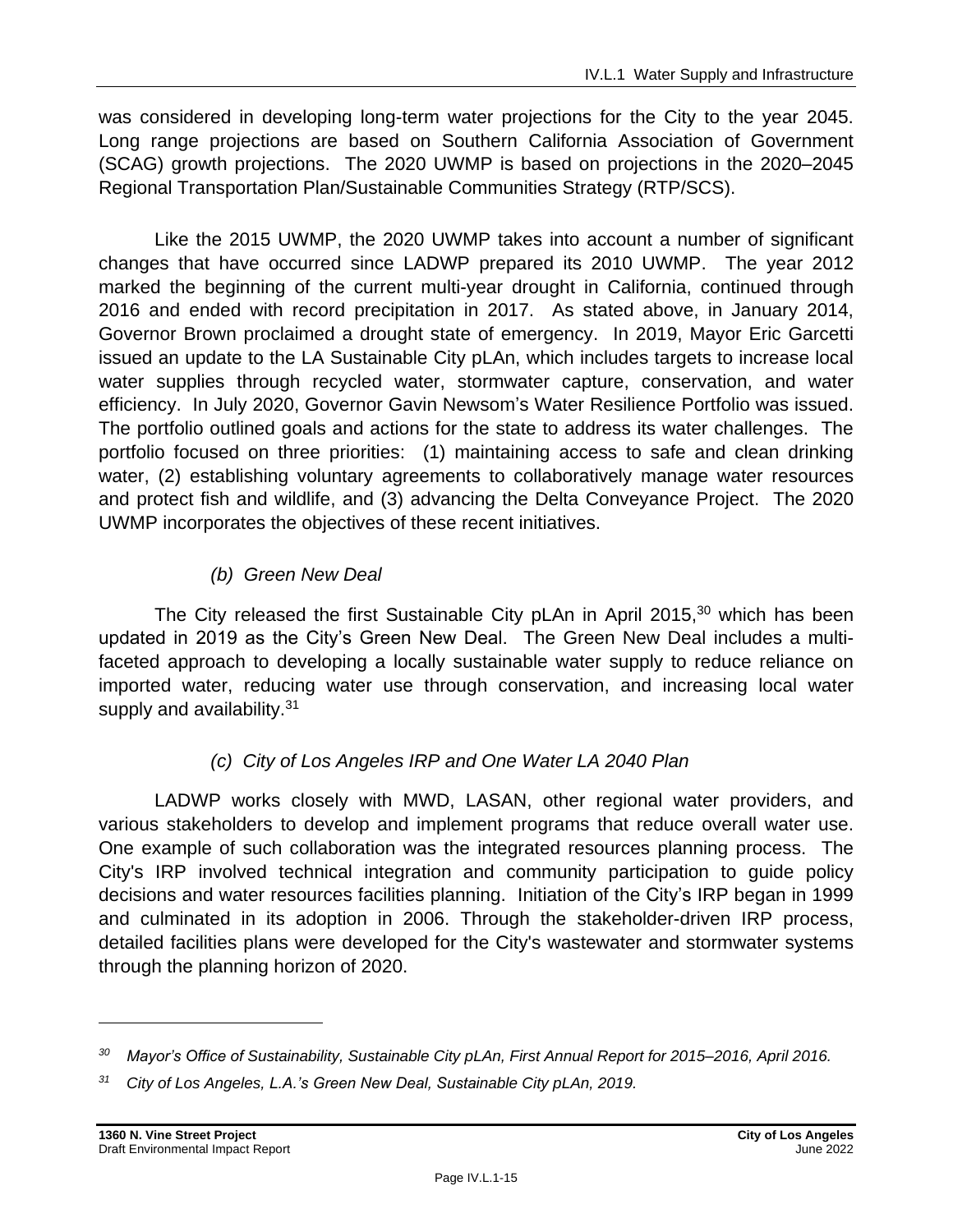The One Water LA 2040 Plan (One Water LA Plan) is an initiative that builds on the progress of the City's IRP. One Water LA extends the City's IRP planning period to year 2040. The One Water LA Plan proposes a collaborative approach to managing the City's future water, wastewater treatment, and stormwater needs with the goal of yielding sustainable, long-term water supplies for Los Angeles to ensure greater resilience to drought conditions and climate change. The One Water LA Plan is also intended as a step toward meeting the Mayor's Executive Directive to reduce the City's purchase of imported water by 50 percent by 2024.<sup>32</sup> Major challenges addressed in the One Water LA Plan include recurring drought, climate change, and the availability of recycled water in the future in light of declining wastewater volumes.

# *(d) Los Angeles Municipal Code*

# *(i) General Plan Framework Element*

The Citywide General Plan Framework Element (Framework Element) establishes the conceptual basis for the City's General Plan. The Framework Element sets forth a comprehensive Citywide long-range growth strategy and defines Citywide policies regarding land use, housing, urban form and neighborhood design, open space and conservation, economic development, transportation, infrastructure and public services. Chapter 9, Infrastructure and Public Services, of the Framework Element identifies goals, objectives, and policies for City utilities including water service. Goal 9C is to provide adequate water supply, storage facilities, and delivery system to serve the needs of existing and future water needs.<sup>33</sup> The goals, objectives and policies are addressed by the City in its ordinances and preparation of its UWMP. Table IV.L.1-1 on page IV.L.1-17 includes the General Plan goals, objectives and policies related to water supply.

# *(ii) Hollywood Community Plan*

The Land Use Element of the City's General Plan includes 35 community plans. Community plans are intended to provide an official guide for future development and propose approximate locations and dimensions for land use. The community plans establish standards and criteria for the development of housing, commercial uses, and industrial uses, as well as circulation and service systems. The community plans implement the City's Framework Element at the local level and consist of both text and an accompanying generalized land use map. The community plans' texts express goals, objectives, policies, and programs to address growth in the community, including those that

*<sup>32</sup> City of Los Angeles, Office of the Mayor, Executive Directive No. 5, Emergency Drought Response— Creating a Water Wise City, October 14, 2014.*

*<sup>33</sup> City of Los Angeles, General Plan Framework Element, Chapter 9: Infrastructure and Public Services— Water, https://planning.lacity.org/cwd/framwk/chapters/09/09.htm#watersupply, accessed March 5, 2021.*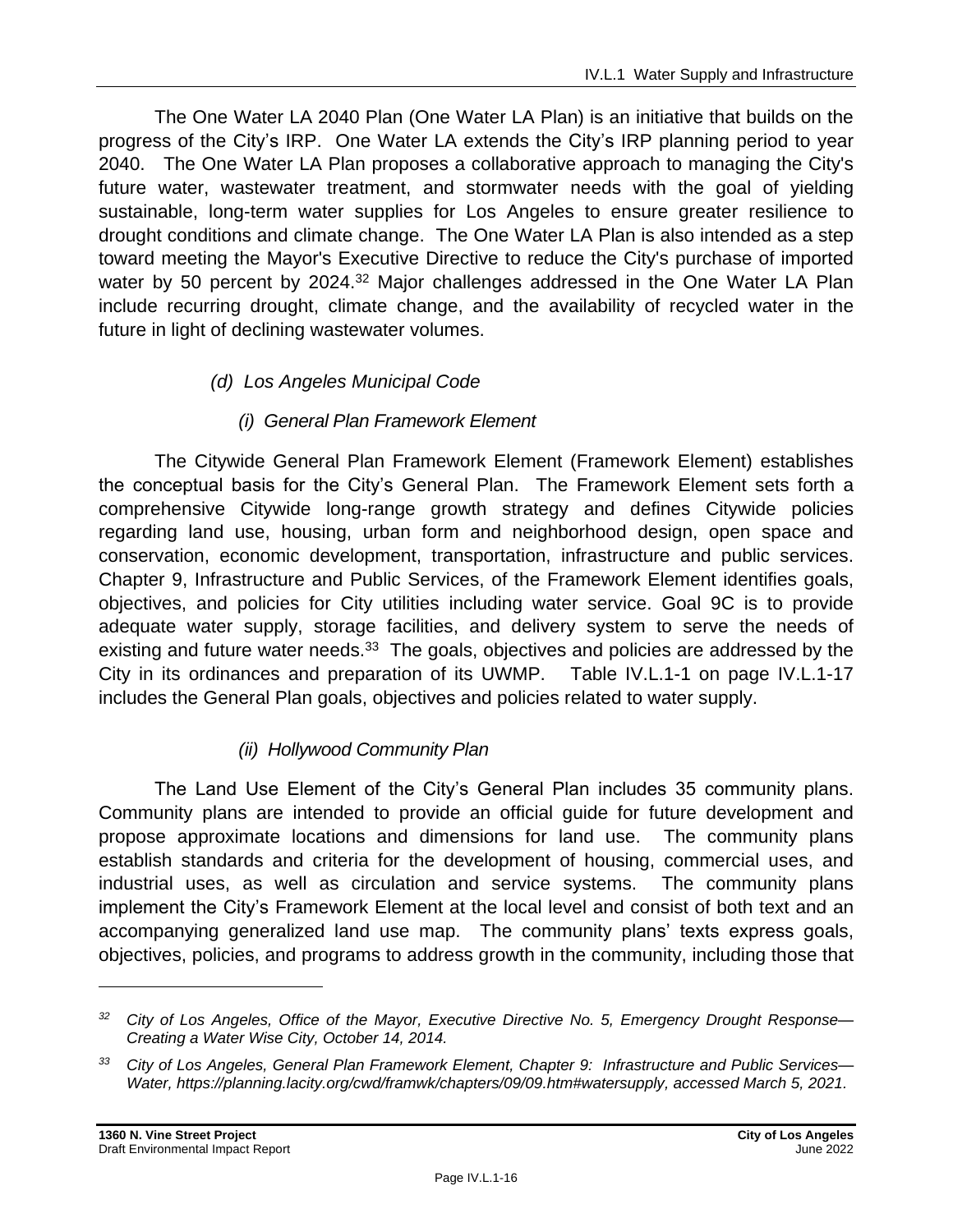#### **Table IV.L.1-1 Relevant General Plan Water Goals, Objectives, and Policies—Framework Element: Chapter 9, Infrastructure and Public Services**

| Goal 9C             | Adequate water supply, storage facilities, and delivery system to serve the needs of<br>existing and future residents and businesses.                                                    |
|---------------------|------------------------------------------------------------------------------------------------------------------------------------------------------------------------------------------|
| Objective 9.1       | Monitor and forecast demand based upon actual and predicted growth.                                                                                                                      |
| Objective 9.8       | Monitor and forecast water demand based upon actual and predicted growth.                                                                                                                |
| <b>Policy 9.8.1</b> | Monitor water usage and population and job forecast to project future water needs.                                                                                                       |
| Objective 9.9       | Manage and expand the City's water resources, storage facilities, and water lines to<br>accommodate projected population increases and new or expanded industries and<br>businesses.     |
| <b>Policy 9.9.1</b> | Pursue all economically efficient water conservation measures at the local and statewide<br>level.                                                                                       |
| Policy 9.9.7        | Incorporate water conservation practices in the design of new projects so as not to impede the<br>City's ability to supply water to its other users or overdraft its groundwater basins. |
| Objective 9.10      | Ensure that water supply, storage, and delivery systems are adequate to support planned<br>development.                                                                                  |
| Policy 9.10.1       | Evaluate the water system's capability to meet water demand resulting from the Framework<br>Element's land use patterns.                                                                 |
| Policy 9.10.2       | Solicit public involvement, when appropriate, in evaluating options for the construction of new<br>and/or expansion of existing water facilities.                                        |
| Objective 9.11      | Ensure, to the maximum extent possible, the continued provision of water capacity, quality and<br>delivery after an earthquake or other emergency.                                       |
| Policy 9.11.1       | Provide for the prompt resumption of water service with adequate quantity and quality of water<br>after an emergency.                                                                    |
|                     | Source: City of Los Angeles, 2001.                                                                                                                                                       |

relate to utilities and service systems required to support such growth. The community plans' maps depict the desired arrangement of land uses as well as street classifications and the locations and characteristics of public service facilities.

As discussed in Section IV.G, Land Use, of this Draft EIR, the Project is located within the Hollywood Community Plan area. The Hollywood Community Plan, adopted on December 13, 1988, does not include any objectives or policies that specifically relate to water.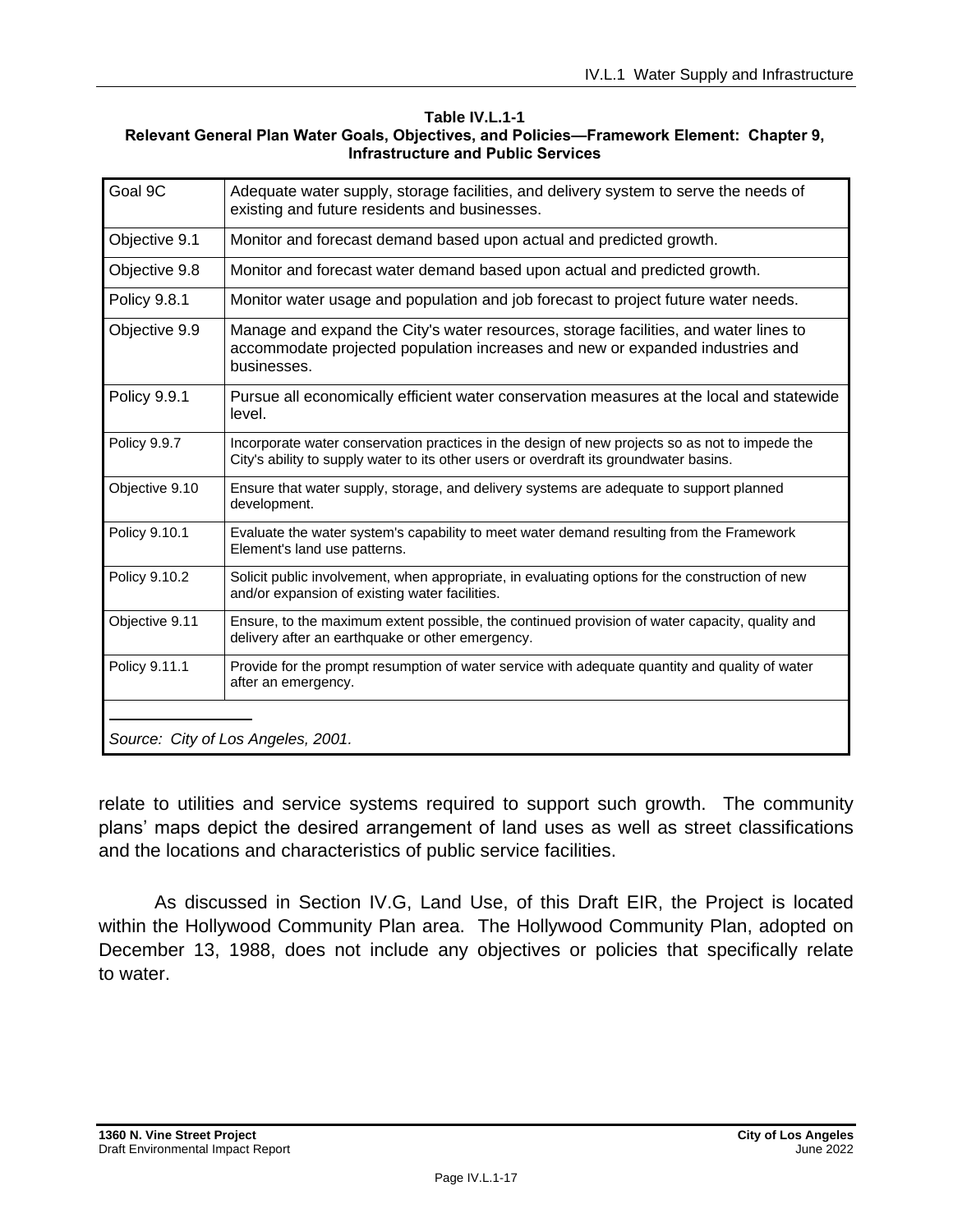### *(e) Los Angeles Municipal Code*

The City has adopted several ordinances in the Los Angeles Municipal Code (LAMC) in an effort to reduce water consumption. A summary of the City's current key regulations regarding water conservation is provided below.

- City Ordinance Nos. 166,080, 181,288, 183,608, and 184,250—amending LAMC Chapter XII, Article 1 to clarify prohibited uses of water and modify certain water conservation requirements of the City's Emergency Water Conservation Plan. The City's Emergency Water Conservation Plan sets forth six different phases of water conservation, which shall be implemented based on water conditions. As part of these requirements, watering is limited to specific days and hours. In determining which phase of water conservation shall be implemented, LADWP monitors and evaluates the projected water supply and demand. In addition, the Emergency Water Conservation Plan includes penalties for those that violate its requirements.
- City Ordinance No. 180,822—amended Chapter XII, Article 5, of the LAMC to establish new water efficiency requirements for new development and renovation of existing buildings, and mandate installation of high efficiency plumbing fixtures in residential and commercial buildings.
- City Ordinance No. 181,480—amended LAMC Chapter IX by adding Article 9 (Green Building Code) to the LAMC to incorporate various provisions of the California Green Building Standards Code. This ordinance added mandatory measures for newly constructed low-rise residential and non-residential buildings to reduce indoor water use by at least 20 percent by: (1) using water saving fixtures or flow restrictions; and/or (2) demonstrating a 20-percent reduction in baseline water use.
- City Ordinance Nos. 181,899 and 183,833—amended Chapter VI, Article 4 of the LAMC regarding stormwater and urban runoff to expand the applicability of the existing Standard Urban Stormwater Mitigation Plan (SUSMP) requirements by imposing rainwater Low Impact Development (LID) strategies on projects that require building permits; to collect fees to recover Bureau of Sanitation costs of administering the provisions of this Ordinance; to meet the requirements of the Municipal Separate Storm Sewer (MS4) Permit and to provide consistency with other existing ordinances.
- City Ordinance No. 182,849—amended LAMC Chapter IX, Article 9 (Green Building Code) to mandate that for new water service or for additions or alterations requiring upgraded water service for landscaped areas of at least 1,000 square feet, separate sub-meters or metering devices shall be installed for outdoor potable water use. This ordinance also required that for new non-residential construction with at least 1,000 square feet of cumulative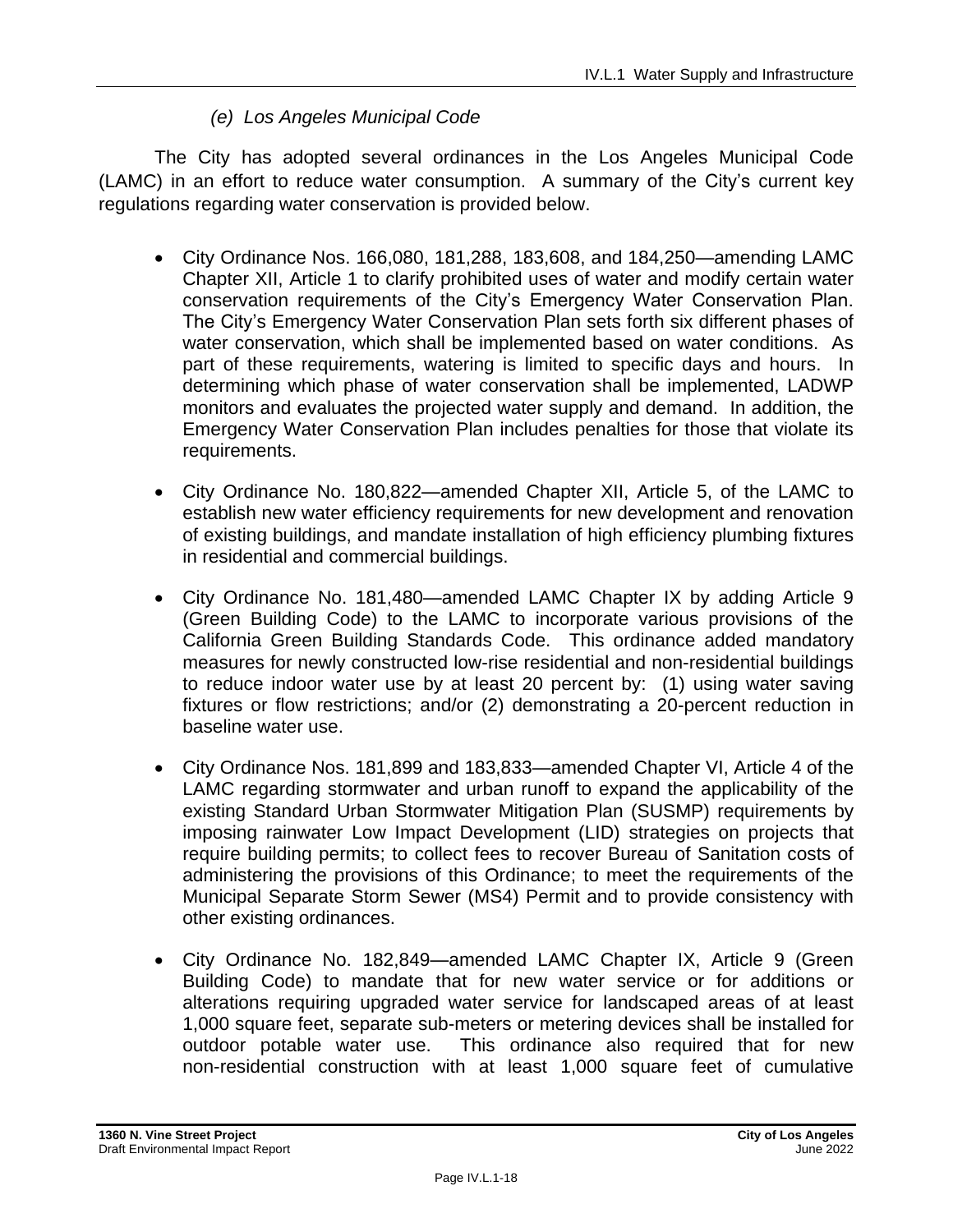landscaped area, weather or soil moisture–based irrigation controllers and sensors be installed.

- City Ordinance No. 184,692—amended LAMC Chapter IX, Article 4 (Plumbing Code) by adopting by reference various sections of the California Plumbing Code. This ordinance also added requirements for plumbing fixtures and fixture fitting.
- Ordinance No. 184,248—amended LAMC Chapter IX, Article 4 (Plumbing Code) and Article 9 (Green Building Code) to establish citywide water efficiency standards and mandate a number of new fixture requirements and methods of construction for plumbing and irrigation systems.

The City of Los Angeles also has adopted numerous requirements related to the provision of water for purposes of fire protection. These requirements are set forth in the Fire Code (Chapter V, Article 7 of the LAMC). Section 57.507.3.1 of the Fire Code establishes fire water flow standards. Fire water flow requirements, as determined by the Los Angeles Fire Department (LAFD), vary by project site as they are dependent on land use (e.g., higher intensity land uses require higher flow from a greater number of hydrants), life hazard, occupancy, and fire hazard level. As set forth in LAMC Section 57.507.3.1, fire water flow requirements vary from 2,000 gpm in low density residential areas to 12,000 gpm in high density commercial or industrial areas. A minimum residual water pressure of 20 pounds per square inch (psi) is to remain in the water system with the required gpm flowing. As set forth in LAMC Section 57.507.3.1, Industrial and Commercial land use category land uses have a minimum required fire flow of 6,000 to 9,000 gpm from four to six adjacent hydrants flowing simultaneously with a residual pressure of 20 psi. LAMC Section 57.507.3.2 also addresses land use-based requirements for fire hydrant spacing and type. Land uses in the Industrial and Commercial category require one hydrant per 80,000 square feet of land with 300-foot distances between 2.5-inch by 4-inch or 4-inch by 4-inch double fire hydrants. Regardless of land use, every first story of a residential, commercial, and industrial building must be within 300 feet of an approved hydrant.

### *(f) Los Angeles Water Rate Ordinance*

The City's Water Rate Ordinance was adopted in June 1995 and last amended by the City's Board of Water and Power Commissioners pursuant to Ordinance No. 184,130. Effective since April 15, 2016, this City Water Rate Ordinance restructured water rates to help further promote conservation. Specifically, the goal of the ordinance is to incentivize water conservation while recovering the higher costs of providing water to high volume users and accelerating development of sustainable local water supply. Tiered water rate schedules were established for: single-dwelling unit customers; multi-dwelling unit customers; commercial, industrial, and governmental customers and temporary construction; recycled water service; private water service; publicly-sponsored irrigation, recreational, agricultural, horticultural, and floricultural uses, community gardens and youth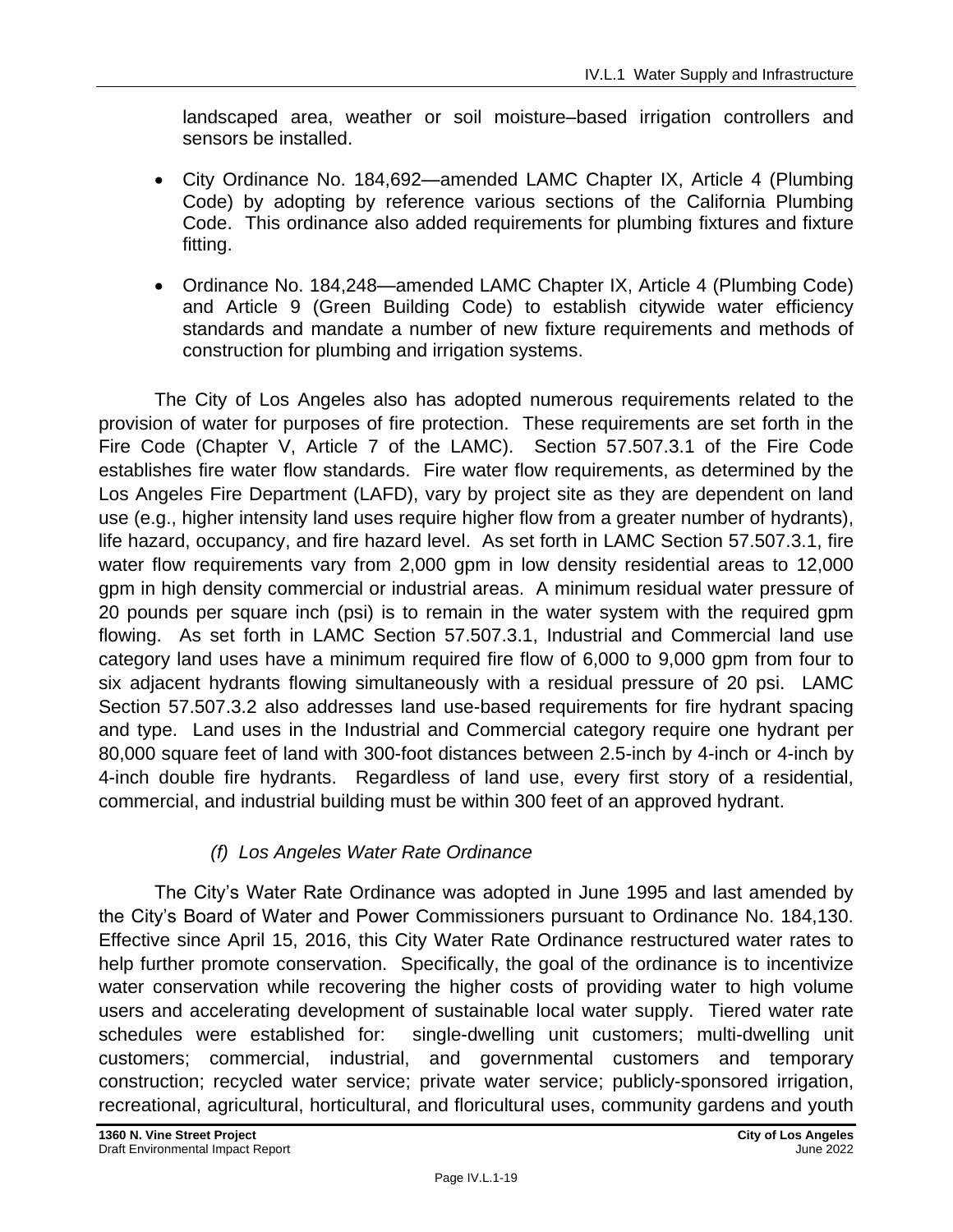sports. The new water rate structure increases the number of tiers from two to four for single-dwelling unit customers. In addition, this ordinance intends to maintain cost-of-service principles, incremental tier pricing based on the cost of water supply, and added pumping and storage costs.

# **b. Existing Conditions**

# (1) Water Supply

LADWP is responsible for providing water within the City of Los Angeles limits and ensuring that the water quality meets applicable California health standards for drinking water. As the Project Site is located within the City, LADWP is the water provider for the Project Site. Water is supplied to the City from four primary sources: the Los Angeles Aqueducts; local groundwater; purchased water from MWD; and recycled water.<sup>34</sup> Based on Table IV.L.1-2 on page IV.L.1-21, in 2017, prior to accounting for the transfer, spread, spill, and storage of water, the LADWP had a water supply of 499,494 acre-feet, of which approximately 224,724 acre-feet (45 percent) was from the Los Angeles Aqueducts, approximately 50,439 acre-feet (10.1 percent) was from local groundwater, approximately 216,299 acre-feet (43.3 percent) was from the MWD, and approximately 8,032 acre-feet (1.6 percent) was from recycled water. As shown in Table IV.L.1-2, after accounting for the transfer, spread, spill, and storage of the water supply, LADWP determined that a total of 490,144 acre-feet of water was available in 2017. LADWP's water sources are described in further detail below.

# *(a) Los Angeles Aqueducts*

The City holds water rights in the Eastern Sierra Nevada from which snowmelt runoff is collected and conveyed to the City via the Los Angeles Aqueduct system. The Los Angeles Aqueduct supplies originate primarily from snowmelt and secondarily from groundwater pumping, and can fluctuate yearly due to the varying hydrologic conditions. As indicated in Table IV.L.1-2, approximately 380,711 acre-feet of LADWP's water supplies were from the Los Angeles Aqueducts in 2017.

# *(i) Background*

By 1913, the first Los Angeles Aqueduct began water deliveries to the City primarily from surface water diversions from the Owens River and its tributaries. Groundwater extractions from City-purchased land in the Owens Valley also augmented these supplies. In 1940, the first Los Angeles Aqueduct was extended further north to deliver water from

*<sup>34</sup> LADWP, Water Supply Assessment for the 1360 North Vine Street Project, February 9, 2021.*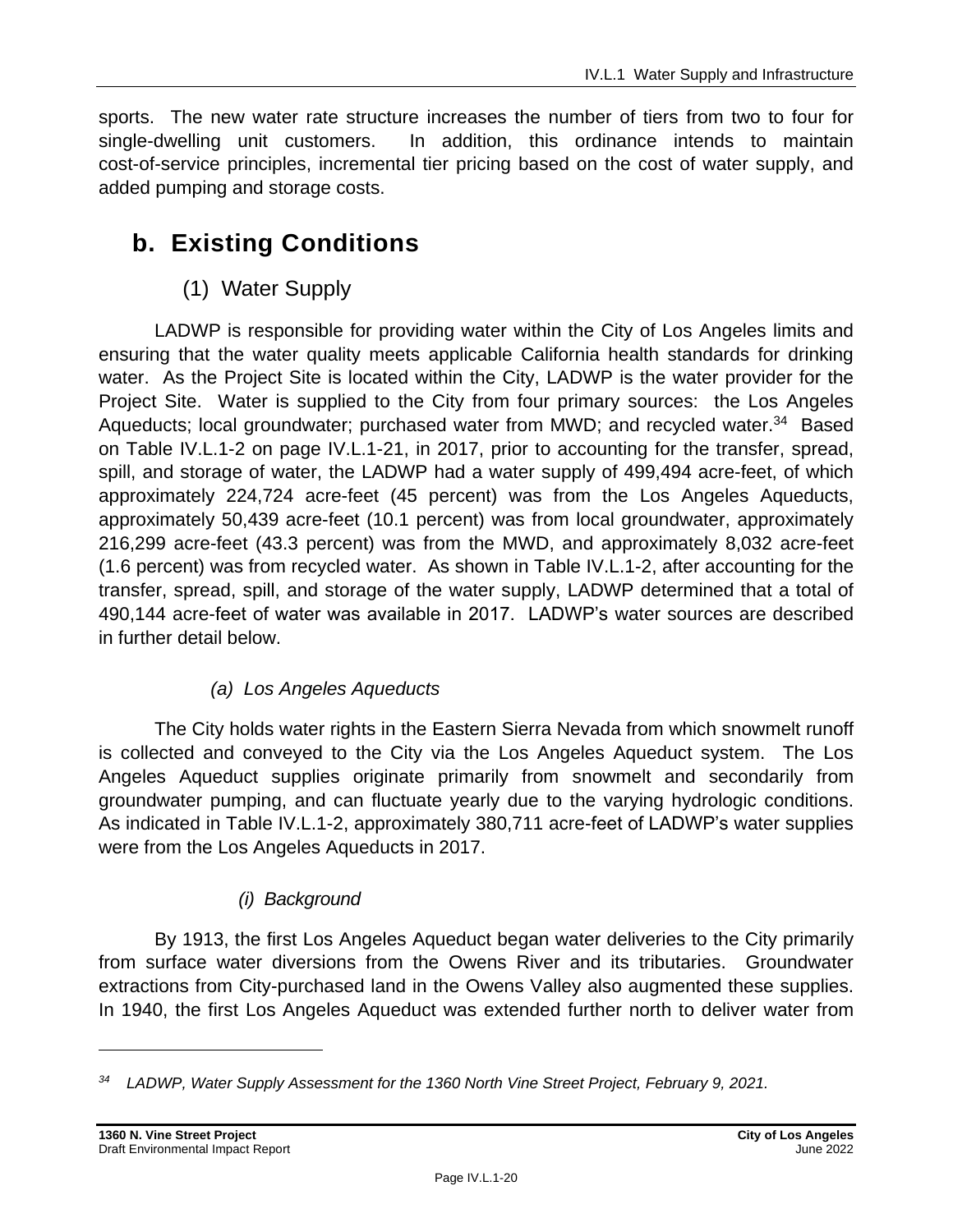| <b>Fiscal Year</b>                                                                                                                                                                                                                                             | <b>Los Angeles</b><br><b>Aqueducts</b> | Local<br>Groundwater | <b>MWD</b> | <b>Recycled</b><br>Water | Totalª  |
|----------------------------------------------------------------------------------------------------------------------------------------------------------------------------------------------------------------------------------------------------------------|----------------------------------------|----------------------|------------|--------------------------|---------|
| 2016                                                                                                                                                                                                                                                           | 57,853                                 | 79,056               | 339,975    | 9,913                    | 490,306 |
| 2017                                                                                                                                                                                                                                                           | 224,724                                | 50,439               | 216,299    | 8,032                    | 490,144 |
| 2018                                                                                                                                                                                                                                                           | 307,671                                | 21,760               | 182,706    | 9,778                    | 522,116 |
| 2019                                                                                                                                                                                                                                                           | 312,456                                | 32,233               | 137,775    | 7,512                    | 488,266 |
| 2020                                                                                                                                                                                                                                                           | 292,095                                | 34,363               | 152,647    | 9,641                    | 487,591 |
| Units are in acre-feet.<br>а<br>The figures presented account for the transfer, spread, spill, and storage of the water<br>supply as determined by LADWP. In 2017, transfer, spread, spill, and storage<br>accounted for $9,350$ AF (499,494-9,350 = 490,144). |                                        |                      |            |                          |         |
| Source: LADWP, Water Supply Assessment for the 1360 North Vine Street Project,<br>February 9, 2021.                                                                                                                                                            |                                        |                      |            |                          |         |

**Table IV.L.1-2 LADWP Water Supply**

the Mono Basin to the City pursuant to water rights permits and licenses granted by the SWRCB. By 1970, the second Los Angeles Aqueduct was completed to increase the total delivery capacity of the Los Angeles Aqueducts system by, in part, increasing groundwater pumping in the Owens Valley.

In 1972, Inyo County filed a CEQA lawsuit challenging the City's groundwater pumping program for the Owens Valley. In 1991, Inyo County and the City entered into the Inyo/LA Long-Term Water Agreement to manage groundwater in the Owens Valley. That same year, the EIR for the Agreement and groundwater impacts was certified. In 1997, the EIR challenges and CEQA lawsuit had settled. The Agreement, entered as a judgment of the Superior Court in the County of Inyo (County of Inyo vs. City of Los Angeles, Superior Court No. 12908), outlines the management of the City's Owens Valley groundwater resources. As a result of this water agreement and subsequent MOU, LADWP has dedicated approximately 37,000 acre-feet of water annually for enhancement and mitigation projects throughout Owens Valley, including the re-watering of 62 miles of the Lower Owens River. LADWP also provides approximately 80,000 acre-feet of water annually for other uses in the Owens Valley such as irrigation, town water supplies, stockwater, wildlife, and recreational purposes. In addition, as water diversion from the Owens River has exposed the lakebed and resulted in windblown dust, LADWP has implemented dust mitigation programs at Owens Lake following agreements with the Great Basin Unified Air Pollution Control District. An agreement from 2014 allows LADWP to use water-efficient and waterless dust mitigation measures, while maintaining existing wildlife habitat on the lakebed. As a result, LADWP is expected to save significant amounts of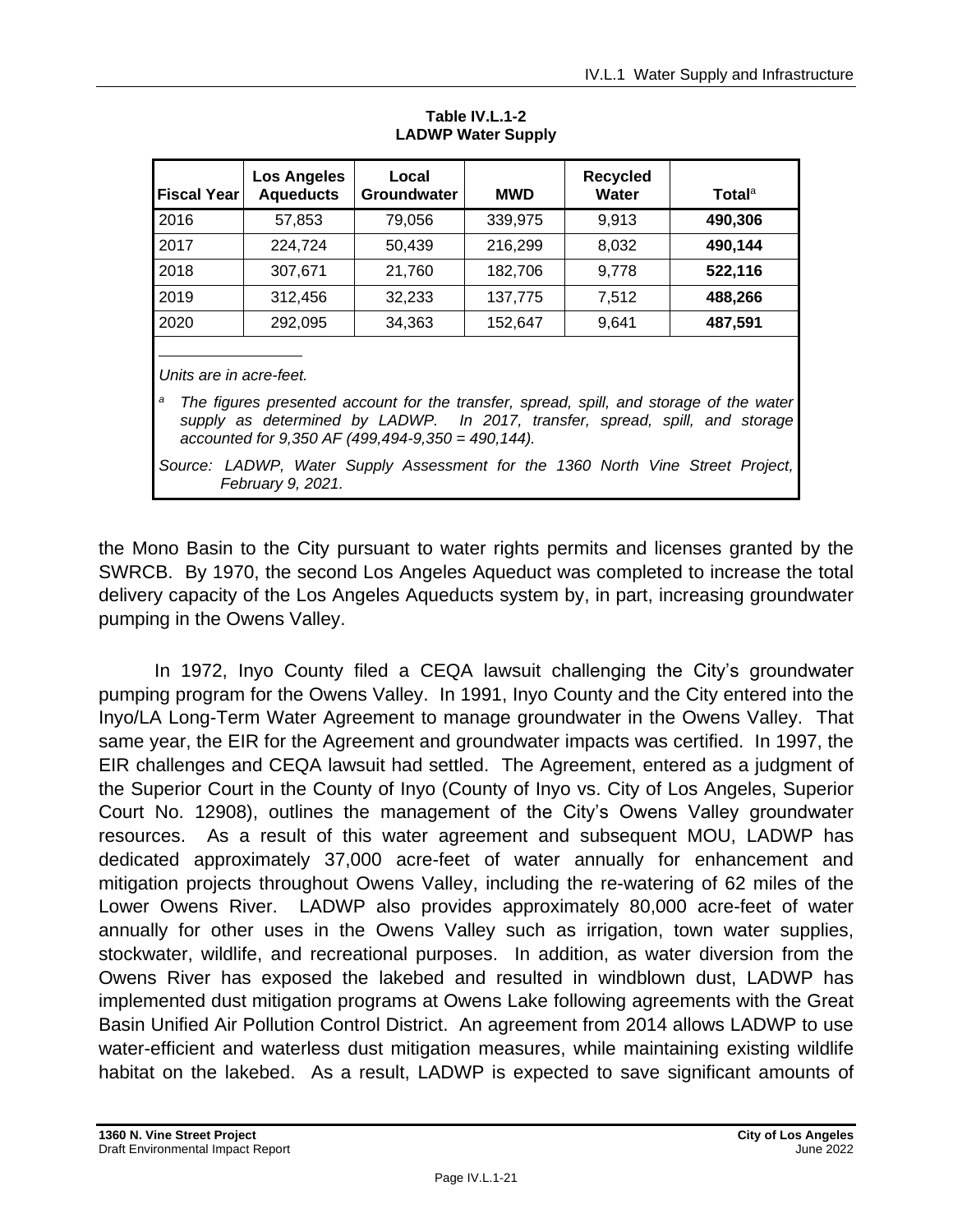water with the implementation of the Owens Lake Master Project and additional water conservation projects.

In regard to the Mono Basin, due to actions of the Superior Court and SWRCB, LADWP's allowable amount of export from Mono Basin is dependent on the Mono Lake elevation. LADWP has implemented an extensive restoration and monitoring programs there to increase water levels and improve stream conditions, fisheries, and waterfowl habitats. With reduced diversions from the Mono Basin and favorable hydrologic conditions, Mono Lake's elevation has risen over time.

Average deliveries from LAA system have been approximately 238,960 AF annually from FY 2015/16 to 2019/20. This average delivery includes two of the five dry years that began in FY 2012/2013 and finally ended in FY 2016/2017 with the highest levels of snowpack at 203 percent of normal. Since imported supplies vary from year to year depending on the hydrology, LADWP plans to increase resiliency to address climate change and natural disasters by developing sustainable local water supplies.

### *(b) Groundwater*

LADWP pumps groundwater from three adjudicated basins within the City. The San Fernando Basin and Sylmar Basin are subject to the judgment in the *City of Los Angeles vs. City of Fernando, et al*. Groundwater pumping by LADWP and other parties is tracked and reported to the court-appointed Upper Los Angeles River Area (ULARA) Watermaster. In addition, the Central Basin is also subject to court judgment, and pumping is reported to the Water Replenishment District of California, the administrative member of the Central Basin Water Rights Panel. 35

The San Fernando Basin is the largest of four basins in the ULARA and comprises 91.2 percent of the ULARA valley fill area. LADWP has accumulated approximately 591,460 acre-feet of stored groundwater in the San Fernando Basin as of October 1, 2018. $36$  A portion of this water is available for the City to withdraw during normal and dry years, or in an emergency, in addition to the City's entitlement of approximately 87,000 AFY. With San Fernando remediation facilities expected to be operational by FY 2023, the groundwater storage credits may be used to optimize pumping beyond this annual entitlement.<sup>37</sup>

*<sup>35</sup> LADWP, Water Supply Assessment for the 1360 North Vine Street Project, February 9, 2021.*

*<sup>36</sup> LADWP, Water Supply Assessment for the 1360 North Vine Street Project, February 9, 2021.*

*<sup>37</sup> LADWP, Water Supply Assessment for the 1360 North Vine Street Project, February 9, 2021.*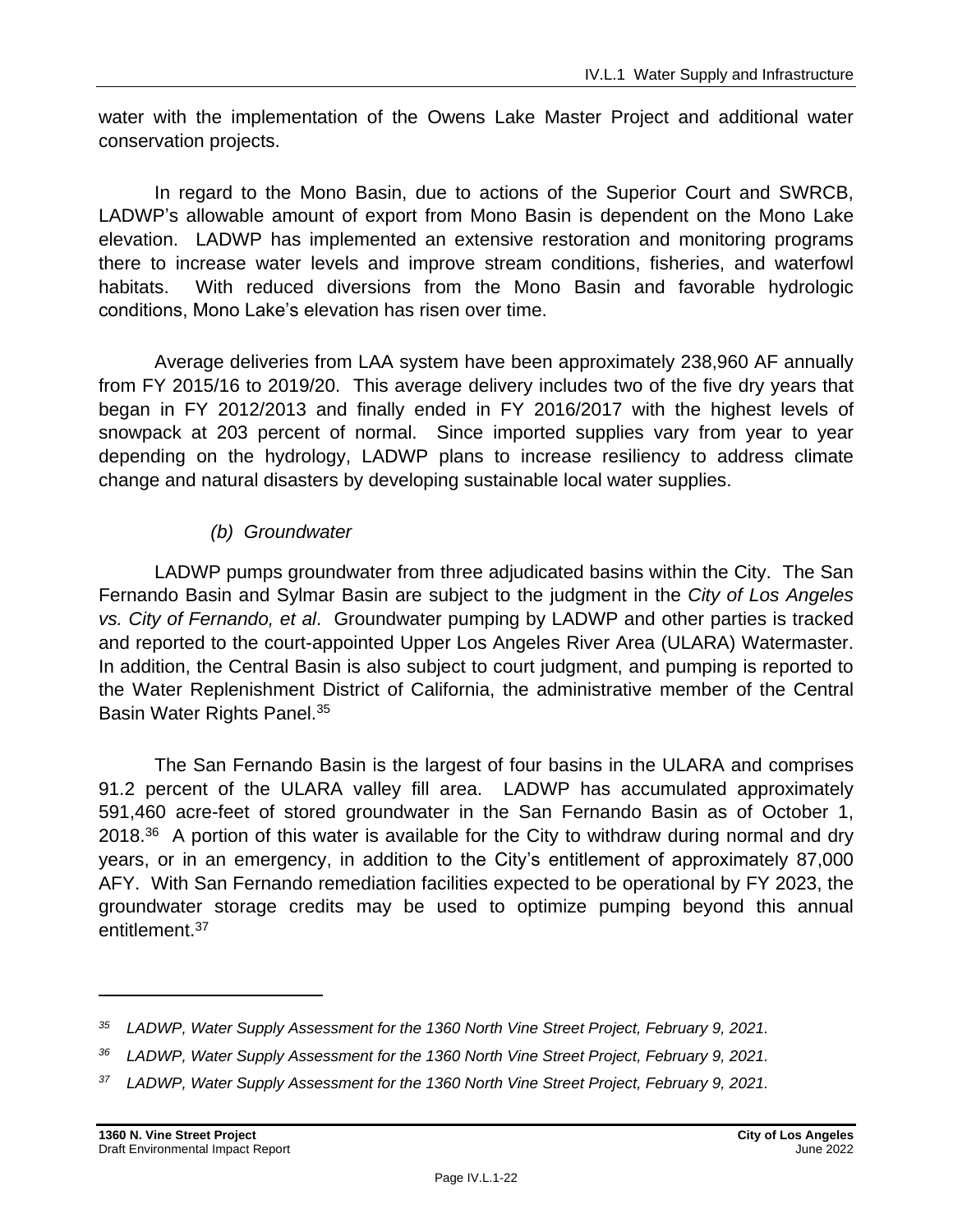The Sylmar Basin comprises 4.6 percent of the ULARA valley fill area. The City's current entitlement based on the Sylmar Safe Yield is 3,570 AFY. As of October 1, 2019, the City has accumulated 9,014 AF of stored water credits in the Sylmar Basin. Sylmar Basin production is anticipated to increase to 4,170 AFY from FY 2021 to FY 2036 for the City to utilize groundwater accumulated in storage. The entitlement will return to 3,570 AFY in FY 2037. 38

The City's entitlement in the Central Basin is 17,236 AFY. As of July 1, 2020, LADWP has accumulated 22,943 AF of stored water in the Central Basin, and pumping can be temporarily increased until stored water credits have been expended.

As shown in Table IV.L.1-3 on page [IV.L.1-24,](#page-23-0) during the FY 2016/2017, LADWP extracted 55,116 acre-feet from the San Fernando Basin and 3,005 acre-feet from the Central Basin<sup>39</sup> LADWP plans to continue production from its groundwater basins in the coming years to offset reductions in imported water supplies. However, extraction from the basins may be limited by water quality, sustainable pumping practices, and groundwater elevations.

Both LADWP and the California Department of Water Resources have programs in place to monitor wells to prevent overdrafting. LADWP's groundwater pumping practice is based on a "safe yield" operation. Furthermore, basin management is achieved by collective efforts of a court-appointed Watermaster and the ULARA Administrative Committee of representatives from five public water supply agencies overlying the ULARA Committee.<sup>40</sup> These efforts include operation of groundwater remediation systems, use of an extensive network of groundwater monitoring wells, routine reporting on groundwater elevation and water quality, management and mitigation of urban runoff water quality, and development of enhanced stormwater recharge and groundwater replenishment.

As discussed above in regard to the Sustainable Groundwater Management Act, under Water Code Section 10720.7, groundwater sustainability agencies responsible for high- and medium-priority basins must adopt groundwater sustainability plans. The City overlies both adjudicated and unadjudicated basins. LADWP is working with its regional partners towards compliance with the SGMA for the unadjudicated basins, such as the Santa Monica Basin. The Hollywood Basin, also within the City boundary, was classified as low priority and not mandated to develop a Groundwater Sustainability Agencies/ Groundwater Sustainability Plans. Similarly, areas associated with adjudicated basins, like

*<sup>38</sup> LADWP, Water Supply Assessment for the 1360 North Vine Street Project, February 9, 2021.*

*<sup>39</sup> LADWP, Water Supply Assessment for the 1360 North Vine Street Project, February 9, 2021.*

*<sup>40</sup> LADWP, 2015 Urban Water Management Plan, June 2016.*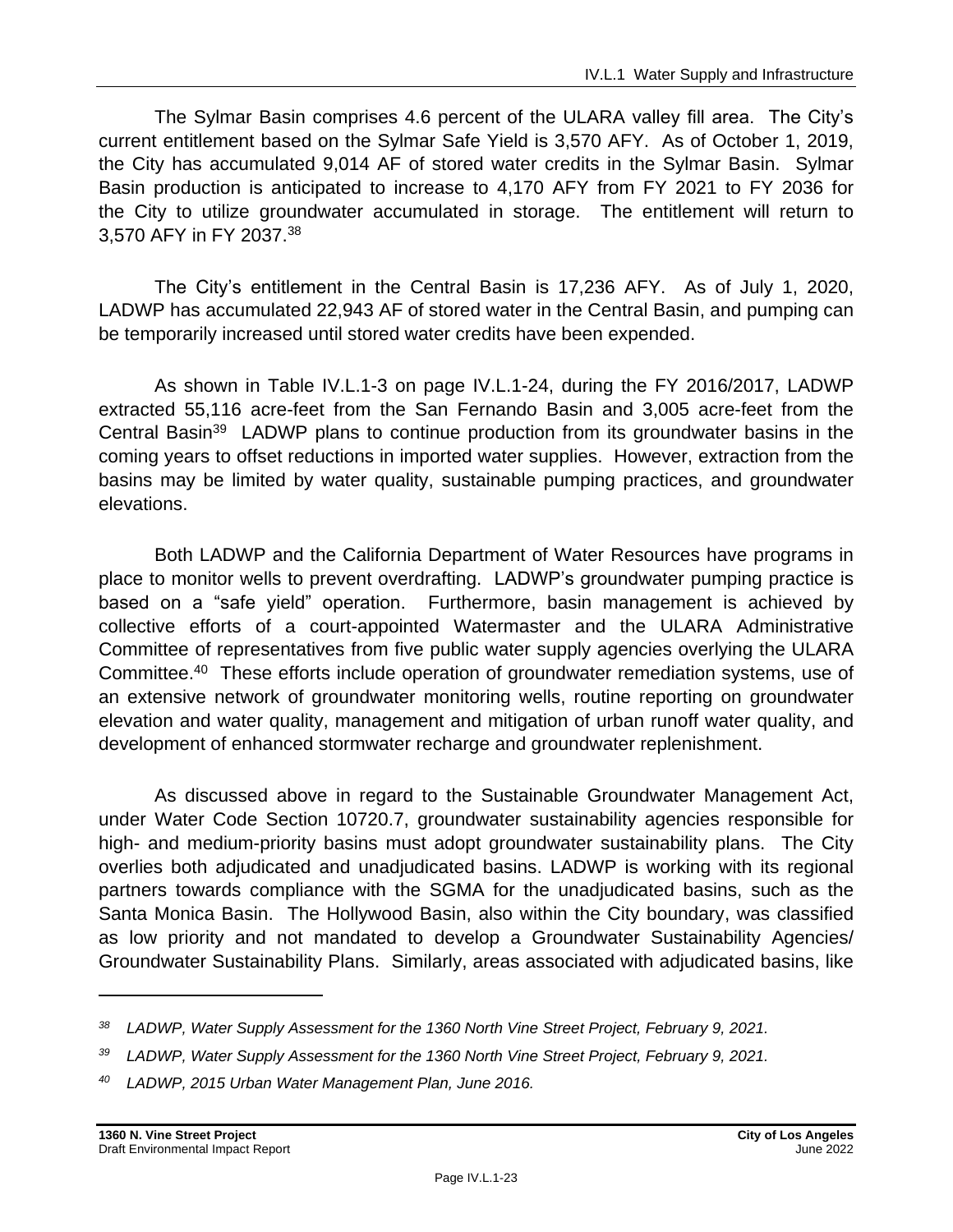<span id="page-23-0"></span>

| <b>Fiscal Year</b><br>(July-June)                                                                                                                                                                                                                                                    | San Fernando | <b>Sylmar</b> | Central |  |  |
|--------------------------------------------------------------------------------------------------------------------------------------------------------------------------------------------------------------------------------------------------------------------------------------|--------------|---------------|---------|--|--|
| 2014-2015                                                                                                                                                                                                                                                                            | 80,097       | 1             | 6.948   |  |  |
| 2015-2016                                                                                                                                                                                                                                                                            | 75,958       | 683           | 8,395   |  |  |
| 2016-2017                                                                                                                                                                                                                                                                            | 55,116       | 0             | 3,005   |  |  |
| 2017-2018                                                                                                                                                                                                                                                                            | 22,259       | $\Omega$      | 0.77    |  |  |
| 2018-2019                                                                                                                                                                                                                                                                            | 36,871       | 1             | 5       |  |  |
| 2019-2020                                                                                                                                                                                                                                                                            | 35,948       | 2             | 10      |  |  |
| Units are in acre-feet. Historical data are from the Upper Los Angeles River Area<br>Watermaster Monthly Reports, July 2014 to June 2019.<br>Source: Los Angeles Department of Water and Power, Water Supply Assessment for<br>the 1360 North Vine Street Project, February 9, 2021. |              |               |         |  |  |

**Table IV.L.1-3 Local Groundwater Basin Supply**

the northern area of Central Basin, were eventually characterized as lower priority and exempt by DWR.

In September 2017, DWR approved the formation of the SMBGSA as the exclusive GSA in the SMB. The five member agencies include LADWP, the City of Beverly Hills, the City of Santa Monica, the City of Culver City, and the County of Los Angeles. In November 2019, the SMBGSA initiated the development of a GSP for the SMB. As discussed in the WSA, it was anticipated that the final GSP would be submitted to DWR by January 31, 2022.<sup>41</sup>

# *(c) Metropolitan Water District of Southern California*

MWD is the largest water wholesaler for domestic and municipal uses in Southern California. MWD imports a portion of its water supplies from Northern California through the State Water Project's California Aqueduct and from the Colorado River through MWD's own Colorado River Aqueduct. As one of the 26 member agencies of MWD, LADWP purchases water from MWD to supplement LADWP water supplies from the Los Angeles Aqueduct and local groundwater. As of June 30, 2020, LADWP has a preferential right to purchase 18.12 percent of MWD's total water supply.<sup>42</sup>

*<sup>41</sup> LADWP, Water Supply Assessment for the 1360 North Vine Street Project, February 9, 2021.*

*<sup>42</sup> LADWP, Water Supply Assessment for the 1360 North Vine Street Project, February 9, 2021.*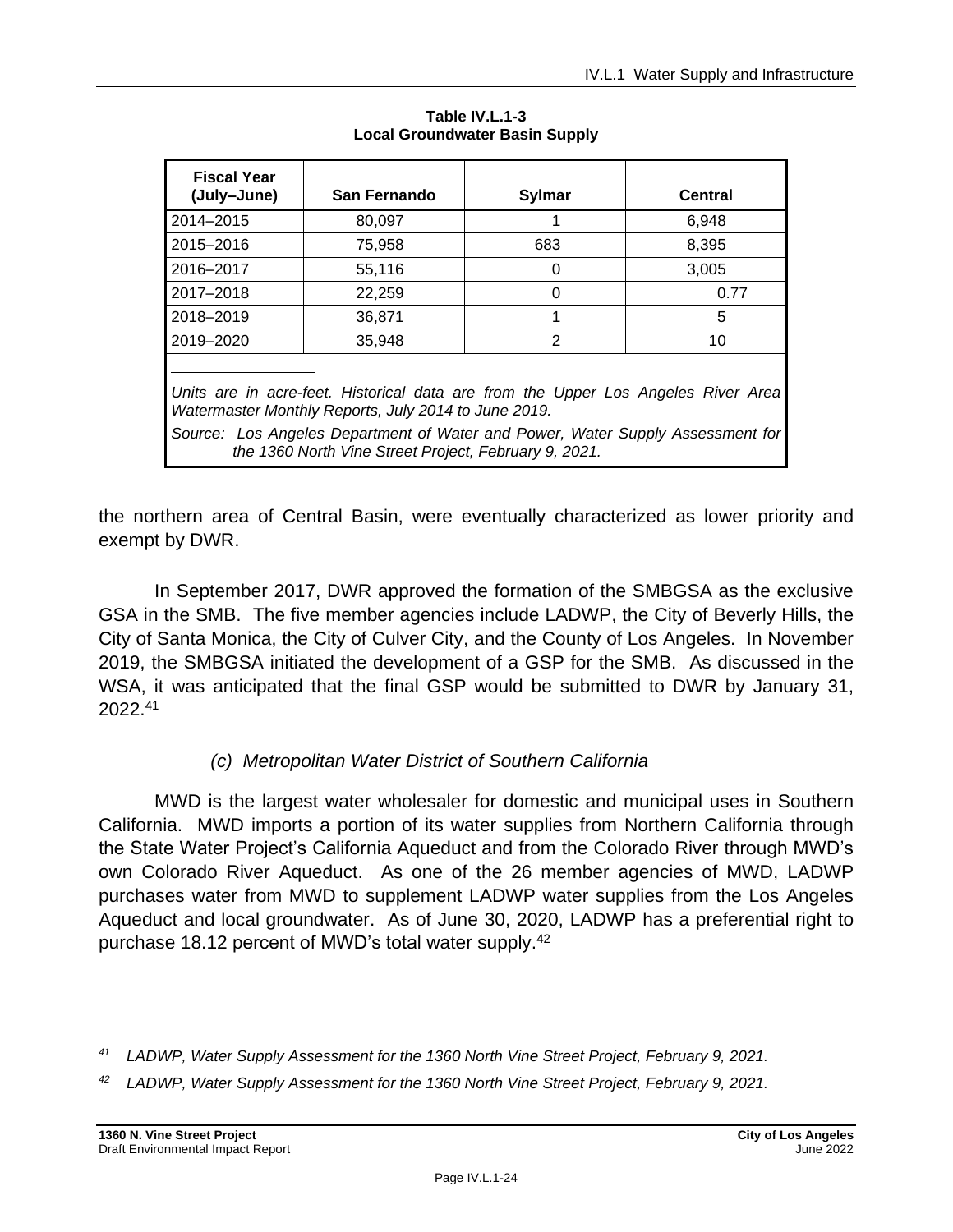L.A.'s Green New Deal calls for a reduction in purchased imported water by 50 percent by 2025 from the FY 2013/2014 level, which was approximately 441,870 acre-feet.<sup>43</sup> To meet these targets, LADWP plans to reduce water demand through increased conservation and increase local supply development. Local supply development includes enhancing the ability of groundwater pumping through increased stormwater capture projects and groundwater replenishment with highly treated recycled water as well as remediation of contaminated groundwater supplies in the San Fernando Basin. LADWP also plans to increase recycled water use for non-potable purposes. With these initiatives and under average hydrologic conditions, LADWP's 2015 Urban Water Management Plan projects MWD purchases to be approximately 65,930 acre-feet per year in 2025.<sup>44</sup>

LADWP will continue to rely on MWD to meet its current and future supplemental water needs. Summaries of MWD's individual supplies, along with the challenges facing each supply and specific actions that MWD is taking to meet each of the challenges facing its water supplies, are presented below.

# *(i) State Water Project*

MWD imports water from the State Water Project, owned by the State of California and operated by the DWR. The State Water Project is a water storage and delivery system of pump stations, reservoirs, aqueducts, tunnels, and power plants. The main purpose of the State Water Project is to divert and store surplus water during wet periods and distribute it to areas throughout the State. Other purposes of the State Water Project include flood control, power generation, recreation, fish and wildlife protection, and water quality management in the Delta. The State Water Project transports Feather River water stored in and released from Oroville Dam and conveyed through the Delta, as well as unregulated flows diverted directly from the Delta south via the California Aqueduct, to four delivery points near the northern and eastern boundaries of MWD's service area.

MWD is one of the 29 agencies that have long-term contracts for water service from the DWR and is the largest agency in terms of the number of people it serves (approximately 19 million), the share of the State Water Project that it has contracted to receive (approximately 46 percent), and the percentage of total annual payments made to the DWR by agencies with state water contracts (approximately 49 percent for FY 2018/ 2019).<sup>45</sup>

*<sup>43</sup> City of Los Angeles, L.A.'s Green New Deal, Sustainable City pLAn, 2019.*

*<sup>44</sup> LADWP, Water Supply Assessment for the 1360 North Vine Street Project, February 9, 2021.*

*<sup>45</sup> LADWP, Water Supply Assessment for the 1360 North Vine Street Project, February 9, 2021, Appendix F.*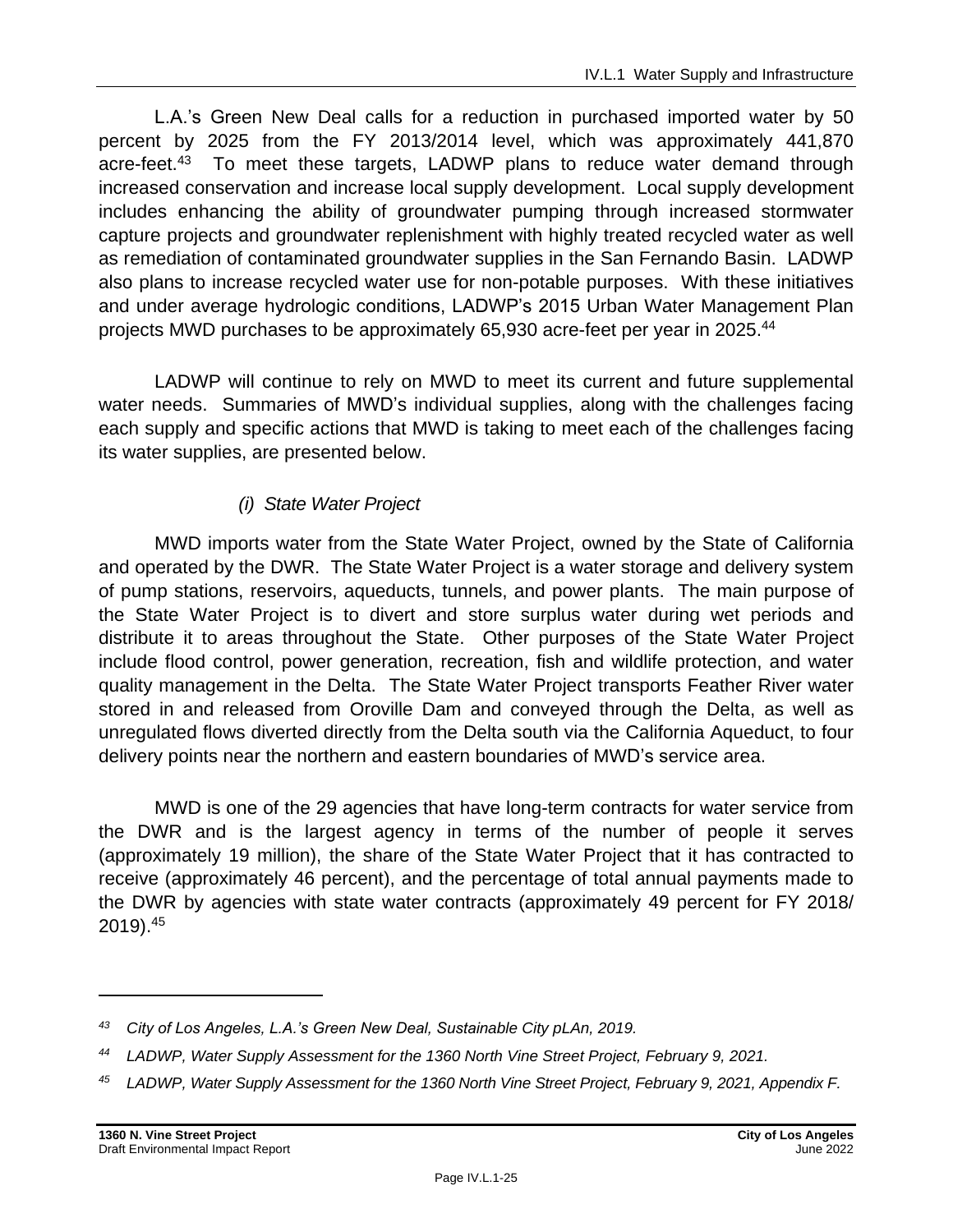The State Water Project, under the original contracted amount at 100 percent allocation, provides MWD with 1,911,500 acre-feet of water each calendar year through December 31, 2035.<sup>46</sup> However, due to water quality and supply reliability challenges and conflicts associated with variable hydrology and environmental standards that limit pumping operations, State Water Project deliveries in the most critically dry years have varied. Contractual amounts were 5 percent in 2014 and 20 percent in 2015.<sup>47</sup> For 2016, the DWR had estimated an initial allocation of 10 percent but increased the allocation to 60 percent by April 2016, primarily due to changes in hydrologic conditions.<sup>48</sup> In November 2016, the DWR had estimated an initial allocation of 20 percent for 2017, due to factors including, but not limited to: existing storage in State Water Project conservation reservoirs; conservation constraints for the delta smelt; and contractor demands.<sup>49,50</sup> Due to the observed changes in hydrologic conditions, the DWR subsequently increased 2017 allocation levels to 45 percent in December 2016, 60 percent in January 2017, and 85 percent on April 14, 2017.<sup>51</sup>

On November 29, 2017, the DWR set an initial State Water Project allocation of 15 percent for most State Water Project contractors for the 2018 calendar year.<sup>52</sup> This allocation increased to 20 percent on January 29, 2018, 30 percent on April 24, 2018, and 35 percent on May 21, 2018.<sup>53</sup>

On November 30, 2018, the DWR set an initial State Water Project allocation of 10 percent for most State Water Project contractors for the 2019 calendar year.<sup>54</sup> This allocation increased to 15 percent on January 25, 2019, 35 percent on February 20, 2019, and 70 percent on March 20, 2019. 55 In May 2020, DWR adjusted the allocation to 20 percent. <sup>56</sup> In December 2020, DWR set an initial allocation of 10 percent. <sup>57</sup> The approval by DWR was based on precipitation, runoff, and water conditions. The approval

- *<sup>47</sup> Metropolitan Water District of Southern California, 2015 Urban Water Management Plan, June 2016.*
- *<sup>48</sup> DWR, Notice to State Water Project Contractors, Numbers 15-07 and 16-06.*

- *<sup>50</sup> LADWP, Water Supply Assessment for the 1360 North Vine Street Project, February 9, 2021, Appendix F.*
- *<sup>51</sup> DWR, Notice to State Water Project Contractors, Numbers 16-10, 17-01, and 17-05.*
- *<sup>52</sup> DWR, Notice to State Water Project Contractors, Number 17-10.*
- *<sup>53</sup> DWR, Notice to State Water Project Contractors, Numbers 18-02, 18-03, and 18-05.*
- *<sup>54</sup> DWR, Notice to State Water Project Contractors, Number 18-06.*
- *<sup>55</sup> DWR, Notice to State Water Project Contractors, Number 19-03, 19-06, and 19-07.*
- *<sup>56</sup> DWR, Notice to State Water Project Contractors, Number 20-05.*
- *<sup>57</sup> DWR, Notice to State Water Project Contractors, Number 20-06.*

*<sup>46</sup> LADWP, Water Supply Assessment for the 1360 North Vine Street Project, February 9, 2021, Appendix F.*

*<sup>49</sup> DWR, Notice to State Water Project Contractors, Number 16-09.*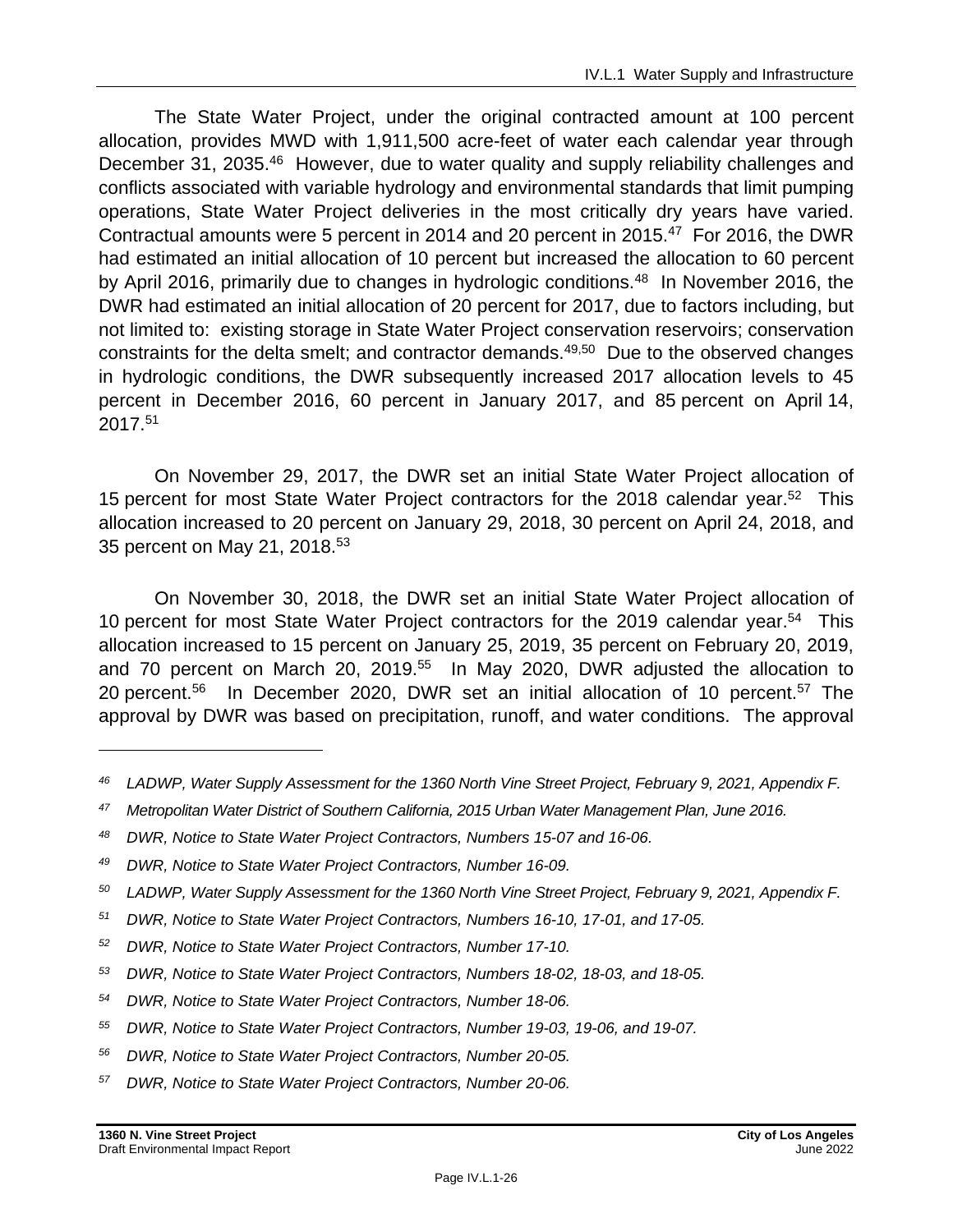also considered several factors, including existing storage in State Water Project conservation reservoirs, State Water Project operational regulatory constraints (e.g., conditions of the 2019 Biological Opinions for federally-listed species and the 2020 Incidental Take Permit for State-listed species), and the 2021 SWP contractors' demands. The DWR may revise the allocation and subsequent allocations if warranted by the year's developing hydrologic and water supply conditions.

### Recent Events at Oroville Dam

Oroville Dam, a DWR-operated facility of the State Water Project, is an earthfill embankment dam on the Feather River that impounds Oroville Lake. In early 2017, due to continued precipitation, DWR increased releases to manage higher in-flows in the Feather River Basin. On February 7, 2017, the Oroville Dam main flood-control spillway experienced significant damage during the releases. In response, the DWR, for the first time in its history, stopped releases on the main spillway and diverted water to the emergency spillway. However, the emergency spillway quickly eroded, causing officials to order the temporary evacuation of downstream residents while ramping up water releases over the main spillway to control lake levels.

Following a multi-agency investigation and recovery design, demolition and repairs began in May 2017. As of November 1, 2018, the main spillway has been successfully reconstructed, meeting DWR's public safety construction milestone. Work on the emergency spillway was completed in 2019, and mitigation measures such as slope revegetation are expected to be completed in 2021.<sup>58</sup>

# Challenges to State Water Project Supply

Litigation and various regulations have created challenges for the State Water Project. In particular, the listing of several fish species in the Delta as threatened or endangered under the federal and/or California Endangered Species Acts has constrained State Water Project operations and created more uncertainty in State Water Project supply reliability. Based on DWR's 2019 State Water Project Delivery Capability Report, future State Water Project deliveries will continue to be impacted by restrictions on State Water Project and Central Valley Project Delta pumping, and climate change, which is altering the hydrologic conditions in the State.

*<sup>58</sup> LADWP, Water Supply Assessment for the 1360 North Vine Street Project, February 9, 2021, Appendix F.*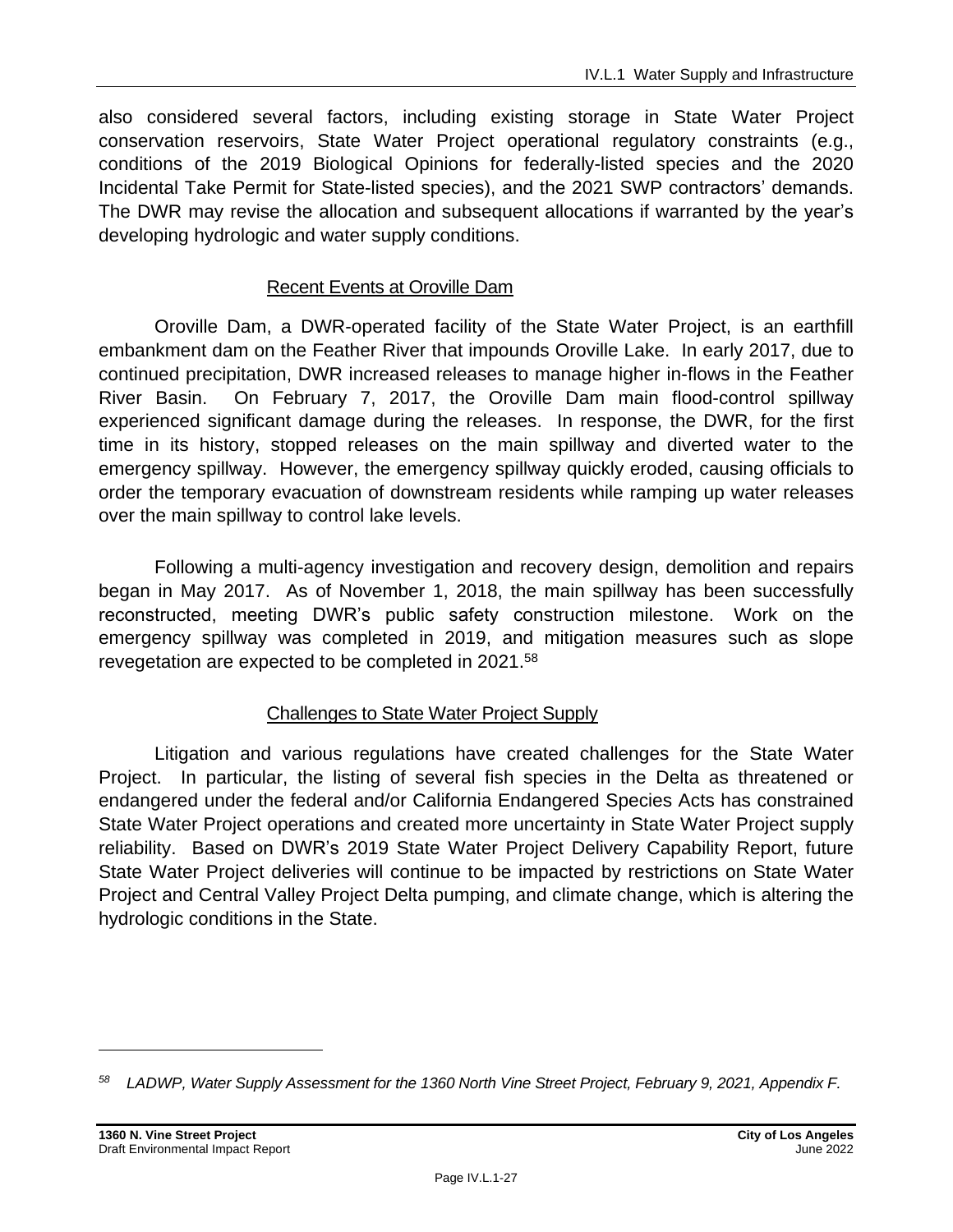### Programs Addressing Challenges within the Delta

In 2006, multiple State and federal resource agencies, water agencies, and other stakeholder groups entered into a planning agreement for the Bay-Delta Conservation Plan (BDCP). BDCP included alternatives for new water conveyance infrastructure and extensive habitat restoration in the Bay-Delta. In 2015, during the administration of the Governor Brown, the State and federal lead agencies proposed an alternative implementation strategy and new alternatives to the BDCP to provide for the protection of water supplies conveyed through the Bay-Delta and the restoration of the ecosystem of the Bay-Delta, termed California WaterFix and California EcoRestore, respectively. While DWR certified a Final EIR and approved an improvement to the State Water Project in 2017, Governor Newsom issued an executive order for State agencies to instead develop a comprehensive statewide strategy to build a climate-resilient water system via a singletunnel Bay-Delta conveyance. In August 2020, the U.S. Army Corps of Engineers issued a Notice of Intent for the development of a new EIR. Planning, environmental review and conceptual design work by DWR for the proposed single tunnel Delta Conveyance Project is expected to take approximately 36 to 48 months.<sup>59</sup>

In addition, a primary consideration in the operation of the State Water Project is avoiding, minimizing, and/or offsetting adverse impacts to species of concern, species listed as threatened or endangered by a State or federal agency, or species proposed for listing. The State Water Project is operated pursuant to biological opinions issued under the federal Endangered Species Act (ESA), and consistency determinations or incidental take permits issued under the California Endangered Species Act (CESA).<sup>60</sup>

### *(ii) The Colorado River*

MWD owns and operates the Colorado River Aqueduct, which has delivered water from the Colorado River to Southern California since 1942. The Colorado River currently supplies approximately 17 percent of Southern California's water needs and on average makes up about 15 percent of LADWP's purchases from MWD.<sup>61</sup> MWD has a legal entitlement to receive water from the Colorado River under a permanent service contract with the Secretary of the Interior. California is apportioned the use of 4.4 million acre-feet of water from the Colorado River each year plus half of any surplus that may be available for use collectively in Arizona, California, and Nevada.<sup>62</sup> In addition, California has historically been allowed to use Colorado River water apportioned to, but not used by,

*<sup>62</sup> LADWP, Water Supply Assessment for the 1360 North Vine Street Project, February 9, 2021.*

*<sup>59</sup> LADWP, Water Supply Assessment for the 1360 North Vine Street Project, February 9, 2021.*

*<sup>60</sup> LADWP, Water Supply Assessment for the 1360 North Vine Street Project, February 9, 2021.*

*<sup>61</sup> LADWP, Water Supply Assessment for the 1360 North Vine Street Project, February 9, 2021.*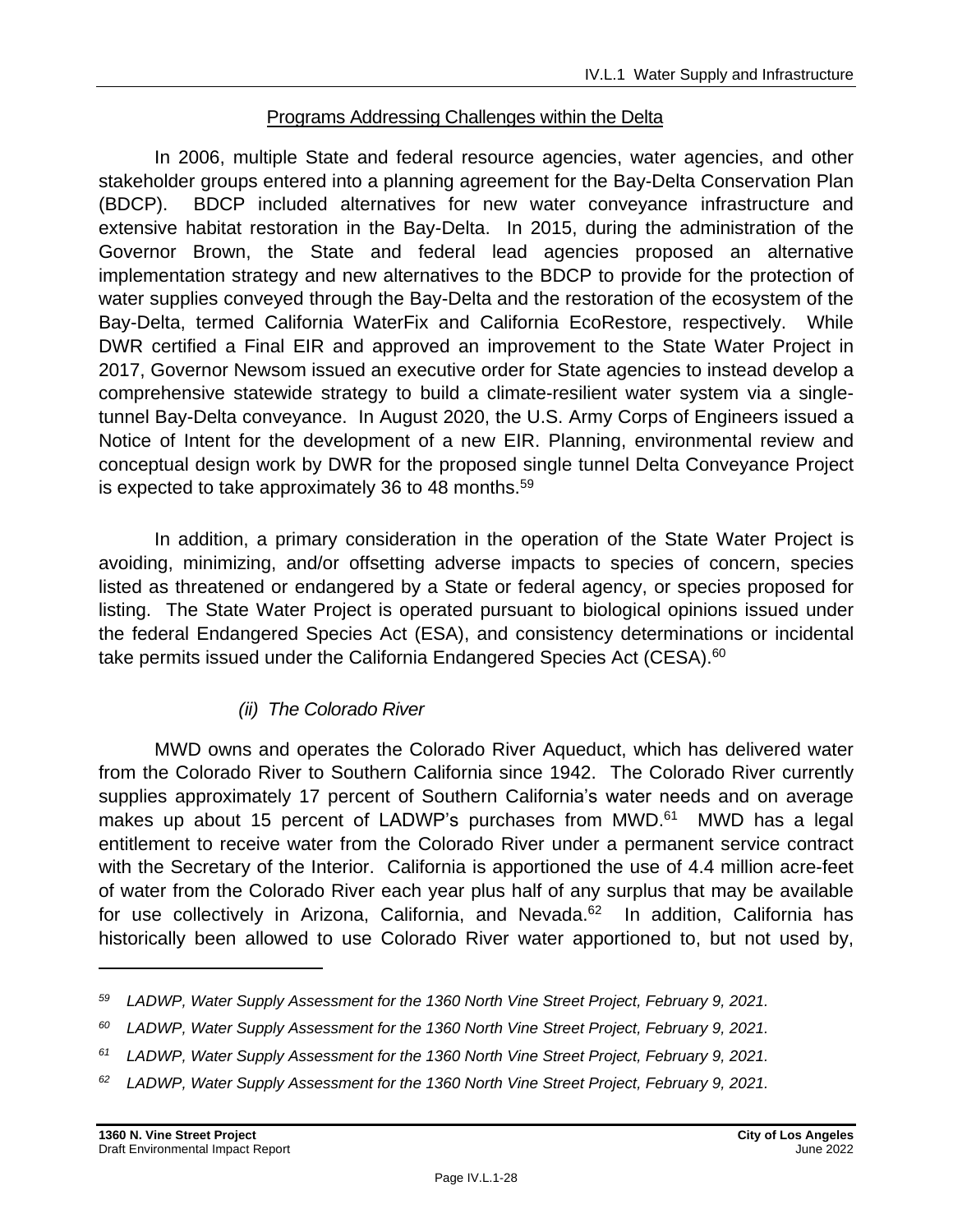Arizona or Nevada. Since 2003, due to increased consumption, no such unused apportioned water has been available to California. Historically, MWD has been able to claim most of its legal entitlement of Colorado River water and could divert over 1.2 million acre-feet in any year, but persistent drought conditions since 1999 have contributed to a decrease in these claims.<sup>63</sup>

### Challenges to Colorado River Supply

As the Colorado River water supplies come from watersheds of the Upper Colorado River Basin, snowpack and runoff can impact storage levels at Lake Powell and Lake Mead, which then affect the likelihood of surplus or shortage conditions in the future. Although the MWD has two principal sources of water supply and is able to utilize supplies from the Colorado River to offset reductions in State Water Project supplies and buffer impacts from drought in California, the MWD also has been developing plans and making efforts to provide additional water supply reliability for the Southern California region.<sup>64</sup> The Colorado River Basin also has experienced a prolonged drought, with runoff in 2012 being among the four driest in history.<sup>65</sup> During these drought conditions, Colorado River system storage decreased to 50 percent of capacity.<sup>66</sup>

MWD has developed a number of supply and conservation programs to increase the amount of supply available from the Colorado River. However, other users along the Colorado River have rights that will allow their water use to increase as their water demands increase. The Colorado River faces long-term challenges of water demands exceeding available supply with additional uncertainties due to climate change. Because MWD holds the lowest priority rights in California during a normal Lake Mead storage condition, the available future supply could decrease.<sup>67</sup>

Federal and state environmental laws protecting fish species and other wildlife species also have the potential to affect Colorado River operations. A number of species that are either endangered or threatened are present in the Lower Colorado River. To address this issue, a state/federal/tribal/private regional partnership comprised of water, hydroelectric power, and wildlife management agencies in Arizona, California, and Nevada developed the Lower Colorado River Multi-Species Conservation Program. The program allows MWD to obtain federal and state permits for any incidental take of protected species

*<sup>63</sup> LADWP, Water Supply Assessment for the 1360 North Vine Street Project, February 9, 2021.*

*<sup>64</sup> LADWP, Water Supply Assessment for the 1360 North Vine Street Project, February 9, 2021.*

*<sup>65</sup> MWD, 2015 Urban Water Management Plan, June 2016.*

*<sup>66</sup> MWD, 2015 Urban Water Management Plan, June 2016.*

*<sup>67</sup> MWD, 2015 Urban Water Management Plan, June 2016.*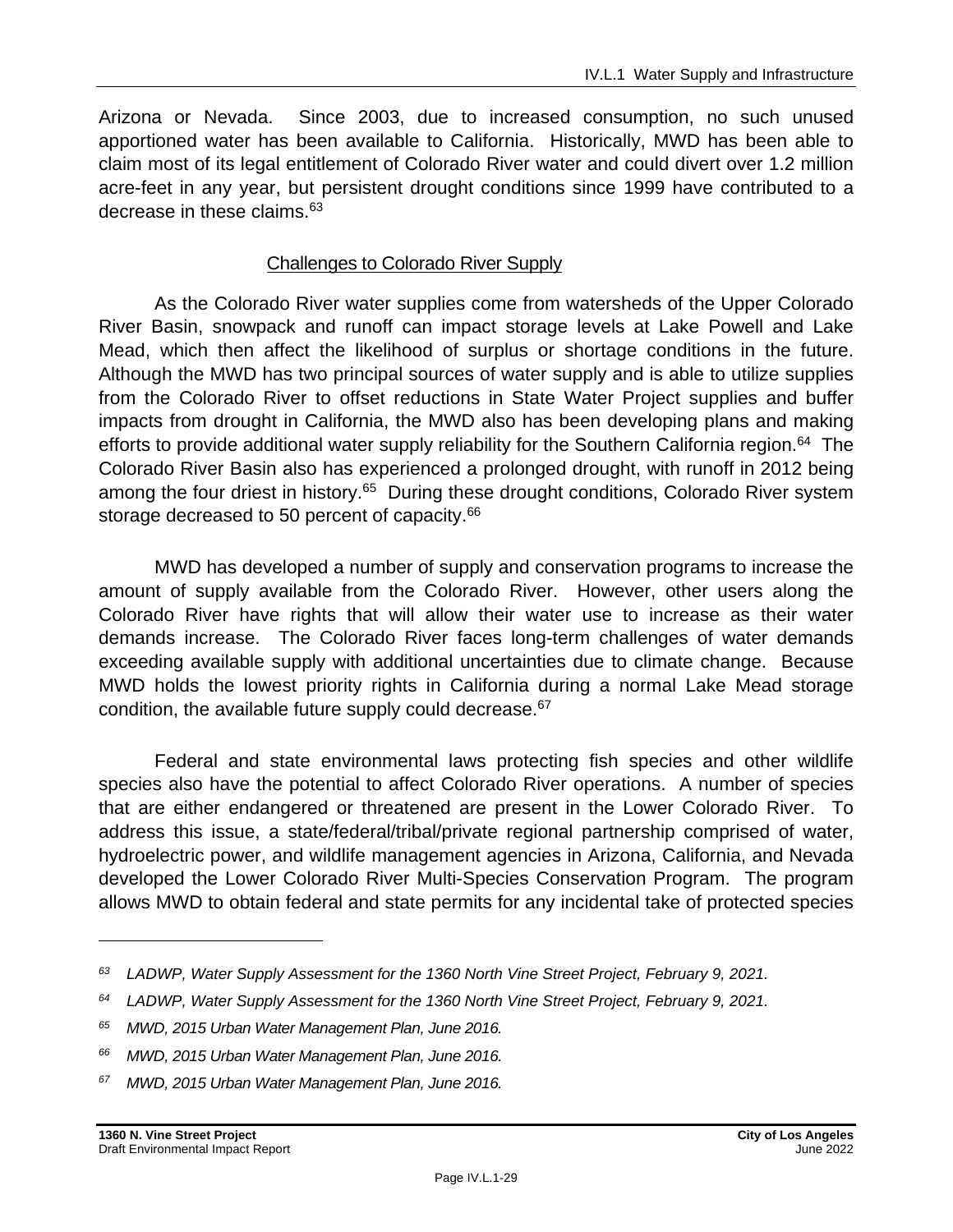resulting from current and future water and power operations of its Colorado River facilities and to minimize any uncertainty from additional listings of endangered species. The Lower Colorado River Multi-Species Conservation Program also covers operations of federal dams and power plants on the river that deliver water and hydroelectric power for use by MWD and other agencies.<sup>68</sup>

### Management of Colorado River Supply

There are various agreements and guidelines that affect the management of Colorado River water supplies, and MWD has taken steps to augment its share of Colorado River water supplies by entering into agreements with other agencies that have rights to use such water. Specifically, under a 1988 water conservation agreement between MWD and the Imperial Irrigation District, MWD provided funding for the Imperial Irrigation District to construct and operate a number of conservation projects that are currently conserving up to 109,460 acre-feet of water per year that is provided to MWD.<sup>69</sup> In addition, in August 2004, MWD and the Palo Verde Irrigation District signed an agreement for a Land Management, Crop Rotation and Water Supply Program, which provides up to 133,000 acre-feet of water to be available to MWD in certain years.<sup>70</sup> Furthermore, in May 2008, MWD joined the Central Arizona Water Conservation District and the Southern Nevada Water Authority in funding of the Warren H. Brock Reservoir, which conserves approximately 70,000 AFY of water by capturing and storing water that would otherwise be lost from the system. In return for its funding, MWD received 100,000 acre-feet of water stored in Lake Mead for future use and has the ability to receive up to 25,000 acre-feet of water in any single year. As of January 1, 2020, MWD had taken delivery of 35,000 acrefeet of the water and had  $65,000$  acre-feet of remaining in storage.<sup>71</sup>

MWD is also participating in numerous pilot programs to augment its water supplies. Other agreements and guidelines that continue to affect the management of water supplies from the Colorado River include the 2003 Quantification Settlement Agreement, which amended the 1998 Water Conservation and Transfer Agreement. The Quantification Settlement Agreement, executed by MWD, Coachella Valley Water District, and Imperial Irrigation District in 2003, establishes Colorado River water use limits for the Coachella and Imperial districts and provides for specific acquisitions of conserved water and water supply arrangements. With full implementation of the programs identified in the agreement, at times when California is limited to its basic apportionment of 4.4 million acre-feet per year,

*<sup>68</sup> LADWP, Water Supply Assessment for the 1360 North Vine Street Project, February 9, 2021, Appendix F.*

*<sup>69</sup> LADWP, Water Supply Assessment for the 1360 North Vine Street Project, February 9, 2021, Appendix F.*

*<sup>70</sup> LADWP, Water Supply Assessment for the 1360 North Vine Street Project, February 9, 2021, Appendix F.*

*<sup>71</sup> LADWP, Water Supply Assessment for the 1360 North Vine Street Project, February 9, 2021, Appendix F.*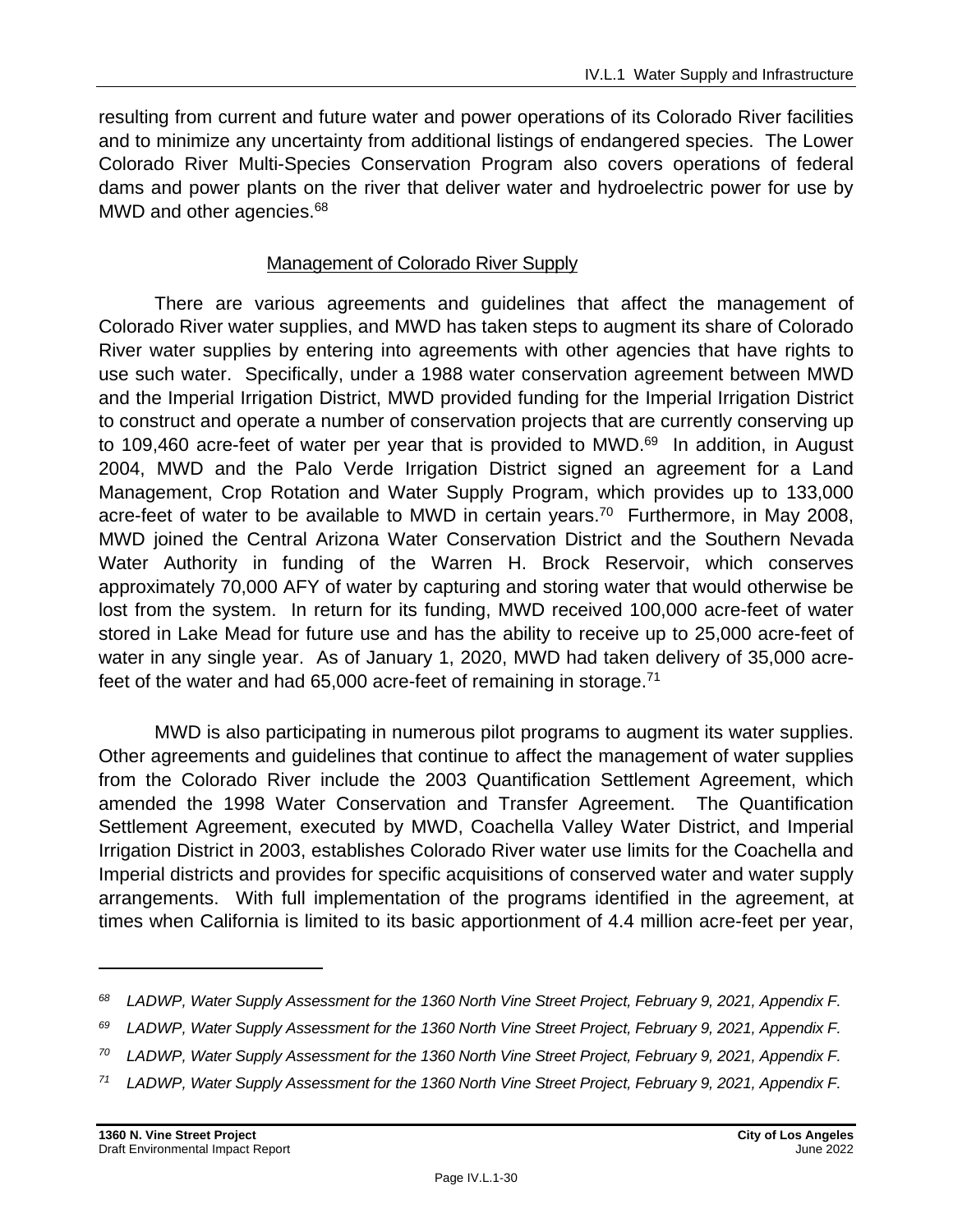MWD expects to be able to annually divert to its service area approximately 850,000 acrefeet of Colorado River water plus water from other water augmentation programs it develops.

Additional guidelines and programs that influence management of the Colorado River water supplies include, but are not limited, to the Interim Surplus Guidelines, the Lower Basin Shortage Guidelines and Coordinated Management Strategies for Lake Powell and Lake Mead, and Intentionally Created Surplus Program, and the Quagga Mussel Control Program. Specifically, the Interim Surplus Guidelines are used to determine the conditions under which certain availability of surplus water can be used within the lower basin states of Arizona, California, and Nevada. Such guidelines were amended in 2007 and extend through 2026. The Colorado River Interim Guidelines for Lower Basin Shortages and Coordinated Operations for Lake Powell and Lake Mead provide federal guidelines that concern the operation of the Colorado River system, particularly during drought and low reservoir conditions, and the delivery of water for Lower Basin states such as Arizona, California, and Nevada. These guidelines include, but are not limited to: water release criteria from Lake Powell; water storage and water release criteria from Lake Mead during shortage and surplus conditions in the Lower Basin; and a mechanism for the storage and delivery of conserved system and non-system water in Lake Mead. The Intentionally Created Surplus (ICS) program allows Lower Basin States to store conserved water in Lake Mead. ICS water is water that has been conserved through a variety of programs using extraordinary conservation measures, such as land fallowing. The Quagga Mussel Control Program was developed by MWD in 2007 to control the spreading of the invasive quagga mussels in the Colorado River's canals and reservoirs.<sup>72</sup>

# *(iii) Additional MWD Actions to Address Supply*

To improve water supply reliability for the entire Southern California region, MWD has also been pursuing voluntary water transfer and exchange programs with state, federal, public, and private water districts and individuals. The MWD is currently operating several State Water Project storage programs to increase the reliability of supplies from the California Aqueduct. Programs include, but are not limited to: the Yuba River Accord; Arvin-Edison/Metropolitan Water Management Program; Semitropic/Metropolitan Groundwater Storage and Exchange Program; Mojave Storage Program; Antelope Valley East Kern Storage and Exchange Program; the San Gabriel Valley Municipal Water District Exchange Program; and Metropolitan/Central Valley Water District/Desert Water Agency Exchange and Advance Delivery Agreement.<sup>73</sup>

*<sup>72</sup> LADWP, Water Supply Assessment for the 1360 North Vine Street Project, February 9, 2021, Appendix F.*

*<sup>73</sup> LADWP, Water Supply Assessment for the 1360 North Vine Street Project, February 9, 2021, Appendix F.*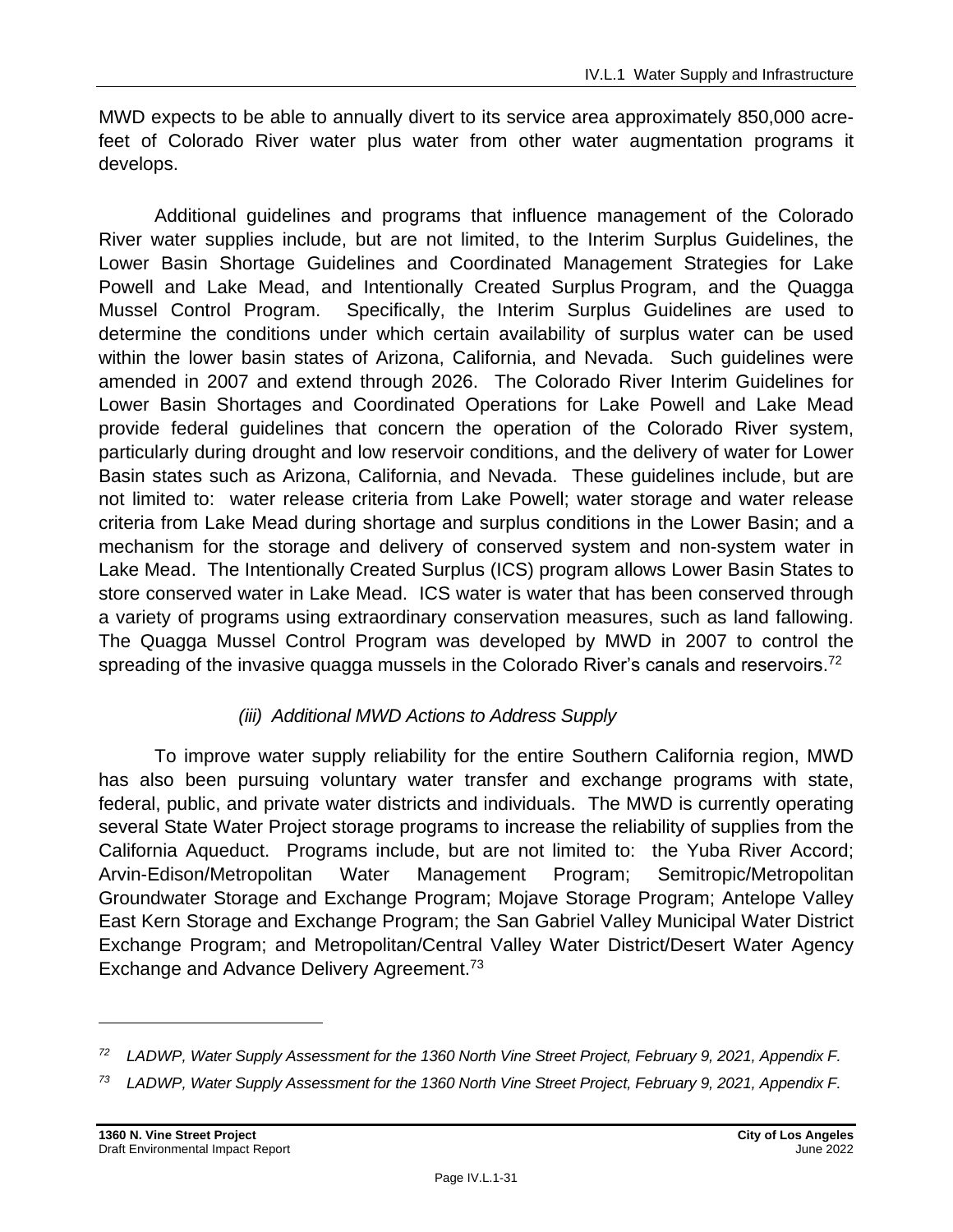In addition, MWD continues to develop plans and make efforts to provide additional water supply reliability for the entire Southern California region. LADWP coordinates with MWD to ensure implementation of these water resource development plans. As discussed above, MWD's long-term plans to meet its member agencies' reliability needs include improvements to the State Water Project as outlined in the California WaterFix and EcoRestore Plans, conjunctive management efforts on the Colorado River, water transfer programs, outdoor conservation measures, and development of additional local resources, such as recycling, brackish water desalination and seawater desalination.<sup>74</sup>

Additionally, MWD has more than 5 million acre-feet of storage capacity of available reservoirs and banking/transfer programs, with approximately 3.1 million acre-feet in Water Surplus Drought Management storage and an additional 750,000 acre-feet in emergency storage as of January 1, 2020.<sup>75</sup> Continued efficiency in the region kept demands low in 2019, resulting in available water supplies far exceeding demands. With implementation of new and modified existing storage programs to manage the available surplus supplies, MWD began calendar year 2020 with approximately 3.1 million acre-feet of water in its dry-year storage portfolio. 76

As described in the MWD's 2015 UWMP, MWD has supply capabilities that would be sufficient to meet expected demands from 2020 through 2040 under average-year, single dry-year, and multiple dry-year hydrologic conditions.

### *(d) Precipitation Conditions*

The City of Los Angeles receives an average of 14.73 inches of precipitation per year according to the National Weather Service.<sup>77</sup> During the 2020–2021 rain season (extending from July 1, 2020, to June 30, 2021), Downtown Los Angeles received 5.82 inches of precipitation.<sup>78</sup>

### *(e) Climate Change*

As discussed in LADWP's 2015 UWMP, generally speaking, water supplies that are dependent on natural hydrology are vulnerable to climate change, especially if the water

*<sup>74</sup> LADWP, Water Supply Assessment for the 1360 North Vine Street Project, February 9, 2021, Appendix F.*

*<sup>75</sup> LADWP, Water Supply Assessment for the 1360 North Vine Street Project, February 9, 2021.*

*<sup>76</sup> LADWP, Water Supply Assessment for the 1360 North Vine Street Project, February 9, 2021.*

*<sup>77</sup> Los Angeles Almanac, Total Seasonal Rainfall (Precipitation) Downtown Los Angeles—USC Campus, www.laalmanac.com/weather/we13.php, accessed February 9, 2022.*

*<sup>78</sup> Los Angeles Almanac, Total Seasonal Rainfall (Precipitation) Downtown Los Angeles—USC Campus, www.laalmanac.com/weather/we13.php, accessed February 9, 2022.*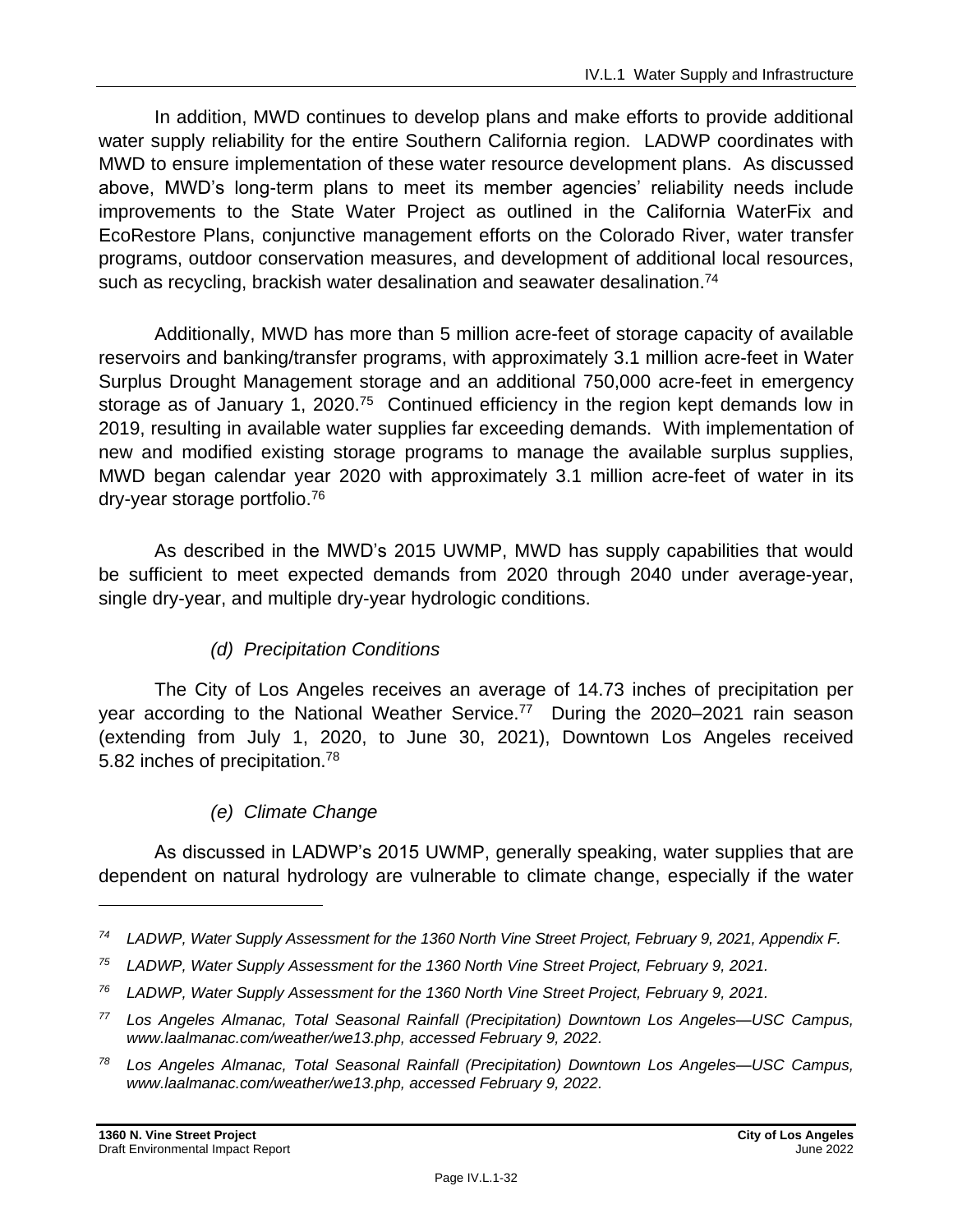source originates from mountain snowpack. For LADWP, the most vulnerable water sources subject to climate change impacts are imported water supplies from MWD and the Los Angeles Aqueduct. Local sources can expect to see some changes in the future as well. In addition to water supply impacts, changes in local temperature and precipitation are expected to alter water demand patterns. However, there is still general uncertainty within the scientific community regarding the potential impacts of climate change within the City of Los Angeles. LADWP continues to monitor the latest developments in scientific knowledge and will continue to assess future research for the potential impacts of climate change on its water resources.

DWR and MWD also continue to study climate change and address the implications of climate change on water supplies. MWD has established a technical process to identify key vulnerabilities from various sources, including climate change, in order to provide comprehensive analyses within its Integrated Water Resources Plans. In addition, DWR addresses climate change impacts on water supply in its California Water Plan Updates, which also account for uncertainty, risk, and sustainability in planning for the future.<sup>79</sup> As mentioned above, the most recent California Water Plan Update 2018 builds on its predecessor by identifying specific performance tracking metrics, recommending financing methods with stable revenues, and incorporating principles of sustainability.<sup>80</sup>

To mitigate future climate impacts, DWR is also developing its Climate Action Plan. The Climate Plan Action comprises three phases of which Phase I was completed with the development of the Greenhouse Gas Emissions Reduction Plan. The completion of Phase II resulted in the development of the Climate Change Analysis Guidance document, which provides a framework for consistent analysis for climate change impacts in DWR's project and program planning activities. Phase III describes, evaluates, and quantifies the vulnerabilities of DWR's assets and business to potential climate change impacts. Phase III's Adaptation Plan prioritizes DWR resiliency efforts such as infrastructure improvements, enhanced maintenance and operation procedures, revised health and safety procedures, and improved habitat management.<sup>81</sup> As such, climate change and its impacts on water supplies are key factors of new water supply regulations and urban water management plans.

*<sup>79</sup> DWR, California Water Plan Update 2013, Investing in Innovation & Infrastructure, Highlights, October 2014.*

*<sup>80</sup> DWR, California Water Plan Update 2018, July 2019.*

*<sup>81</sup> DWR, Climate Action Plan, www.water.ca.gov/Programs/All-Programs/Climate-Change-Program/Climate-Action-Plan, accessed March 8, 2021.*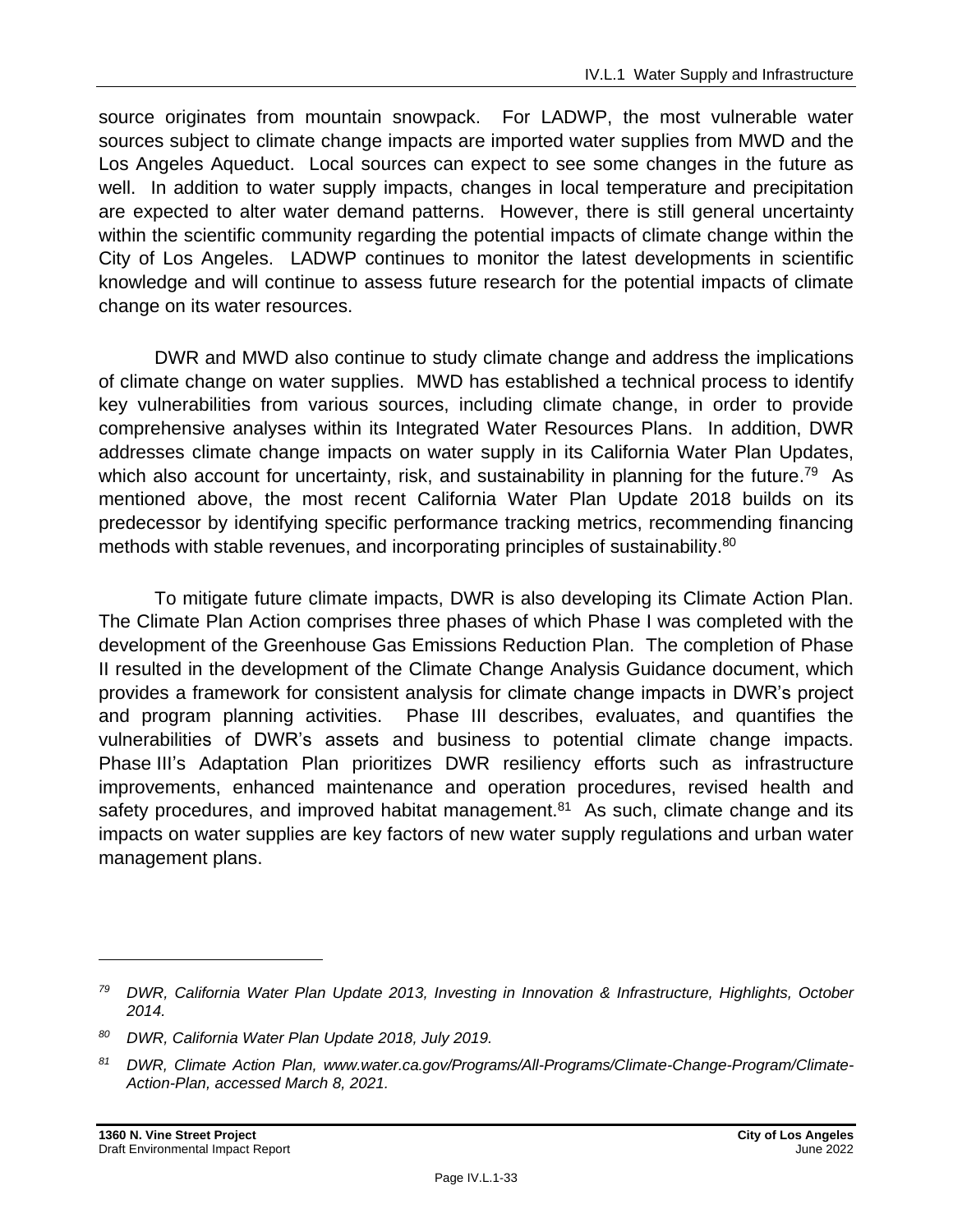# *(f) Water Conservation and Recycling*

LADWP's 2015 UWMP details the City's efforts to promote the efficient use and management of its water resources and provides the basic policy principles that guide LADWP's decision-making process to secure a sustainable water supply for the City of Los Angeles in the next 25 years. To meet multiple water conservation goals established in Executive Directive 5, the Sustainable City pLAn, and the Water Conservation Act of 2009, LADWP's 2015 UWMP aims to reduce per capita potable water use by 20 percent by 2017, by 22.5 percent by 2025, and by 25 percent by 2035, based on Fiscal Year 2013–2014 levels.<sup>82</sup> L.A.'s Green New Deal adds an additional target for the City, following the reduction of potable water use per capita by 25 percent by 2035, to maintain or reduce 2035 per capita water use through 2050.<sup>83</sup> The City intends to build upon the success of Save the Drop and develop additional water conservation campaigns; continue benchmarking customer use and recognizing innovative water reduction initiatives; improve data gathering to identify program effectiveness; expand top performing conservation incentive programs for, landscape transformation, washing machines, etc.; and expand sub-metering and evaluate smart water meter technologies.

Furthermore, the LADWP is projected to increase recycled water use to 59,000 AFY by 2025 through planned municipal/industrial use and indirect potable reuse (i.e., groundwater replenishment). L.A.'s Green New Deal also has a target to recycle 100 percent of all wastewater for beneficial reuse by 2035. <sup>84</sup> Beneficial reuse includes, but is not limited to, non-potable reuse, groundwater recharge, and supporting environmental and recreational uses such as those in the Los Angeles River.

# *(i) LADWP Water Conservation Potential Study*

In Fall 2017, LADWP completed the Water Conservation Potential Study, one of the most comprehensive assessments of the potential for future water conservation ever taken by a municipal water utility.<sup>85</sup> The study conducted detailed single- and multi-family surveys, completed comprehensive onsite audits of City-owned facilities, and developed a water conservation model to project future conservation potential. The study determined that 140,000 AFY in additional water conservation potential is achievable by FY 2034/2035. The study also noted that meeting the City's 2025 and 2035 conservation goals will require utilization of additional conservation measures, of which a large portion of the remaining conservation potential will result from passive water savings through compliance with City

*<sup>82</sup> LADWP, 2015 Urban Water Management Plan, June 2016.*

*<sup>83</sup> City of Los Angeles, L.A.'s Green New Deal, Sustainable City pLAn, 2019.*

*<sup>84</sup> Baseline from LASAN: In Fiscal Year 2017–2018, 27 percent of wastewater was recycled.*

*<sup>85</sup> LADWP, Water Supply Assessment for the 1360 North Vine Street Project, February 9, 2021.*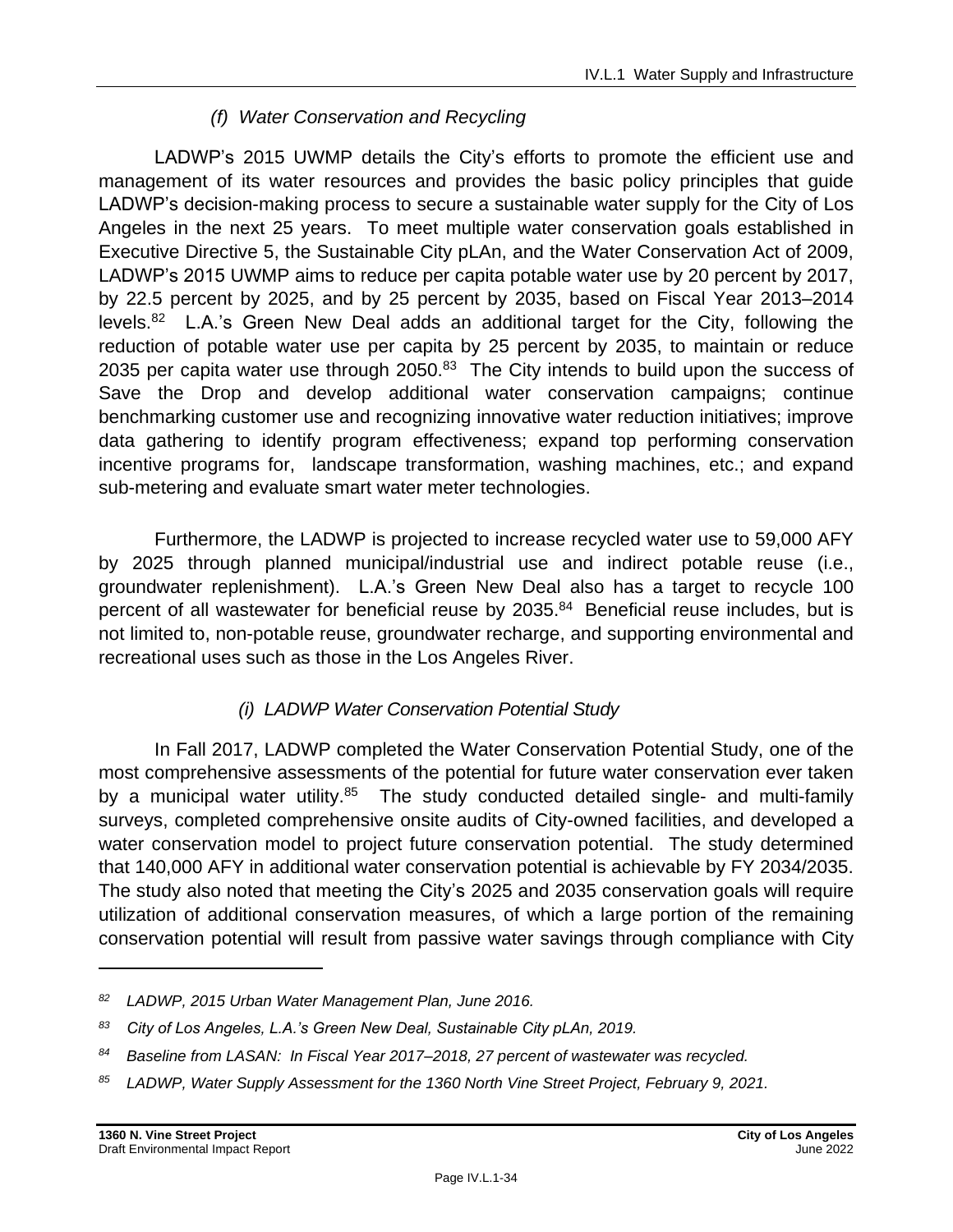conservation codes and ordinances and implementation of additional customers' water efficiency actions.

As such, LADWP will use the study's findings and conservation model to develop a balanced conservation plan that achieves the City's long-term conservation goals. The findings show that a large portion of the remaining conservation potential will come from passive water savings through customers' actions to comply with all City conservation codes and ordinances and finding additional opportunities to improve water efficiency for their residential or commercial properties.<sup>86</sup>

# (2) Water Demand

### *(a) Regional Water Demand*

LADWP's 2015 UWMP provides water supply and demand projections in five-year increments to 2040, based on projected population estimates provided by the Southern California Association of Governments (SCAG) in its 2012–2035 Regional Transportation Plan/Sustainable Communities Strategy (2012–2035 RTP/SCS).<sup>87</sup> Table IV.L.1-4 on page IV.L.1-36 shows the projected water demand from the year 2020 through 2040 for the City of Los Angeles.

As shown in Table IV.L.1-4, in 2040 during average year hydrological conditions, the City's water demand is forecasted to be approximately 675,700 AFY. Use of the current demand per capita within this demand forecast provides a conservative estimate of projected future water demand to ensure that water supplies are available to meet projected demands. LADWP's 2015 UWMP anticipates adequate water supplies would be available to meet the projected demands of the service areas under normal, single-dry, and multi-dry year conditions through 2040.<sup>88</sup>

*<sup>86</sup> LADWP, Water Supply Assessment for the 1360 North Vine Street Project, February 9, 2021.*

*<sup>87</sup> As discussed above, the 2015 UWMP was prepared based on SCAG's 2012–2035 RTP/SCS. Since the release of the 2015 UWMP, however, new growth forecasts have become available in SCAG's 2016– 2040 RTP/SCS and 2020–2045 RTP/SCS. In order to compare the growth forecasts (i.e., population, households, and employment) of the 2012–2035 RTP/SCS, 2016–2040 RTP/SCS, and 2020–2045 RTP/SCS, straight-line interpolations were conducted to determine current (2020) and future (2045) estimates. From these calculations, the growth forecasts from the 2016–2040 RTP/SCS and 2020–2045 RTP/SCS were observed to be only marginally higher than those from the 2012–2035 RTP/SCS. Thus, the growth forecasts of the 2016–2040 RTP/SCS and 2020–2045 RTP/SCS would not significantly affect water demand projections.*

*<sup>88</sup> LADWP, 2015 Urban Water Management Plan, Exhibits 11D–11H.*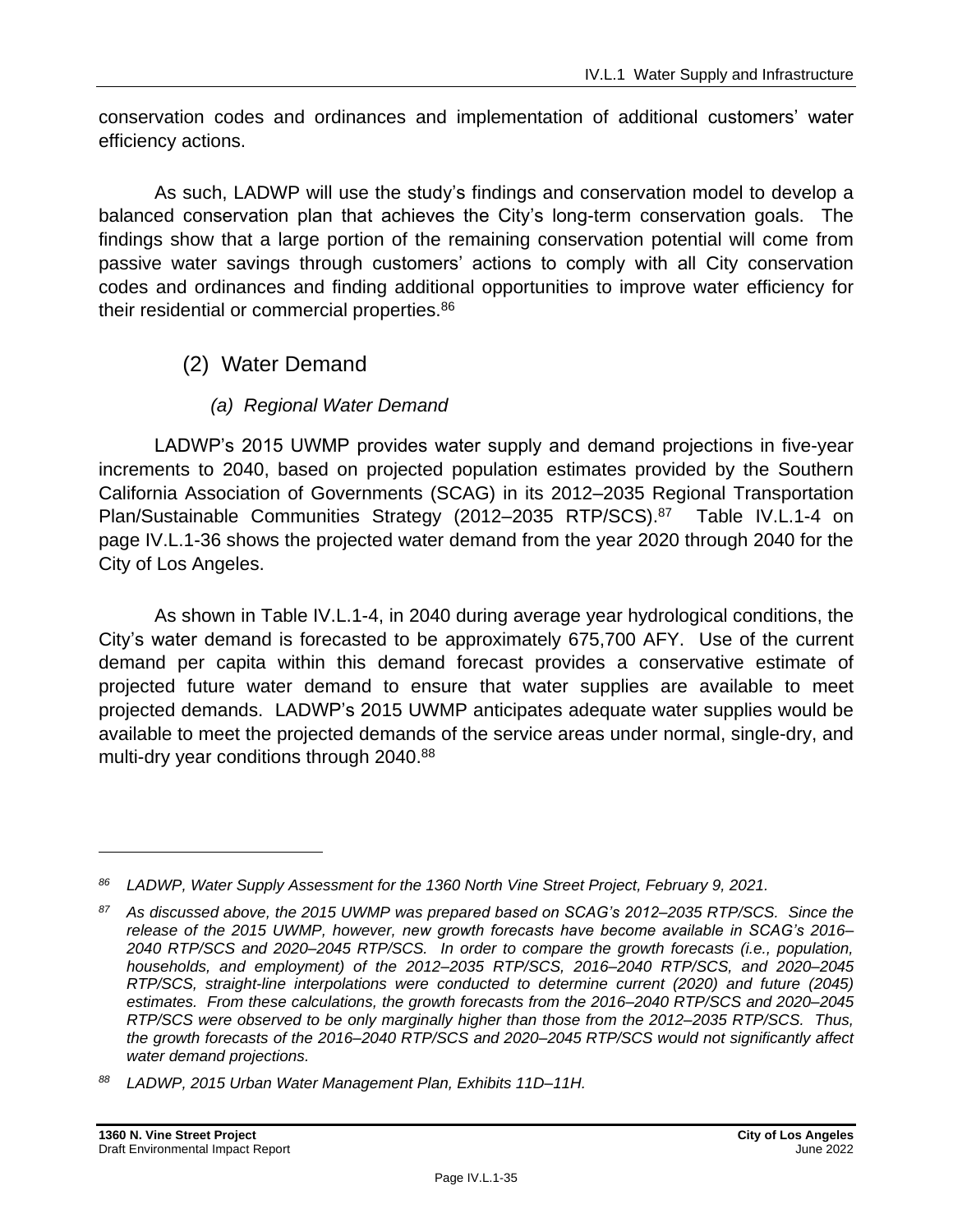| Table IV.L.1-4                                                                |
|-------------------------------------------------------------------------------|
| City of Los Angeles Water Demand Projections Based on Hydrological Conditions |
| (in Thousand AFY)                                                             |

|                                             |       | Years |       |       |       |
|---------------------------------------------|-------|-------|-------|-------|-------|
| <b>Hydrological Conditions</b> <sup>a</sup> | 2020  | 2025  | 2030  | 2035  | 2040  |
| Average Year                                | 611.8 | 644.7 | 652.9 | 661.8 | 675.7 |
| Single Dry Year                             | 642.4 | 676.9 | 685.5 | 694.9 | 709.5 |
| Multi-Dry Year                              | 642.4 | 676.9 | 685.5 | 694.9 | 709.5 |
|                                             |       |       |       |       |       |

*AFY = acre-feet per year*

*Demands include existing passive conservation.*

*<sup>a</sup> The LADWP defined three hydrologic conditions: average year (50-year average hydrology from Fiscal Years 1961-1962 through 2010–2011; single dry year (such as a repeat of the Fiscal Year 2014–2015 drought; and multi-dry year (such as a repeat of Fiscal Years 2012–2013 through 2014–2015.)*

*Source: LADWP, 2015 Urban Water Management Plan, Exhibits 11F, 11G, and 11H.*

As discussed above, as of February 2, 2017, the City has met its goal established by Executive Directive No. 5 and the Sustainable City pLAn to reduce the per capita water use by 20 percent by 2017. The City's potable water consumption has been reduced to 104 gallons per capita per day, which equates to a 20 percent reduction from the 131 gallons per capita per day baseline in Fiscal Year 2013–2014.<sup>89</sup>

### *(b) On-Site Water Demand*

As discussed in Section II, Project Description, of this Draft EIR, the Project Site is currently developed with a mix of uses that consist of a 17,100-square-foot post-production facility, a 8,044-square-foot commercial building, six bungalows that comprise approximately 8,988 square feet of floor area, and an eight-unit multi-family building comprised of approximately 7,700 square feet of floor area.<sup>90</sup> A surface parking lot is also located behind the commercial building. As provided in Table IV.L.1-5 on page IV.L.1-45 in the Project Impacts analysis below, the existing uses on the Project Site have a water demand of approximately 2,792 gpd.

*<sup>89</sup> City of Los Angeles, Mayor Eric Garcetti, Press Release, Los Angeles Achieves Mayor Garcetti's Goal of 20 Percent Water Savings, released February 2, 2017, www.lamayor.org/los-angeles-achieves-mayorgarcetti%E2%80%99s-goal-20-percent-water-savings, accessed March 5, 2021.*

*<sup>90</sup> Three of the six bungalows are occupied by office/post-production uses, while the three remaining bungalows are vacant. The eight-unit multi-family residential building is also vacant.*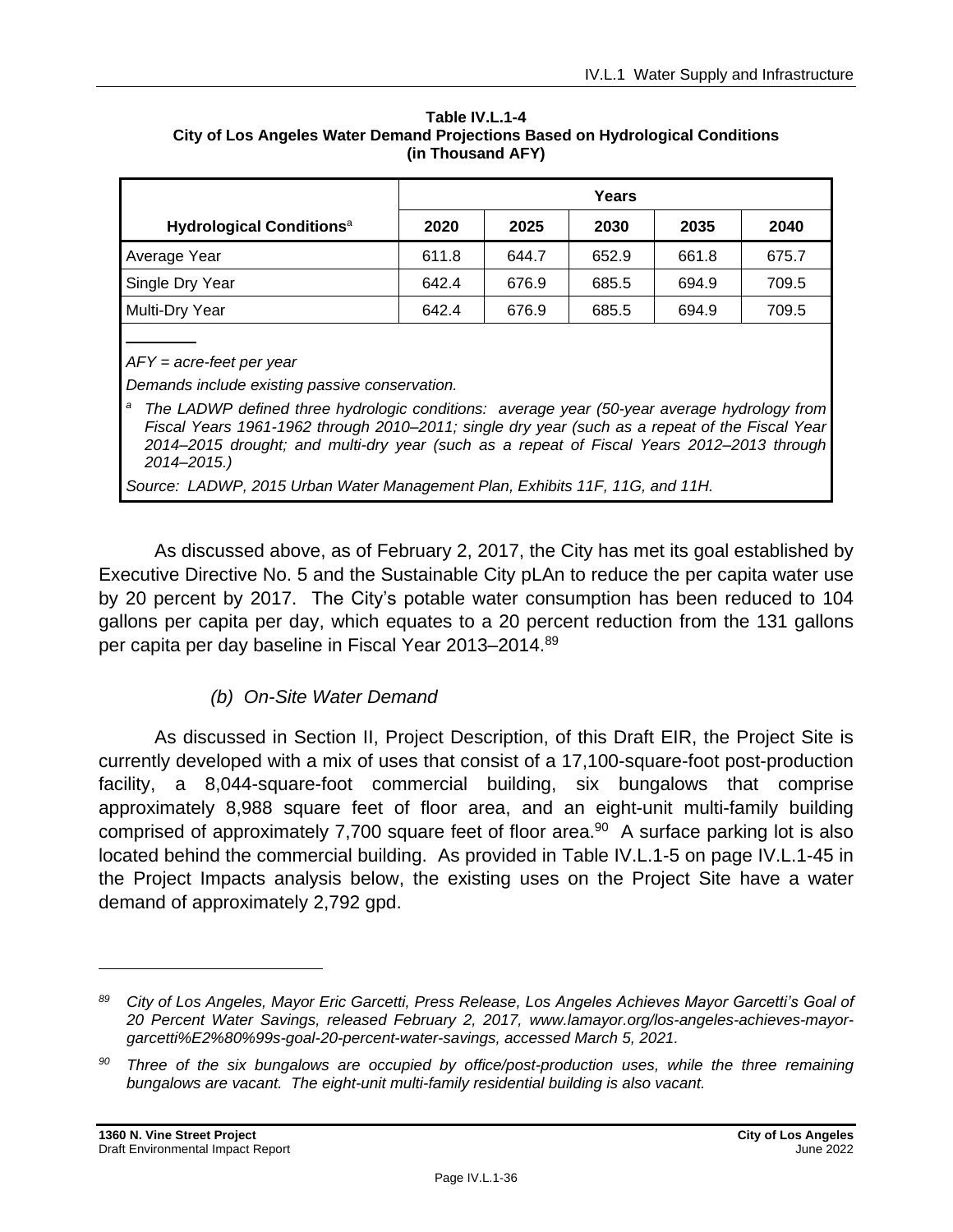# (3) Water Infrastructure

Water infrastructure in the vicinity of the Project Site is maintained and operated by the LADWP. LADWP ensures the reliability and quality of its water supply through an extensive distribution system that includes 115 storage tanks and reservoirs, 84 pump stations, 7,337 miles of distribution mains and trunk lines within the City, and a total storage capacity of 323,820 acre-feet.<sup>91</sup> Much of the water flows north to south, entering Los Angeles at the Los Angeles Aqueduct Filtration Plant in Sylmar, which is owned and operated by LADWP. Water entering the Los Angeles Aqueduct Filtration Plant undergoes treatment and disinfection before being distributed throughout LADWP's water service area.<sup>92</sup>

Domestic water service is available to the Project Site via LADWP water lines within the adjacent streets. According to the Utility Report, included as Appendix F to this Draft EIR, there is a 10-inch water main in Vine Street, an 8-inch water main in De Longpre Avenue, and a 4-inch water main in Afton Place. The Project Site also has multiple domestic water connections along these three streets.

In addition to providing domestic water service, LADWP also provides water for fire protection services in accordance with the City's Fire Code (Chapter V, Article 7 of the LAMC). There are six existing public fire hydrants in the vicinity of the Project Site. Two hydrants are located along De Longpre Avenue, and the four others are located along Homewood Avenue, Leland Way, Fountain Avenue, and Afton Place.

# **3. Project Impacts**

# **a. Thresholds of Significance**

In accordance with the State CEQA Guidelines Appendix G (Appendix G), the Project would have a significant impact related to water supply and infrastructure if it would:

#### *Threshold (a): Require or result in the relocation or construction of new or expanded water, wastewater treatment, or stormwater drainage, electric power, natural gas, or telecommunications facilities, the*

*<sup>91</sup> LADWP, 2019–2020 Briefing Book.*

*<sup>92</sup> LADWP, 2015 Urban Water Management Plan, June 2016.*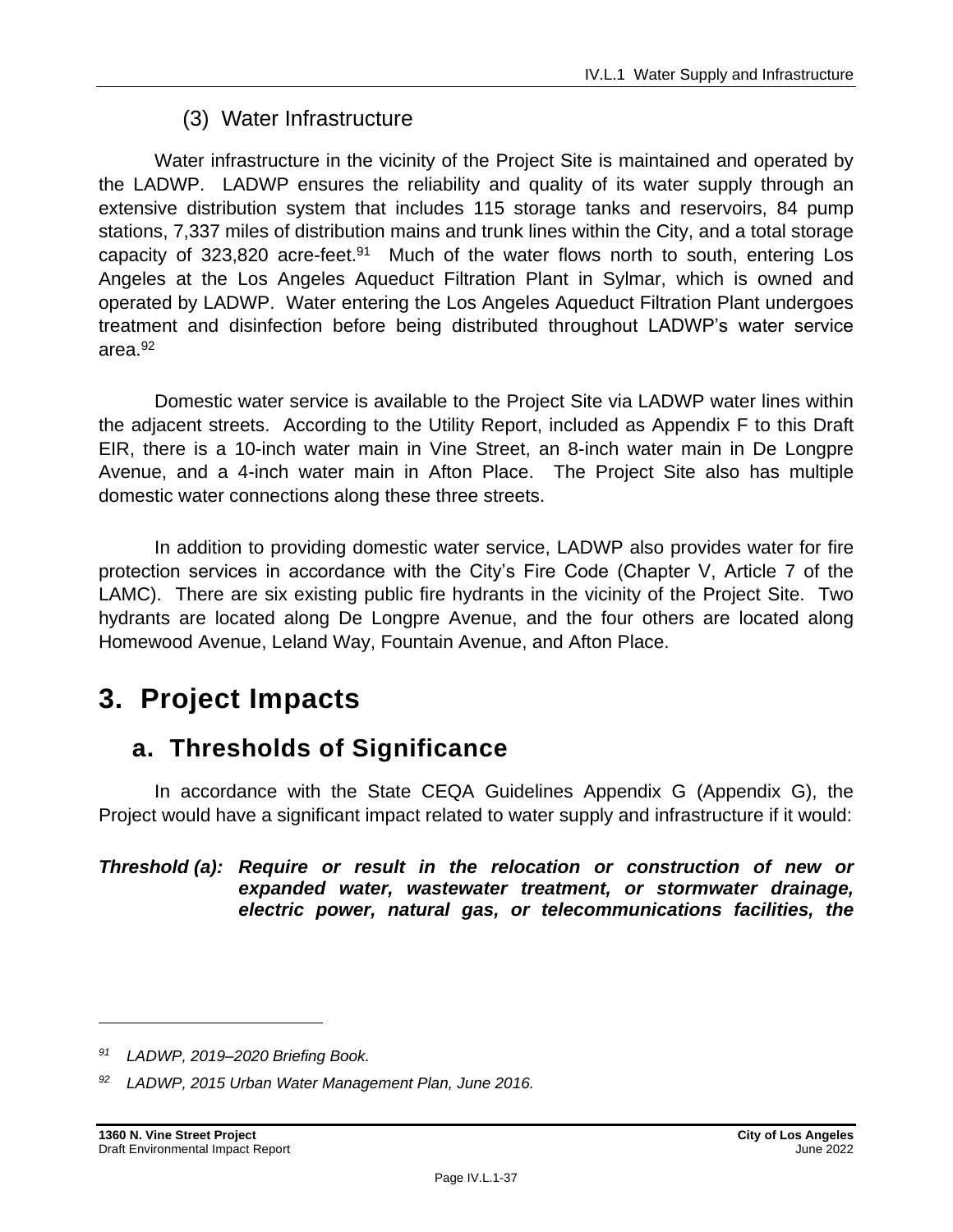#### *construction or relocation of which could cause significant environmental effects;***<sup>93</sup>** *or*

#### *Threshold (b): [Not] have sufficient water supplies available to serve the project and reasonably foreseeable future development during normal, dry, and multiple dry years.*

In assessing impacts related to water supply and infrastructure in this section, the City will use Appendix G as the thresholds of significance. The factors and considerations identified below from the *L.A. CEQA Thresholds Guide* will be used where applicable and relevant to assist in analyzing the Appendix G threshold questions.

The *L.A. CEQA Thresholds Guide* identifies the following criteria to evaluate water supply and infrastructure:

- The total estimated water demand for the project;
- Whether sufficient capacity exists in the water infrastructure that would serve the project, taking into account the anticipated conditions at project buildout;
- The amount by which the project would cause the projected growth in population, housing or employment for the Community Plan area to be exceeded in the year of project completion; and
- The degree to which scheduled water infrastructure or project design features would reduce or offset service impacts.

# **b. Methodology**

The analysis of the Project's impacts relative to water supply is based on the Water Supply Assessment for the Project prepared by LADWP pursuant to SB 610. The Water Supply Assessment includes a conservative calculation of the Project's anticipated net water demand (including potential land uses with the highest water demand) by applying the City of Los Angeles Bureau of Sanitation (LA Sanitation) wastewater generation rates to the Project's proposed land uses. The WSA accounts for the water use associated with the existing uses to be removed, as well as the Project's water demand with implementation of water conservation features. In accordance with SB 610, the resulting

*<sup>93</sup> Refer to Section IV.L.2, Utilities and Service Systems—Wastewater, of this Draft EIR for a discussion of wastewater infrastructure; Section IV.L.3, Utilities and Service Systems—Energy Infrastructure, of this Draft EIR for a discussion of electric power and natural gas infrastructure; the Project's Initial Study included as Appendix A of this Draft EIR for a discussion of stormwater drainage; and Section VI, Other CEQA Considerations for a discussion of telecommunications facilities infrastructure.*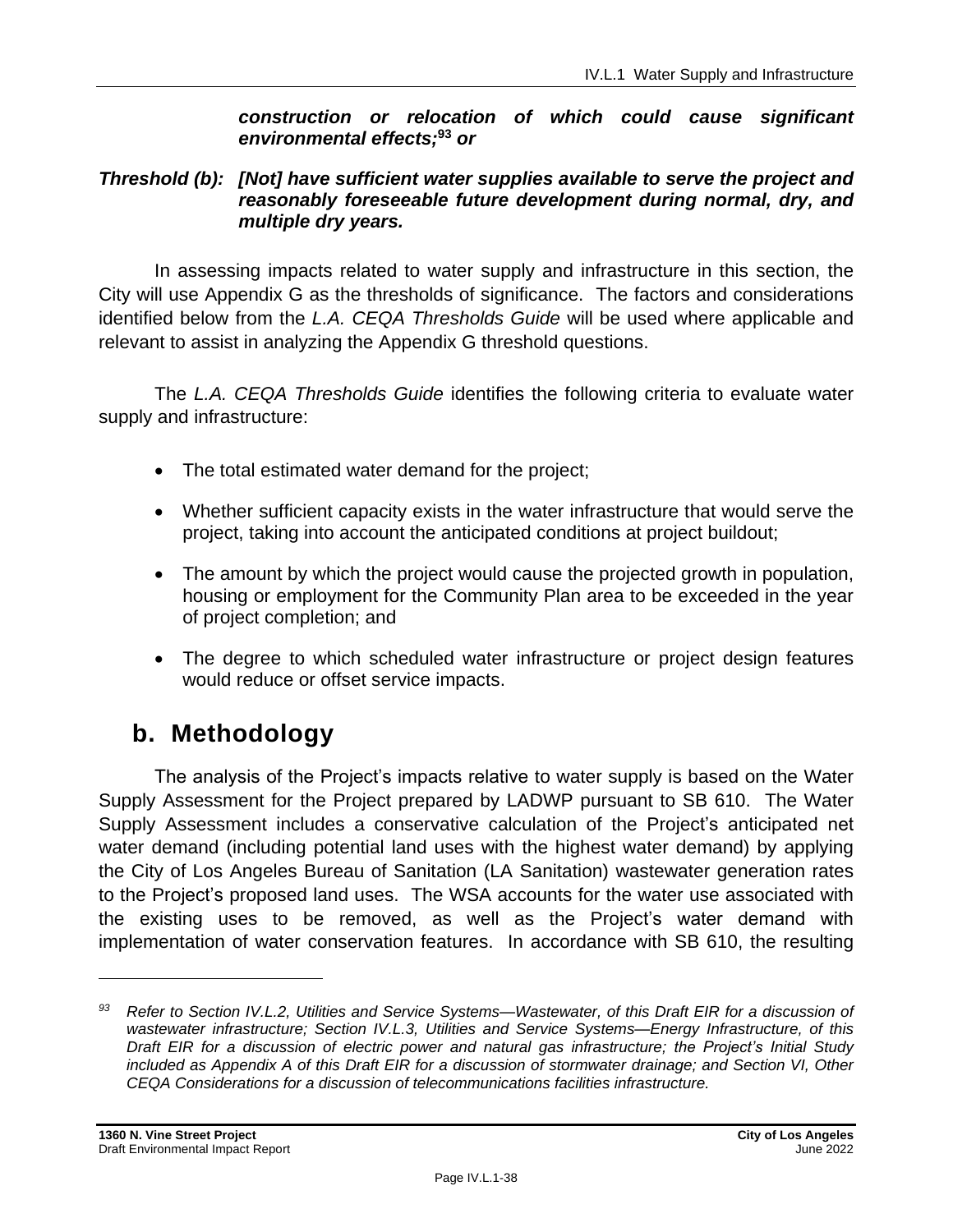net demand for water associated with the Project is then analyzed relative to LADWP's existing and planned future water supplies to determine if LADWP would be able to accommodate the Project's water demands during average, single-dry, and multiple-dry years hydrologic conditions.

The analysis with regard to water infrastructure is based on the Utility Report included in Appendix F of this Draft EIR. The Utility Report includes a comparison of the estimated net water demand for the Project to the available capacity of the existing water infrastructure. Capacity determinations are based on coordination with LADWP.

# **c. Project Design Features**

The following project design features are proposed with regard to water:

- **Project Design Feature WAT-PDF-1:** The Project design shall incorporate the following design features to support water conservation in addition to those required by codes and ordinances for the entire Project:
	- High Efficiency Toilets for residential units with a flush volume of 1.0 gallon per flush.
	- Showerheads with flow rate of 1.5 gallons per minute, or less.
	- Domestic Water Heating System located in close proximity to point(s) of use.
	- Individual metering and billing for water use for commercial space will be used.
	- Drip/ Subsurface Irrigation (Micro-Irrigation).
	- Proper Hydro-zoning/Zoned Irrigation (groups plants with similar water requirements together).
	- Drought Tolerant Plants—72 percent of total landscaping.
	- Installation of a meter on the pool make-up line so water use can be monitored and leaks can be identified and repaired.
	- Leak Detection System for swimming pools and jacuzzi.
	- Pool splash troughs around the perimeter that drain back into the pool.
	- Pool/spa recirculating filtration equipment.
	- Reuse of pool backwash water for irrigation.
	- Water-Saving Pool Filter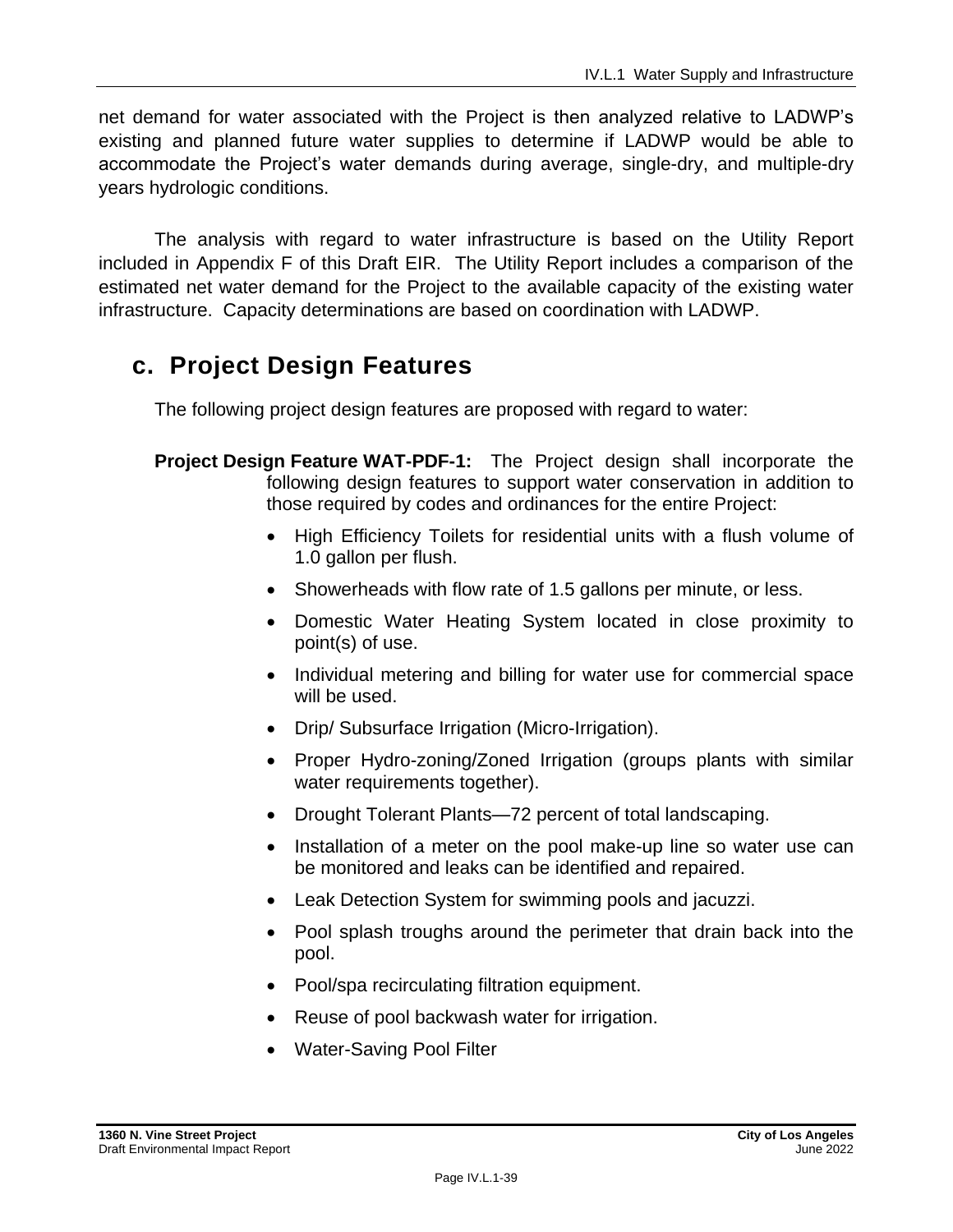# **d. Analysis of Project Impacts**

As set forth in Section II, Project Description, of this Draft EIR, the Project proposes two development options—the Residential Option and the Office Option.

The Residential Option would develop a new high-rise building with four levels of subterranean parking consisting of up to 429 new residential units, including 36 units designated for Very Low Income households, an approximately 55,000-square-foot grocery store, approximately 5,000 square feet of neighborhood-serving commercial retail uses, and 8,988 square feet of uses in the bungalows. The bungalows would be rehabilitated and adapted for reuse as either restaurants or 12 residential units, in which case the development would still propose a total of 429 residential units.

The Office Option would develop a new high-rise building with eight levels of subterranean parking with approximately 463,521 square feet of office uses and 11,914 square feet of restaurant uses in the proposed building, as well as 8,988 square feet of uses in the bungalows. The bungalows would be rehabilitated and adapted for reuse as either restaurants or nine residential units.

The following analysis accounts for both development options and the term "Project" is used to describe all development scenarios unless stated otherwise.

#### *Threshold (a): Would the Project require or result in the relocation or construction of new or expanded water, wastewater treatment, or stormwater drainage, electric power, natural gas, or telecommunications* facilities, the construction of which could cause significant *environmental effects?<sup>94</sup>*

- (1) Impact Analysis
	- *(a) Construction*

As discussed in the Utility Report included as Appendix F to this Draft EIR and as summarized below, the existing LADWP water infrastructure would be adequate to provide for the water flow necessary to serve the Project during operation. Thus, no upgrades to the mainlines that serve the Project Site would be required. However, the Project would

*<sup>94</sup> Refer to Section IV.L.2, Utilities and Service Systems—Wastewater, of this Draft EIR for a discussion of wastewater infrastructure; Section IV.L.3, Utilities and Service Systems—Energy Infrastructure, of this Draft EIR for a discussion of electric power and natural gas infrastructure; the Project's Initial Study included as Appendix A of this Draft EIR for a discussion of stormwater drainage; and Section VI, Other CEQA Considerations, of this Draft EIR for a discussion of telecommunications facilities infrastructure.*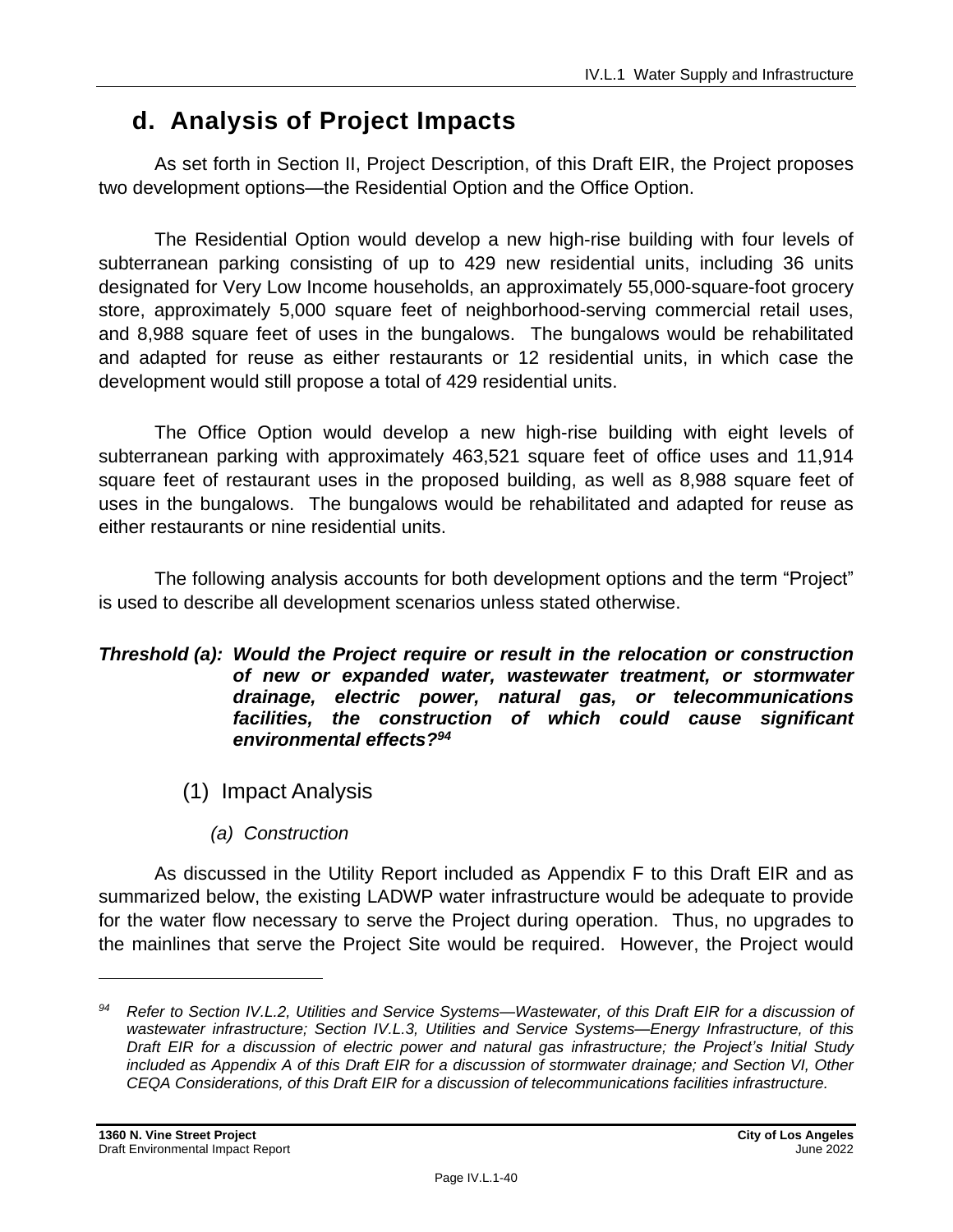require a new water distribution system that would connect to the existing water mainlines adjacent to the Project Site. The design and installation of new service connections would be required to meet applicable City standards. Installation of the new water distribution lines would primarily involve on-site trenching to place the lines below the surface, and minor off-site work to connect to the existing public water mains or meter lateral locations. The limited off-site connection activities could temporarily affect access in adjacent right-ofways. However, as discussed in Section IV.J, Transportation, of this Draft EIR, a Construction Traffic Management Plan would be implemented during project construction pursuant to Project Design Feature TR-PDF-2 to ensure that adequate and safe access remains available within and near the Project Site during construction activities. The construction management plan would include a worksite traffic control plan and identify the location of any temporary construction activities, durations and hours, street parking or sidewalk closures, warning signs, and access to abutting properties. Appropriate construction traffic control measures (e.g., detour signage, delineators, etc.) would also be implemented, as necessary, to ensure emergency access to the Project Site and traffic flow is maintained on adjacent right-of-ways. In addition, prior to conducting any ground disturbing activities, project contractors would coordinate with LADWP to identify the locations and depths of existing water lines in the Project Site vicinity to avoid disruption of water service.

Overall, construction activities associated with the Project would not require or result in the construction of new water facilities or expansion of existing facilities that could have a significant impact on the environment. In addition, as discussed above, minor off-site construction impacts associated with installation of the new service connections would be temporary in nature and would not result in a substantial interruption in water service or material inconvenience to motorists or pedestrians. **As such, construction-related impacts to water infrastructure would be less than significant.**

# *(b) Operation*

As discussed above, water service to the Project Site would continue to be supplied by LADWP for domestic and fire protection uses. While domestic water demand is typically the main contributor to operational water consumption, fire flow demands have a much greater instantaneous impact on infrastructure, and therefore, are the primary means for analyzing infrastructure capacity. Nevertheless, conservative analyses for both fire suppression and domestic water flows have been completed by LADWP for the Project. These analyses are summarized below and described in more detail in the Utility Report included as Appendix F of this Draft EIR.

Fire flow to the proposed buildings of the Project would be required to meet City fire flow requirements. Specifically, the Project would comply with LAMC Section 57.507.3.1, which establishes fire flow standards by development type. The Project falls within the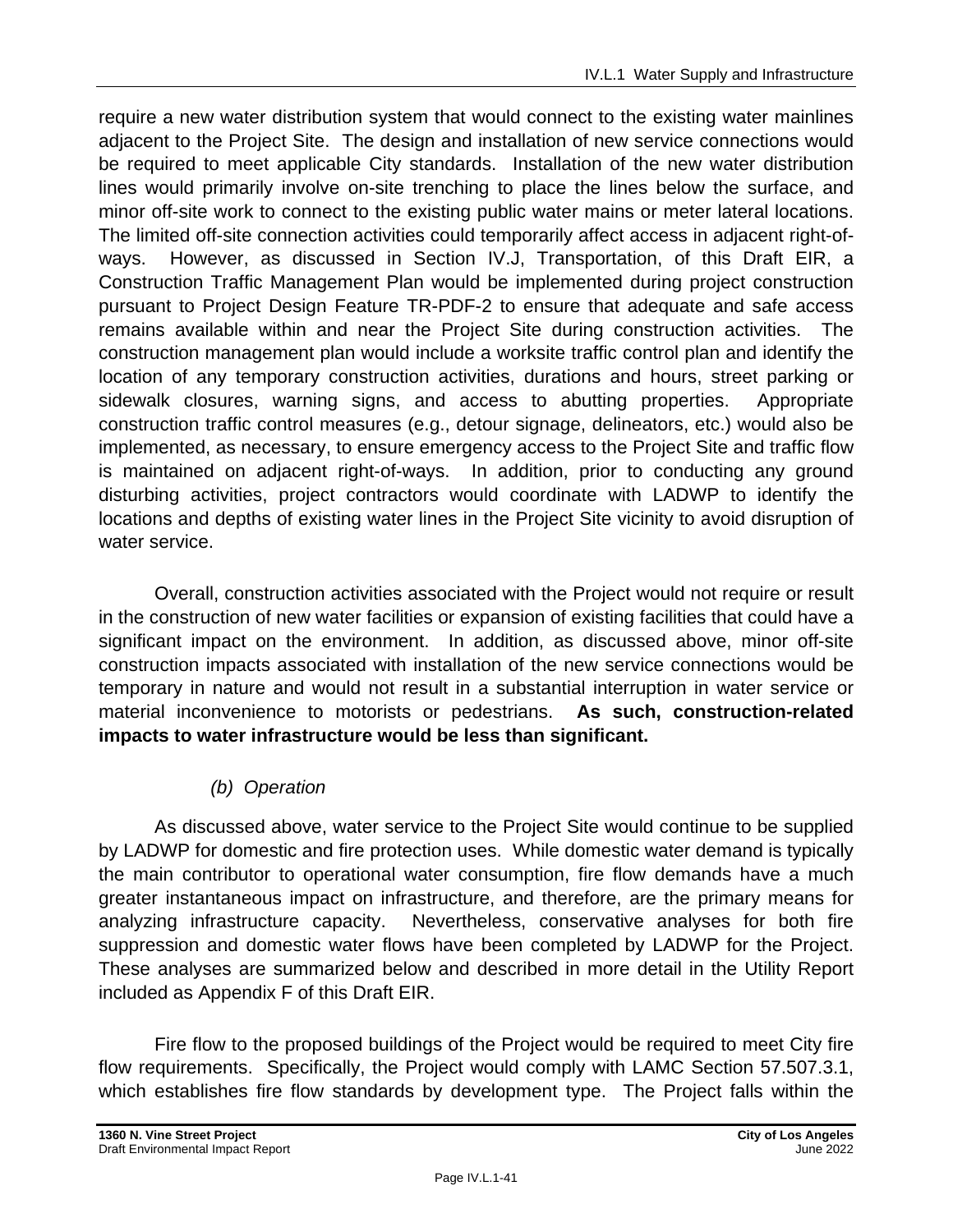Industrial and Commercial category, which has a required fire flow of 6,000 to 9,000 gpm from four to six adjacent hydrants flowing simultaneously with a residual pressure of 20 psi. This translates to a required flow of 1,500 gpm for each of the six hydrants that were tested within the immediate vicinity of the Project Site. As part of the Utility Report included in F of this Draft EIR, an Information of Fire Flow Availability Request (IFFAR) was submitted to LADWP to determine available fire hydrant flow from these six existing public fire hydrants. Based on the completed IFFAR (see Exhibit 1 of Appendix F of this Draft EIR), the six existing public fire hydrants flowing simultaneously can deliver a combined flow of 8,500 gpm at a minimum residual pressures ranging from 82 to 89 psi. Therefore, based on the IFFAR, the Project has adequate fire flow available to comply with the standards specified in LAMC Section 57.507.3.1.

Furthermore, the Project will incorporate a fire sprinkler suppression system to reduce or eliminate the public hydrant demands, which will be subject to LAFD review and approval during the design and permitting of the Project. Based on the Service Advisory Request (SAR) (see Exhibit 2 of Appendix F of this Draft EIR) shows a static pressure of 85 psi and that a flow of up to 2,500 gpm can be delivered to the Project Site with a residual pressure of 78 psi, which exceeds the 20 psi inch requirement for a structure's water system. **As such, through compliance with LAFD and LADWP requirements, the Project's impacts with regard to fire flow would be less than significant.**

**Based on the above, the Project would not exceed the available capacity within the distribution infrastructure that would serve the Project Site. Accordingly, the Project would not require or result in the relocation or construction of new or expanded water facilities. In addition, the water distribution capacity would be adequate to serve the Project. Therefore, the Project's impacts on water infrastructure would be less than significant.**

# (2) Mitigation Measures

Project-level impacts with regard to water infrastructure would be less than significant. Therefore, no mitigation measures are required.

# (3) Level of Significance After Mitigation

Project-level impacts with regard to water infrastructure were determined to be less than significant without mitigation. Therefore, no mitigation measures were required, and the impact level remains less than significant.

### *Threshold (b): Would the Project have sufficient water supplies available to serve the project and reasonably foreseeable future development during normal, dry and multiple dry years?*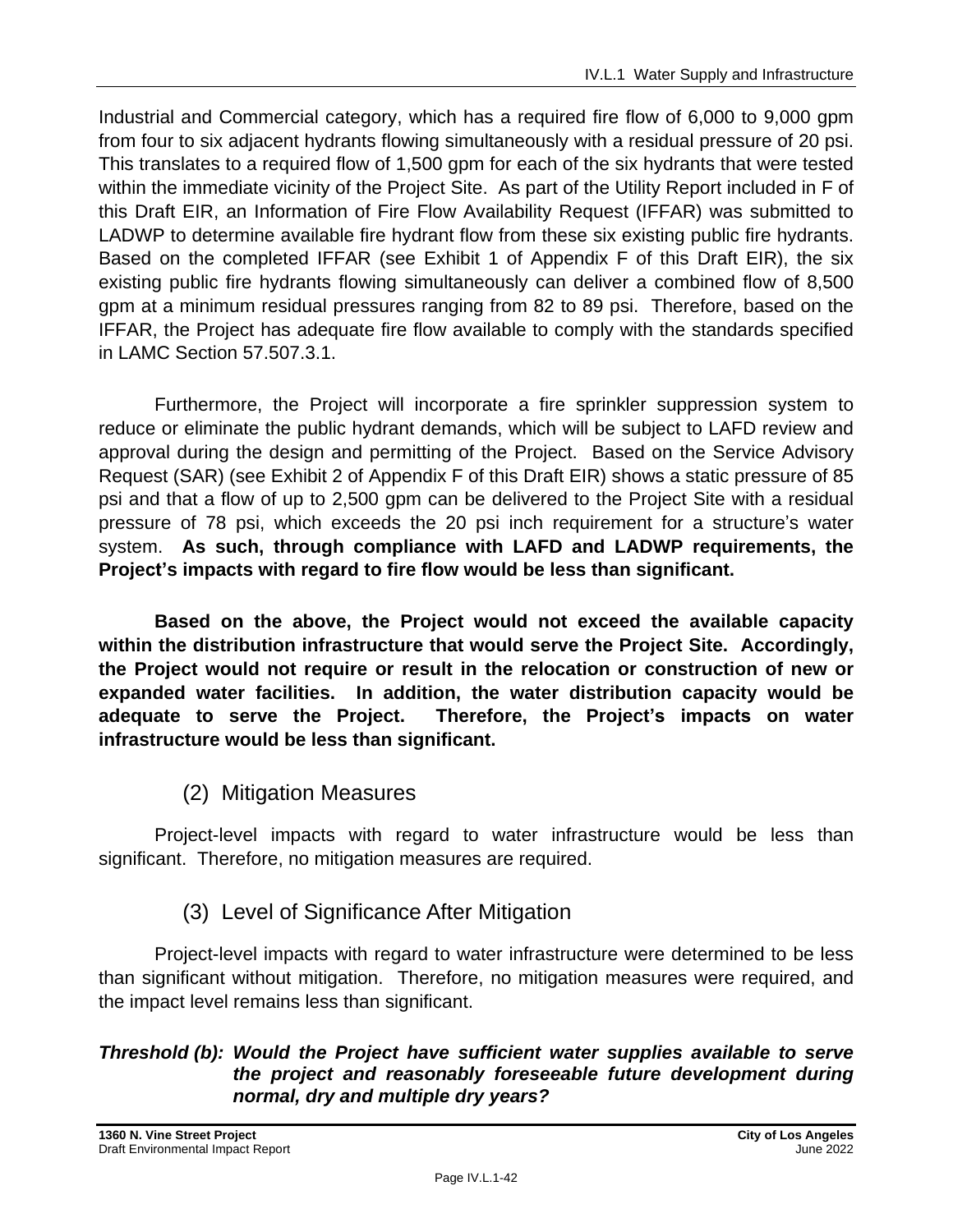# (1) Impact Analysis

# *(a) Construction*

Construction activities for the Project would result in a temporary demand for water associated with soil compaction and earthwork, dust control, mixing and placement of concrete, equipment and site cleanup, irrigation for plant and landscaping establishment, testing of water connections and flushing, and other short-term related activities. These activities would occur incrementally throughout construction of the Project (from the start of construction to project buildout). The amount of water used during construction would vary depending on soil conditions, weather, and the specific activities being performed. Based on a review of construction projects of similar size and duration, the Utility Report included as Appendix F of this Draft EIR provides a conservative estimate ranging from 1,000 gpd to 2,000 gpd for daily water usages during construction. Water use during construction would also be offset by the estimated 2,792 gpd of water currently consumed by the existing uses. Given the temporary nature of construction activities, the short-term and intermittent water use during construction of the Project would be significantly less than the net new water consumption at Project buildout. Furthermore, as concluded in LADWP's 2015 UWMP, projected water demand for the City would be met by the available supplies during an average year, single-dry year, and multiple-dry year in each year from 2015 through 2040. Project construction is anticipated to be completed by 2027. Therefore, the Project's temporary and intermittent demand for water during construction could be met by the City's available supplies during each year of project construction.

**Based on the above, project construction activities would result in a limited, temporary demand for water and are not anticipated to have a substantial adverse impact on available water supplies. Therefore, the City would have sufficient water supply available to adequately serve the Project during construction. As such, construction-related impacts to water supply would be less than significant.**

# *(b) Operation*

Based on the size of these land uses and the Project's resulting estimated water demand, the Project is subject to the requirements of SB 610 for preparation of a water supply assessment, as described above in Section 2.a.(1)(b). Specifically, the Project would demand an amount of water greater than the amount of water required by a 500 dwelling unit project. Therefore, the Project is subject to the requirements of SB 610 for preparation of a WSA. Accordingly, a WSA was prepared for the Project by LADWP and is provided in Appendix U of this Draft EIR.

Consistent with LADWP's methodology, the analysis of the Project's impacts relative to water supply is based on a calculation of the Project's water demand by applying the sewage generation rates established by LA Sanitation, which also serve to estimate water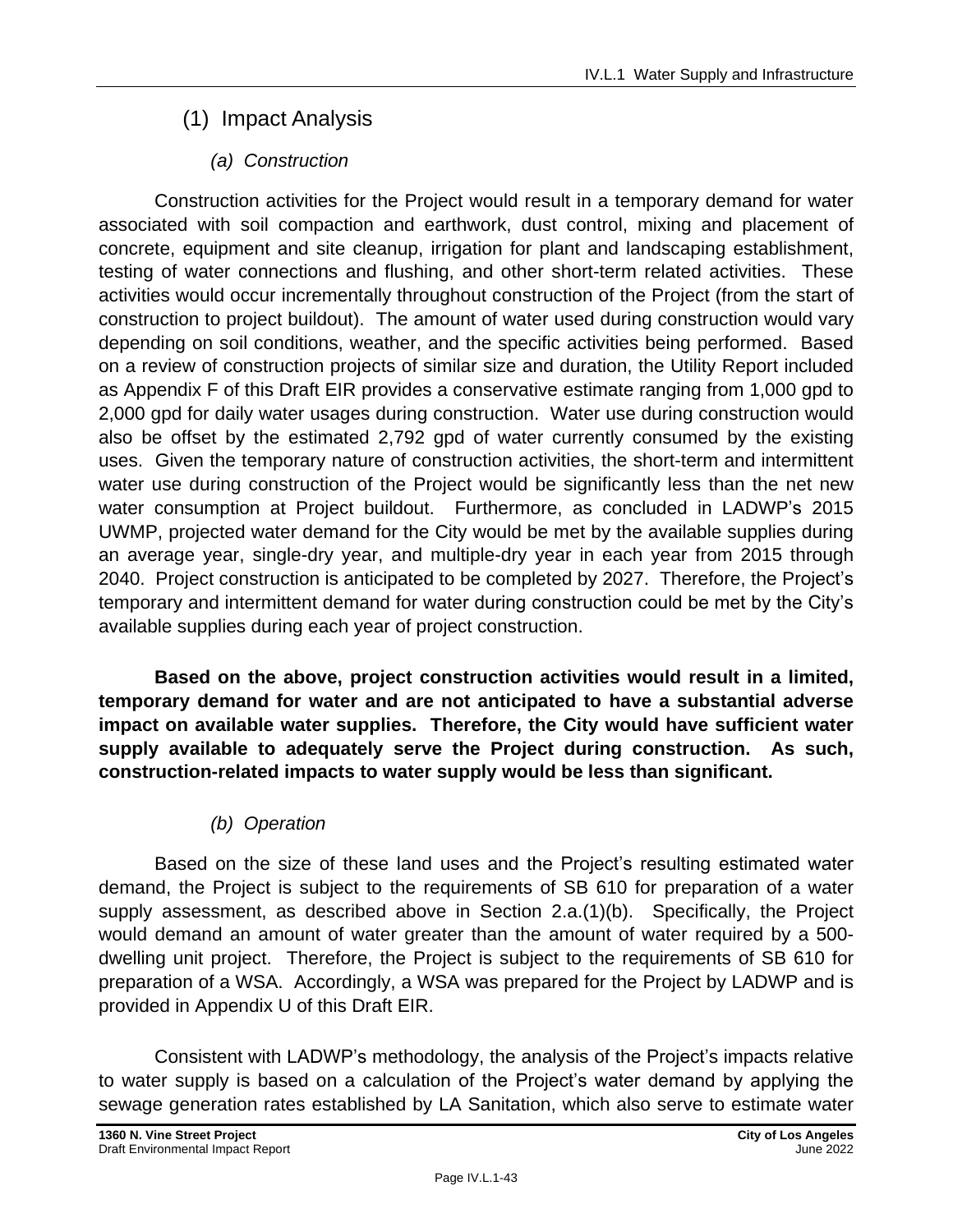demand to the proposed uses. These rates also serve to estimate water demand of the proposed uses. As provided in Table IV.L.1-5 on page IV.L.1-45, the Residential Option with bungalows as restaurants is estimated to generate a gross average daily water demand of approximately 105,551 gpd, or approximately 118.2 AFY. After the removal of existing uses and with implementation of Project Design Feature WAT-PDF-1, which includes additional water conservation measures beyond those required by the LAMC, and compliance with Ordinance Nos. 184,248 and 186,488, the 2019 Los Angeles Plumbing Code, and the 2019 Los Angeles Green Building Code, the option would result in a net average daily water demand of approximately 79,353 gpd, or approximately 88.9 AFY. For comparison purposes, as shown in Table IV.L.1-6 on page IV.L.1-47, after accounting for design features and conservation measures, the Residential Option with bungalows as residential units would generate a net 63,507 gpd, or approximately 71.2 AFY.

As shown in Table IV.L.1-7 on page IV.L.1-49, the Office Option with bungalows as restaurants is estimated to generate a gross average daily water demand of approximately 132,139 gpd, or approximately 148.1 AFY. After the removal of existing uses and with implementation of Project Design Feature WAT-PDF-1, which includes additional water conservation measures beyond those required by the LAMC, and compliance with Ordinance Nos. 184,248 and 186,488, the 2019 Los Angeles Plumbing Code, and the 2019 Los Angeles Green Building Code, the option would result in a net average daily water demand of approximately 109,637 gpd, or approximately 122.8 AFY. For comparison purposes, as shown in Table IV.L.1-8 on page IV.L.1-51, after accounting for design features and conservation measures, the Office Option with bungalows as residential units would generate a net 95,307 gpd, or approximately 106.8 AFY.

Based on employee generation rates provided by the City of Los Angeles VMT Calculator Documentation, the Residential Option with bungalows as restaurants would generate approximately 266 employees, and the Residential Option with bungalows as residential units would generate approximately 230 employees.<sup>95</sup> According to the 2012-2035 RTP/SCS, the Residential Option would be consistent with growth projections anticipated by SCAG.<sup>96</sup> Specifically, based on SCAG's projections for the City of

*<sup>95</sup> Based on the employee generation rates of the City of Los Angeles VMT Calculator Documentation Guide, Table 1, May 2020, including: 0.004 employee per square foot for "Supermarket" land uses, 0.002 employee per square foot for "General Retail" land uses, and 0.004 employee per square foot for "High-Turnover Sit-Down Restaurant" land uses.*

*<sup>96</sup> The demand projections in LADWP's 2015 Urban Water Management Plan are based on demographic growth projections in SCAG's 2012–2035 RTP/SCS, the 2000 U.S. Census data, and the 2010 U.S. Census data. Since preparation of LADWP's 2015 Urban Water Management Plan, new growth forecasts have become available in SCAG's 2016–2040 RTP/SCS and 2020–2045 RTP/SCS. However, the growth forecasts in SCAG's 2016–2040 RTP/SCS and 2020–2045 RTP/SCS are only marginally higher than those in the 2012–2035 RTP/SCS, in terms of current (2016) estimates and future (2040) projections for the SCAG Region, and, therefore, would not significantly affect water demand projections.*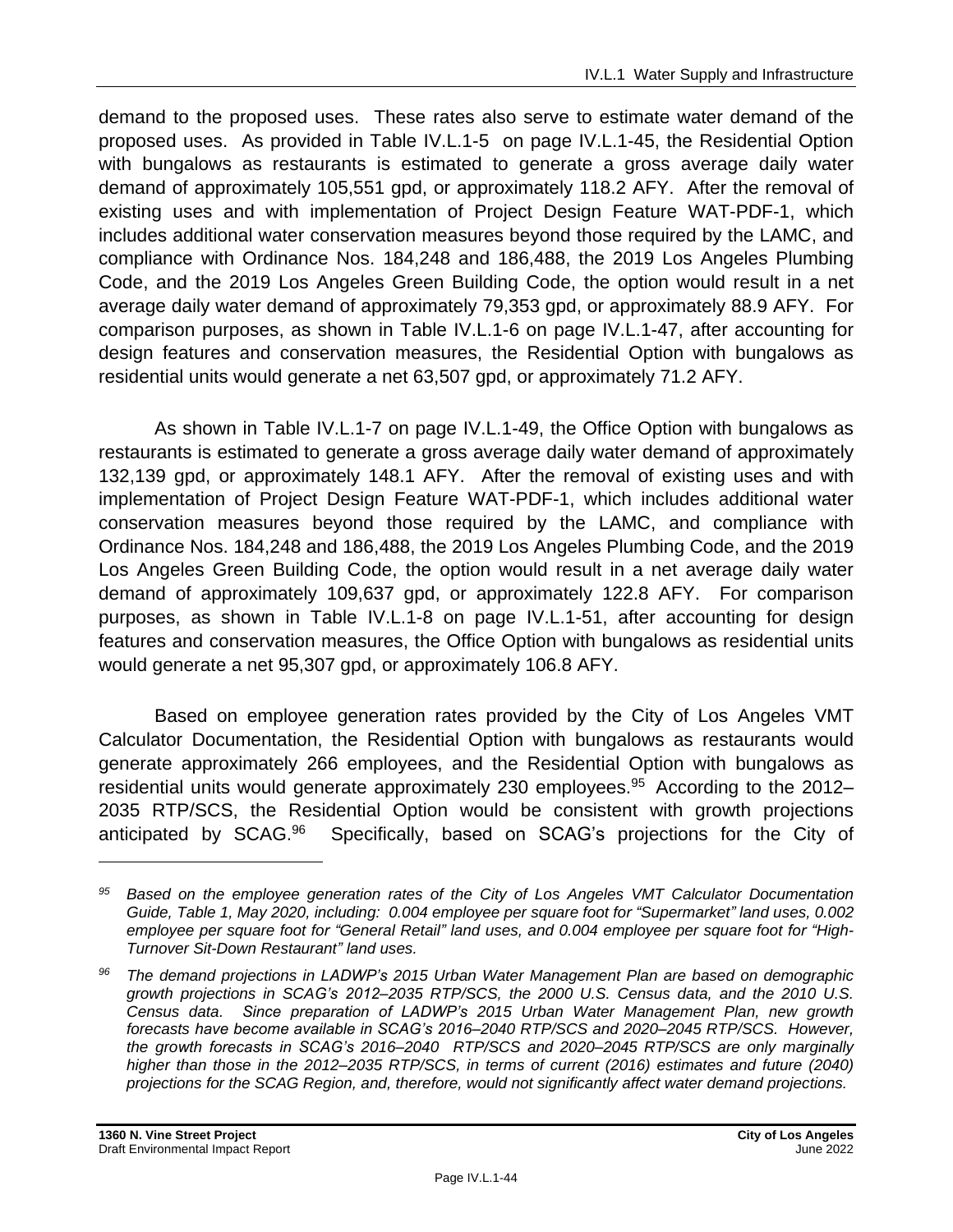| Table IV.L.1-5                                                                              |
|---------------------------------------------------------------------------------------------|
| <b>Estimated Project Water Consumption-Residential Option with Bungalows as Restaurants</b> |

| <b>Land Use</b>                                                                                                                                                                    | <b>Units</b> | <b>Water Demand</b><br>Rate<br>(gpd/unit) $a$ | <b>Water Demand</b><br>(gpd) |
|------------------------------------------------------------------------------------------------------------------------------------------------------------------------------------|--------------|-----------------------------------------------|------------------------------|
| <b>Existing Uses</b> b                                                                                                                                                             |              |                                               |                              |
| <b>Post-Production Facility</b>                                                                                                                                                    | 17,100 sf    | 0.12                                          | 2,052                        |
| Post-Production (in bungalows)                                                                                                                                                     | 4,494 sf     | 0.12                                          | 539                          |
| Commercial                                                                                                                                                                         | 8,044 sf     | 0.025                                         | 201                          |
| <b>Total Existing</b>                                                                                                                                                              |              |                                               | 2,792                        |
| <b>Proposed Uses<sup>c</sup></b>                                                                                                                                                   |              |                                               |                              |
| Residential: 1-bedroom                                                                                                                                                             | 240 du       | 110                                           | 26,400                       |
| Residential: 1-bedroom plus den                                                                                                                                                    | 56 du        | 110                                           | 6,160                        |
| Residential: 2-bedroom                                                                                                                                                             | 127 du       | 150                                           | 19,050                       |
| Residential Apartment: 3-bedroom                                                                                                                                                   | 6 du         | 190                                           | 1,140                        |
| <b>Base Demand Adjustment</b><br>(Residential) <sup>d</sup>                                                                                                                        |              |                                               | 5,519                        |
| <b>Fitness Center/Club Room</b>                                                                                                                                                    | 10,250 sf    | 0.65                                          | 6,663                        |
| Pool                                                                                                                                                                               | 1,335 sf     |                                               | 127                          |
| Grocery                                                                                                                                                                            | 55,000 sf    | 0.05                                          | 2,750                        |
| Retail                                                                                                                                                                             | 5,000 sf     | 0.025                                         | 125                          |
| Restaurant (8,988 sf) <sup>e</sup>                                                                                                                                                 | 600 seats    | 30                                            | 18,000                       |
| Landscapingf                                                                                                                                                                       | 22,178 sf    |                                               | 2,105                        |
| Covered Parking <sup>g</sup>                                                                                                                                                       | 352,931 sf   | 0.02                                          | 232                          |
| <b>Cooling Tower</b>                                                                                                                                                               | 800 tons     | 21.60                                         | 17,280                       |
| <b>Total Proposed by Project</b>                                                                                                                                                   |              |                                               | 105,551                      |
| Required Savingsh                                                                                                                                                                  |              |                                               |                              |
| <b>Residential Units</b>                                                                                                                                                           |              |                                               | (9,986)                      |
| <b>Residential Amenities/Commercial</b>                                                                                                                                            |              |                                               | (6, 431)                     |
| Landscaping                                                                                                                                                                        |              |                                               | (947)                        |
| <b>Cooling Tower</b>                                                                                                                                                               |              |                                               | (3, 456)                     |
| <b>Total Required Savings</b>                                                                                                                                                      |              |                                               | (20, 820)                    |
| <b>Additional Conservationi</b>                                                                                                                                                    |              |                                               | (2,586)                      |
| <b>Net Water Demand of</b><br><b>Residential Option with Bungalows</b><br>as Restaurants<br>(Proposed - Required Savings -<br>Additional Conservation - Existing to be<br>Removed) |              |                                               | 79,353                       |

*du = dwelling units*

*gpd = gallons per day*

*sf = square feet*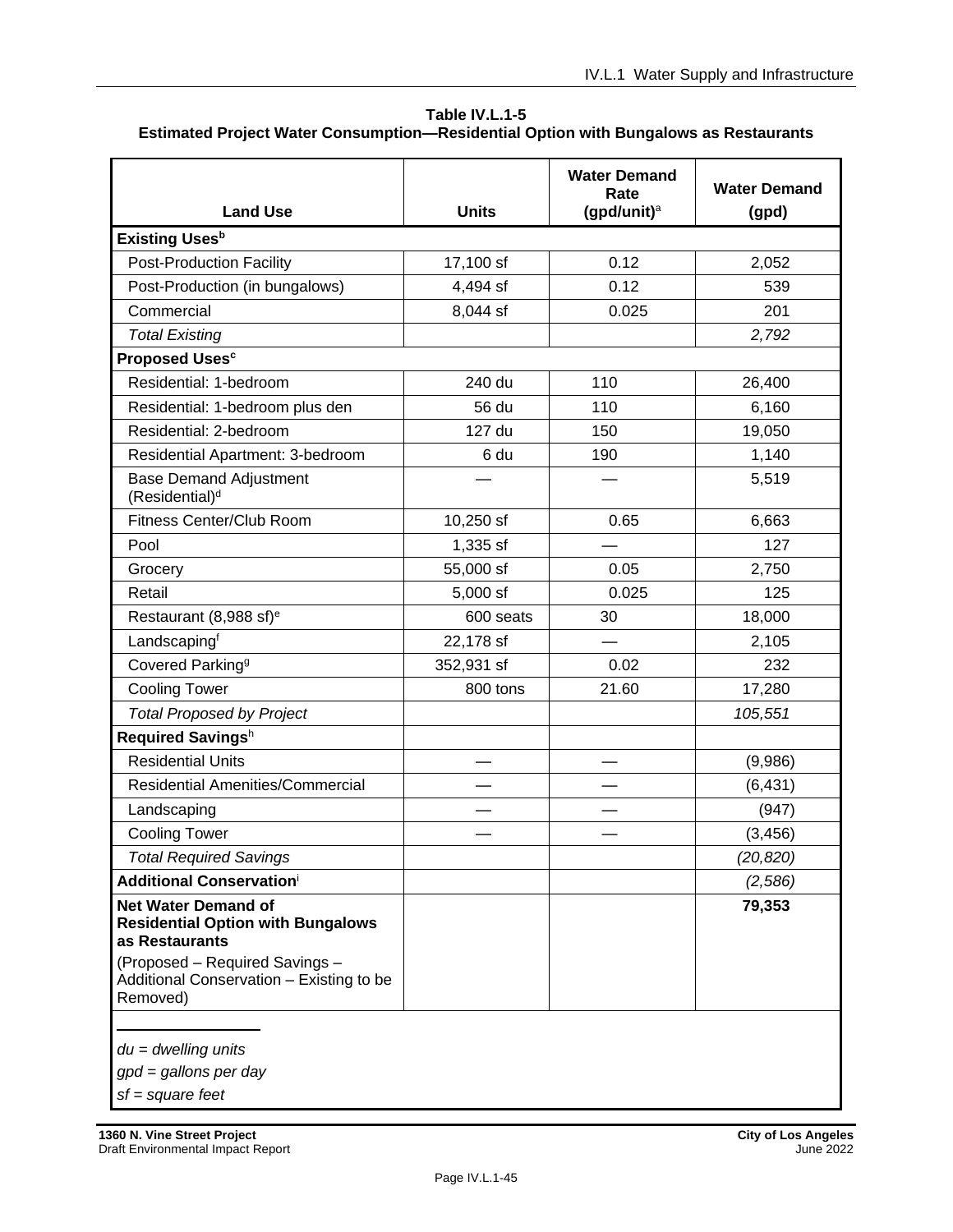#### **Table IV.L.1-5 (Continued) Estimated Project Water Consumption—Residential Option**

*— = Information is not applicable.*

*All totals have been rounded and may not sum due to rounding.*

- *<sup>a</sup> This analysis is based on 100 percent of sewage generation rates provided by LA Sanitation (effective April 6, 2012).*
- *<sup>b</sup> As described in Section II, Project Description, of this Draft EIR, three of the six bungalows are occupied by office/post-production uses, while the three remaining bungalows are vacant. The eightunit multi-family residential building is also vacant.*
- *<sup>c</sup> Uses not shown here do not have additional water demand.*
- *<sup>d</sup> The Base Demand Adjustment is the estimated savings due to Ordinance No. 180,822 accounted for in the current version of LA Sanitation sewage generation rates.*
- *<sup>e</sup> A standard factor of 15 square feet per seat was applied to calculate the number of seats.*
- *<sup>f</sup> Landscaping water use is estimated per California Code of Regulations Title 23, Division 2, Chapter 2.7, Model Water Efficient Landscape Ordinance.*
- *<sup>g</sup> Auto parking estimates are based on LA Sanitation sewage generation rates and assumption of cleaning 12 times per year.*
- *<sup>h</sup> The proposed development land uses will conform to City of Los Angeles Ordinance Nos. 184,248 and 186,488, 2019 Los Angeles Plumbing Code, and 2019 Los Angeles Green Building Code.*
- *<sup>i</sup> Water conservation due to additional conservation commitments agreed to by the Applicant as identified in Table II-1 of the WSA.*

*Source: LADWP, Water Supply Assessment for the 1360 North Vine Street Project, February 9, 2021, Table I-1; Eyestone Environmental, 2021.*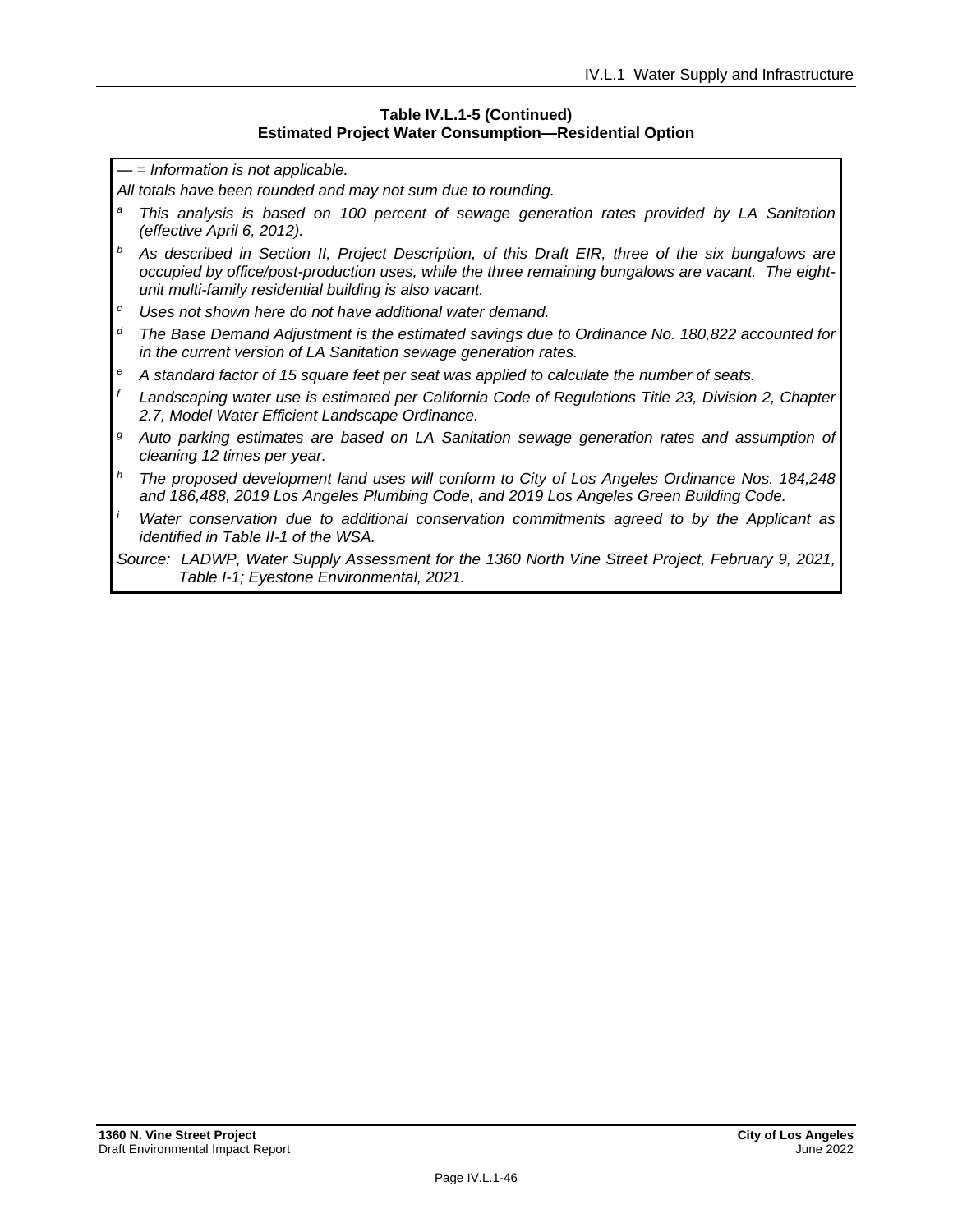#### **Table IV.L.1-6**

#### **Estimated Project Water Consumption—Residential Option with Bungalows as Residential Units**

|                                                                                                |              | <b>Water Demand</b>    | <b>Water Demand</b> |
|------------------------------------------------------------------------------------------------|--------------|------------------------|---------------------|
| <b>Land Use</b>                                                                                | <b>Units</b> | Rate<br>(gpd/unit) $a$ | (gpd)               |
| <b>Existing Uses</b> <sup>b</sup>                                                              |              |                        |                     |
| <b>Post-Production Facility</b>                                                                | 17,100 sf    | 0.12                   | 2,052               |
| Post-Production (in bungalows)                                                                 | 4,494 sf     | 0.12                   | 539                 |
| Commercial                                                                                     | 8,044 sf     | 0.025                  | 201                 |
| <b>Total Existing</b>                                                                          |              |                        | 2,792               |
| <b>Proposed Uses<sup>c</sup></b>                                                               |              |                        |                     |
| Residential: 1-bedroom                                                                         | 240 du       | 110                    | 26,400              |
| Residential: 1-bedroom plus den                                                                | 56 du        | 110                    | 6,160               |
| Residential: 2-bedroom                                                                         | 115 du       | 150                    | 17,250              |
| Residential Apartment: 3-bedroom                                                               | 6 du         | 190                    | 1,140               |
| Residential: 2-bedroom duplex<br>bungalows                                                     | 12 du        | 150                    | 1,800               |
| <b>Base Demand Adjustment</b><br>(Residential) <sup>d</sup>                                    |              |                        | 5,520               |
| Fitness Center/Club Room                                                                       | 10,250 sf    | 0.65                   | 6,663               |
| Pool                                                                                           | 1,335 sf     |                        | 127                 |
| Grocery                                                                                        | 55,000 sf    | 0.05                   | 2,750               |
| Retail                                                                                         | 5,000 sf     | 0.025                  | 125                 |
| Landscaping <sup>e</sup>                                                                       | 22,178 sf    |                        | 2,105               |
| Covered Parkingf                                                                               | 352,931 sf   | 0.02                   | 232                 |
| <b>Cooling Tower</b>                                                                           | 800 tons     | 21.60                  | 17,280              |
| <b>Total Proposed by Project</b>                                                               |              |                        | 87,552              |
| Required Savings <sup>9</sup>                                                                  |              |                        |                     |
| <b>Residential Units</b>                                                                       |              |                        | (9,986)             |
| <b>Residential Amenities/Commercial</b>                                                        |              |                        | (4, 461)            |
| Landscaping                                                                                    |              |                        | (947)               |
| <b>Cooling Tower</b>                                                                           |              |                        | (3, 456)            |
| <b>Total Required Savings</b>                                                                  |              |                        | (18, 850)           |
| Additional Conservationh                                                                       |              |                        | (2,403)             |
| <b>Net Water Demand of</b><br><b>Residential Option with Bungalows</b><br>as Residential Units |              |                        | 63,507              |
| (Proposed - Required Savings -<br>Additional Conservation - Existing to be<br>Removed)         |              |                        |                     |
| $du = dwelling$ units<br>$gpd = gallons per day$                                               |              |                        |                     |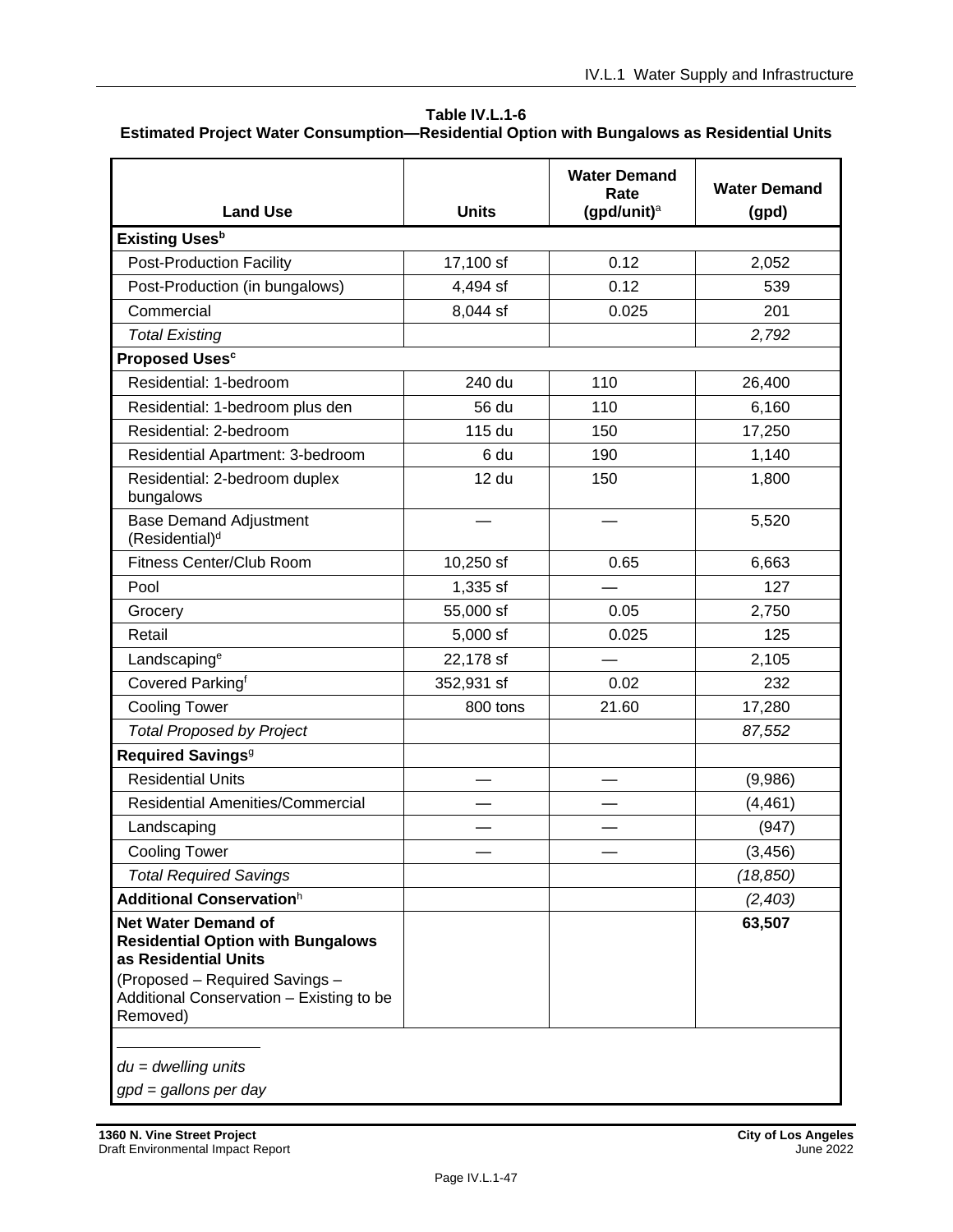#### **Table IV.L.1-6 (Continued)**

#### **Estimated Project Water Consumption—Residential Option with Bungalows as Residential Units**

*sf = square feet*

*— = Information is not applicable.*

*All totals have been rounded and may not sum due to rounding.*

- *<sup>a</sup> This analysis is based on 100 percent of sewage generation rates provided by LA Sanitation (effective April 6, 2012).*
- *<sup>b</sup> As described in Section II, Project Description, of this Draft EIR, three of the six bungalows are occupied by office/post-production uses, while the three remaining bungalows are vacant. The eightunit multi-family residential building is also vacant.*
- *<sup>c</sup> Uses not shown here do not have additional water demand.*
- *<sup>d</sup> The Base Demand Adjustment is the estimated savings due to Ordinance No. 180,822 accounted for in the current version of LA Sanitation sewage generation rates.*
- *<sup>e</sup> Landscaping water use is estimated per California Code of Regulations Title 23, Division 2, Chapter 2.7, Model Water Efficient Landscape Ordinance.*
- *<sup>f</sup> Auto parking estimates are based on LA Sanitation sewage generation rates and assumption of cleaning 12 times per year.*
- *<sup>g</sup> The proposed development land uses will conform to City of Los Angeles Ordinance Nos. 184,248 and 186,488, 2019 Los Angeles Plumbing Code, and 2019 Los Angeles Green Building Code.*
- *<sup>h</sup> Water conservation due to additional conservation commitments agreed to by the Applicant as identified in Table II-1 of the WSA.*

*Source: LADWP, Water Supply Assessment for the 1360 North Vine Street Project, February 9, 2021, Table I-2; Eyestone Environmental, 2021.*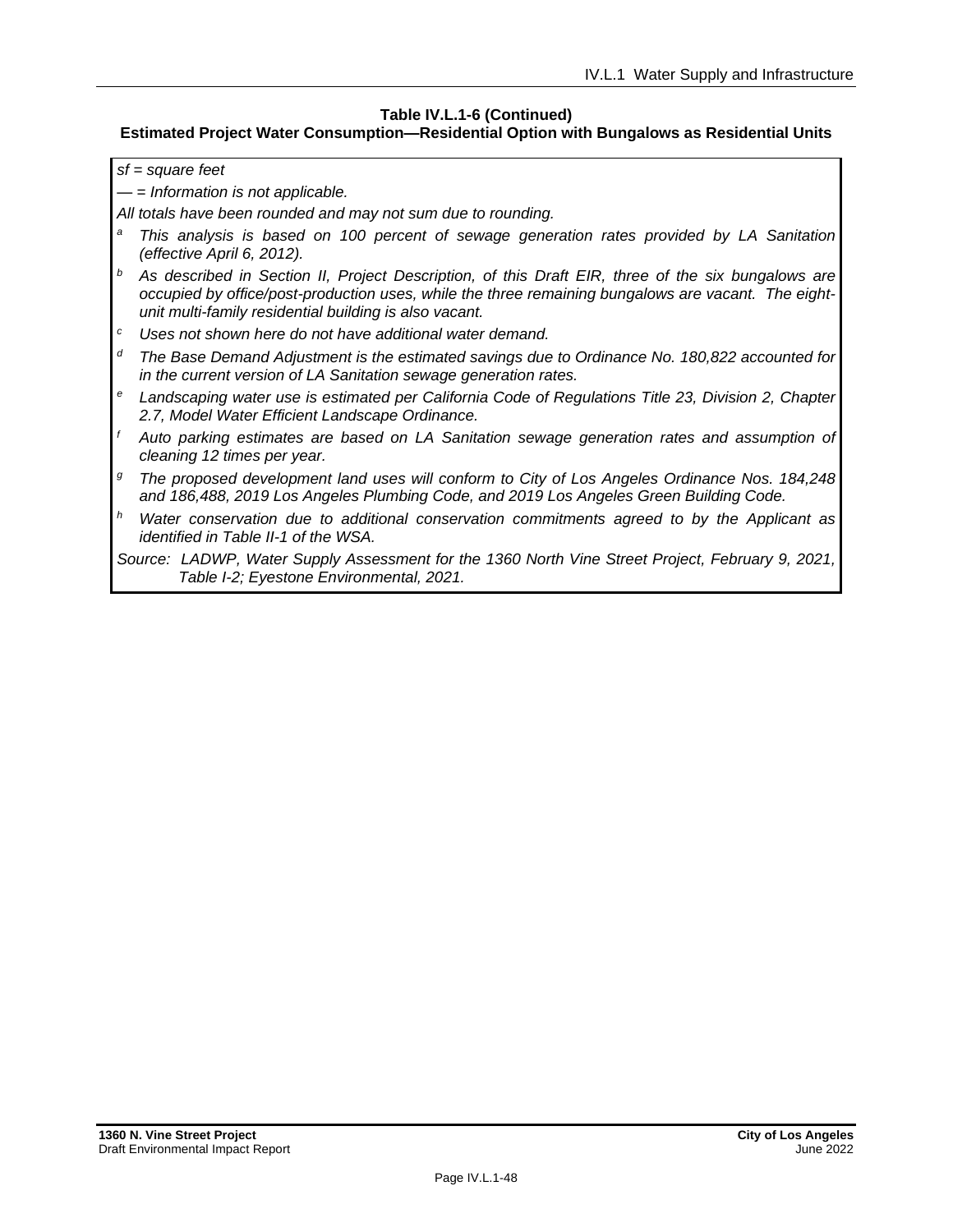| Table IV.L.1-7                                                                         |
|----------------------------------------------------------------------------------------|
| <b>Estimated Project Water Consumption—Office Option with Bungalows as Restaurants</b> |

| <b>Land Use</b>                                                                                                                                                     | <b>Units</b> | <b>Water Demand</b><br>Rate<br>(gpd/unit) $a$ | <b>Water Demand</b><br>(gpd) |
|---------------------------------------------------------------------------------------------------------------------------------------------------------------------|--------------|-----------------------------------------------|------------------------------|
| <b>Existing Uses</b> <sup>b</sup>                                                                                                                                   |              |                                               |                              |
| <b>Post-Production Facility</b>                                                                                                                                     | 17,100 sf    | 0.12                                          | 2,052                        |
| Post-Production (in bungalows)                                                                                                                                      | 4,494 sf     | 0.12                                          | 539                          |
| Commercial                                                                                                                                                          | 8,044 sf     | 0.025                                         | 201                          |
| <b>Total Existing</b>                                                                                                                                               |              |                                               | 2,792                        |
| <b>Proposed Uses<sup>c</sup></b>                                                                                                                                    |              |                                               |                              |
| Office                                                                                                                                                              | 463,521 sf   | 0.12                                          | 55,623                       |
| <b>Fitness Center</b>                                                                                                                                               | 8,243 sf     | 0.65                                          | 5,358                        |
| Yoga Room                                                                                                                                                           | 1,283 sf     | 0.65                                          | 834                          |
| <b>Billiard Room</b>                                                                                                                                                | 105 persons  | 3                                             | 315 <sup>d</sup>             |
| Restaurant (11,914 sf) <sup>e</sup>                                                                                                                                 | 795 seats    | 30                                            | 23,850                       |
| Restaurant in bungalows (8,988 sf) <sup>e</sup>                                                                                                                     | 600 seats    | 30                                            | 18,000                       |
| Landscapingf                                                                                                                                                        | 22,178 sf    |                                               | 2,105                        |
| Covered Parking <sup>9</sup>                                                                                                                                        | 667,608 sf   | 0.02                                          | 439                          |
| <b>Cooling Tower</b>                                                                                                                                                | 1,200 tons   | 21.60                                         | 25,920                       |
| <b>Total Proposed by Project</b>                                                                                                                                    |              |                                               | 132,139                      |
| Required Savingsh                                                                                                                                                   |              |                                               |                              |
| Office                                                                                                                                                              |              |                                               | (6, 735)                     |
| Commercial                                                                                                                                                          |              |                                               | (5, 361)                     |
| Landscaping                                                                                                                                                         |              |                                               | (1, 138)                     |
| <b>Cooling Tower</b>                                                                                                                                                |              |                                               | (5, 184)                     |
| <b>Total Required Savings</b>                                                                                                                                       |              |                                               | (18, 418)                    |
| <b>Additional Conservationi</b>                                                                                                                                     |              |                                               | (1,292)                      |
| <b>Net Water Demand of Office Option</b><br>with Bungalows as Restaurants<br>(Proposed - Required Savings -<br>Additional Conservation - Existing to be<br>Removed) |              |                                               | 109,637                      |

*du = dwelling units*

*gpd = gallons per day*

*sf = square feet*

*— = Information is not applicable.*

*All totals have been rounded and may not sum due to rounding.*

- *<sup>a</sup> This analysis is based on 100 percent of sewage generation rates provided by LA Sanitation (effective April 6, 2012).*
- *<sup>b</sup> As described in Section II, Project Description, of this Draft EIR, three of the six bungalows are occupied by office/post-production uses, while the three remaining bungalows are vacant. The eight-*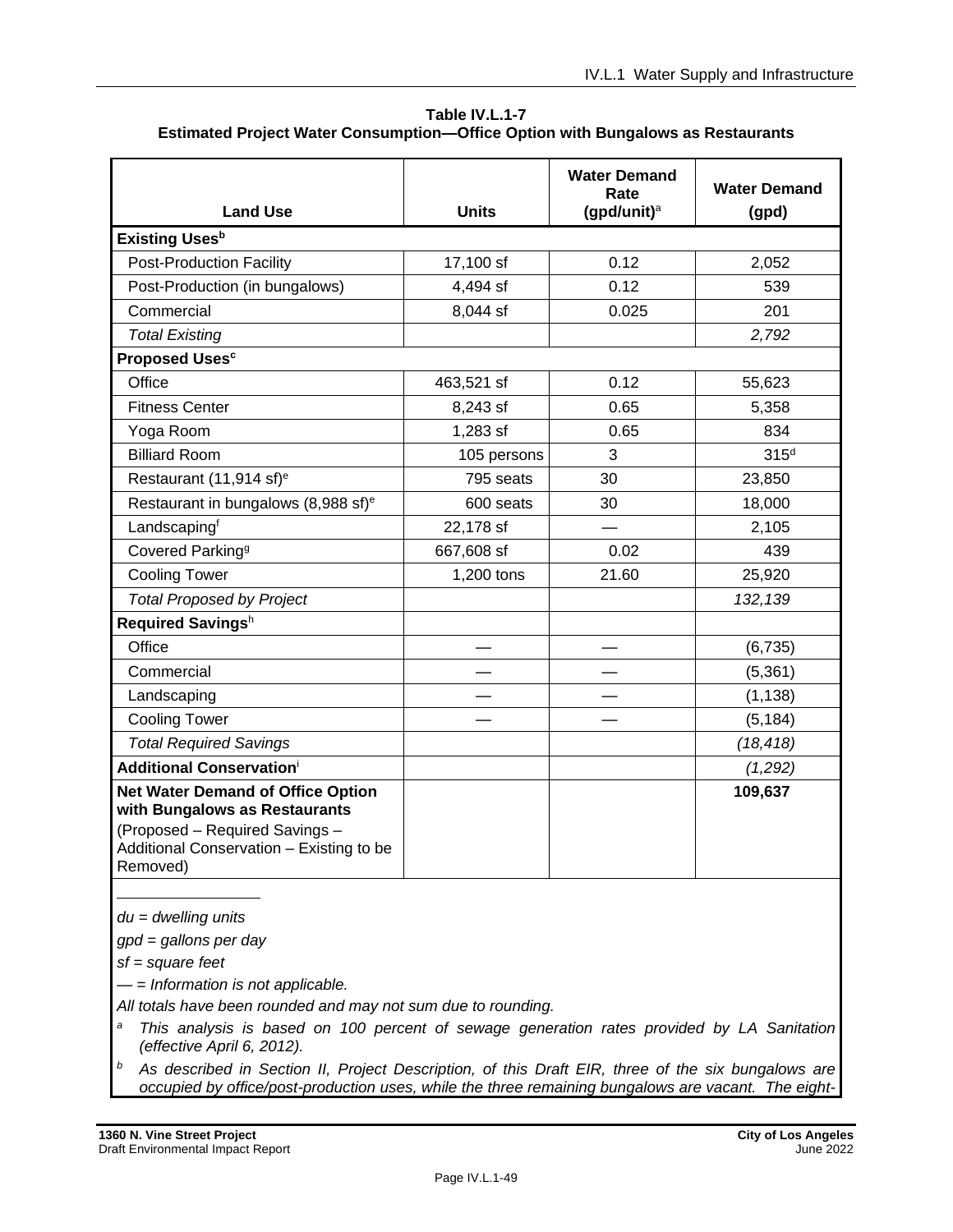#### **Table IV.L.1-7 (Continued) Estimated Project Water Consumption—Office Option with Bungalows as Restaurants**

*unit multi-family residential building is also vacant.*

- *<sup>c</sup> Uses not shown here do not have additional water demand.*
- *<sup>d</sup> Per discussion with LADWP on 10/13/21, the value has been revised to 315 gpd. The revised value does not impact the net additional water demand nor the Conclusion in the WSA.*
- *<sup>e</sup> A standard factor of 15 square feet per seat was applied to calculate the number of seats.*
- *<sup>f</sup> Landscaping water use is estimated per California Code of Regulations Title 23, Division 2, Chapter 2.7, Model Water Efficient Landscape Ordinance.*
- *<sup>g</sup> Auto parking estimates are based on LA Sanitation sewage generation rates and assumption of cleaning 12 times per year.*
- *<sup>h</sup> The proposed development land uses will conform to City of Los Angeles Ordinance Nos. 184,248 and 186,488, 2019 Los Angeles Plumbing Code, and 2019 Los Angeles Green Building Code.*
- *<sup>i</sup> Water conservation due to additional conservation commitments agreed to by the Applicant as identified in Table II-1 of the WSA.*
- *Source: LADWP, Water Supply Assessment for the 1360 North Vine Street Project, February 9, 2021, Table I-3; Eyestone Environmental, 2021.*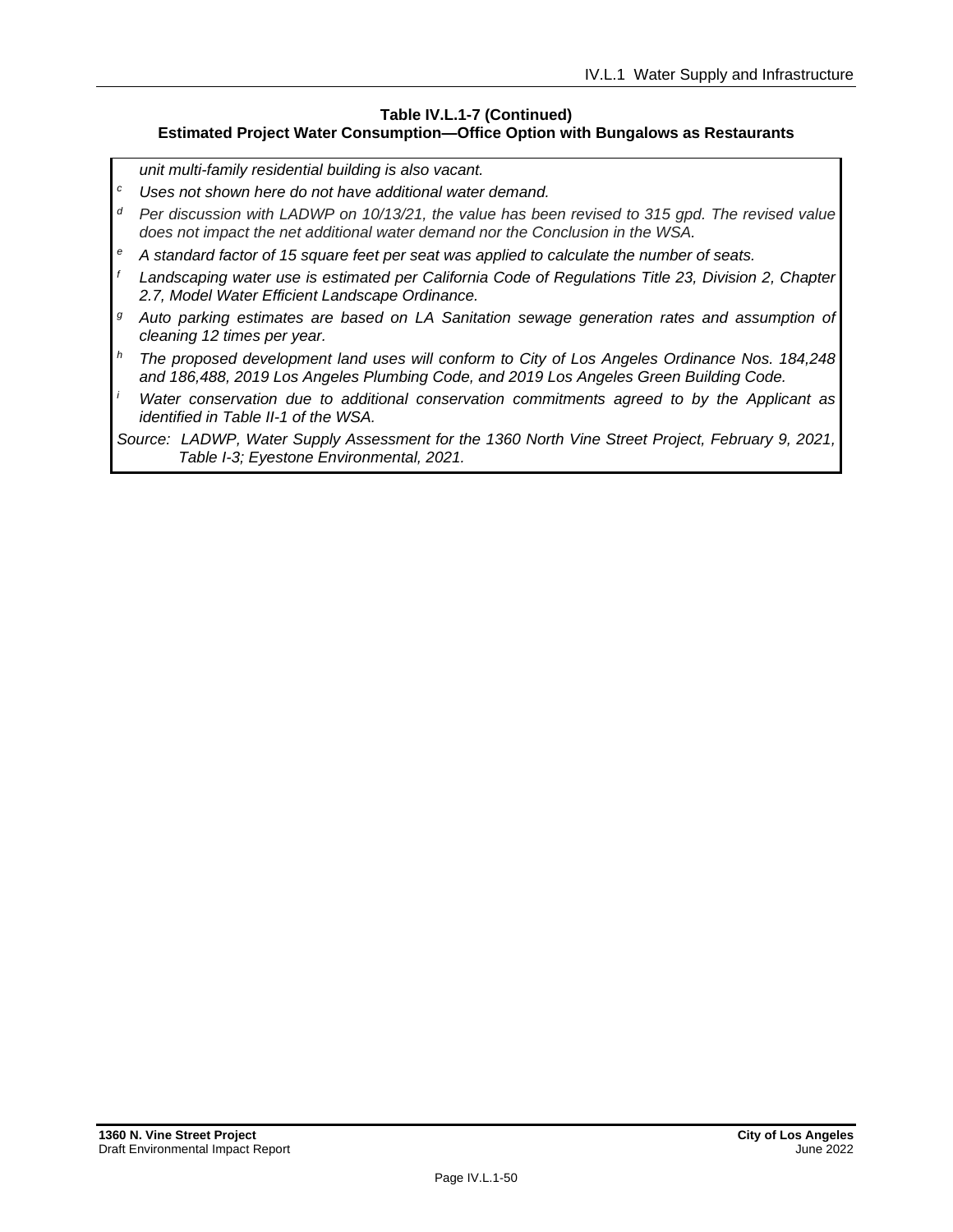| Table IV.L.1-8                                                                        |
|---------------------------------------------------------------------------------------|
| Estimated Project Water Consumption-Office Option with Bungalows as Residential Units |

| <b>Units</b><br>17,100 sf<br>4,494 sf<br>8,044 sf | (gpd/unit) $a$<br>0.12<br>0.12<br>0.025 | (gpd)<br>2,052<br>539 |
|---------------------------------------------------|-----------------------------------------|-----------------------|
|                                                   |                                         |                       |
|                                                   |                                         |                       |
|                                                   |                                         |                       |
|                                                   |                                         | 201                   |
|                                                   |                                         | 2,792                 |
|                                                   |                                         |                       |
| 12 du <sup>d</sup>                                | 150                                     | 1,800                 |
|                                                   |                                         | 243                   |
| 463,521 sf                                        | 0.12                                    | 55,623                |
| 8,243 sf                                          | 0.65                                    | 5,358                 |
| 1,283 sf                                          | 0.65                                    | 834                   |
| 105 persons                                       | 3                                       | 315 <sup>f</sup>      |
| 795 seats                                         | 30                                      | 23,850                |
| 22,178 sf                                         |                                         | 2,105                 |
| 667,608 sf                                        | 0.02                                    | 439                   |
| 1,200 tons                                        | 21.60                                   | 25,920                |
|                                                   |                                         | 116,182               |
|                                                   |                                         |                       |
|                                                   |                                         | (430)                 |
|                                                   |                                         | (6, 735)              |
|                                                   |                                         | (3, 392)              |
|                                                   |                                         | (1, 138)              |
|                                                   |                                         | (5, 184)              |
|                                                   |                                         | (16, 879)             |
|                                                   |                                         | (1,204)               |
|                                                   |                                         | 95,307                |
|                                                   |                                         |                       |

*du = dwelling units*

*gpd = gallons per day*

*sf = square feet*

*— = Information is not applicable.*

*All totals have been rounded and may not sum due to rounding.*

*<sup>a</sup> This analysis is based on 100 percent of sewage generation rates provided by LA Sanitation*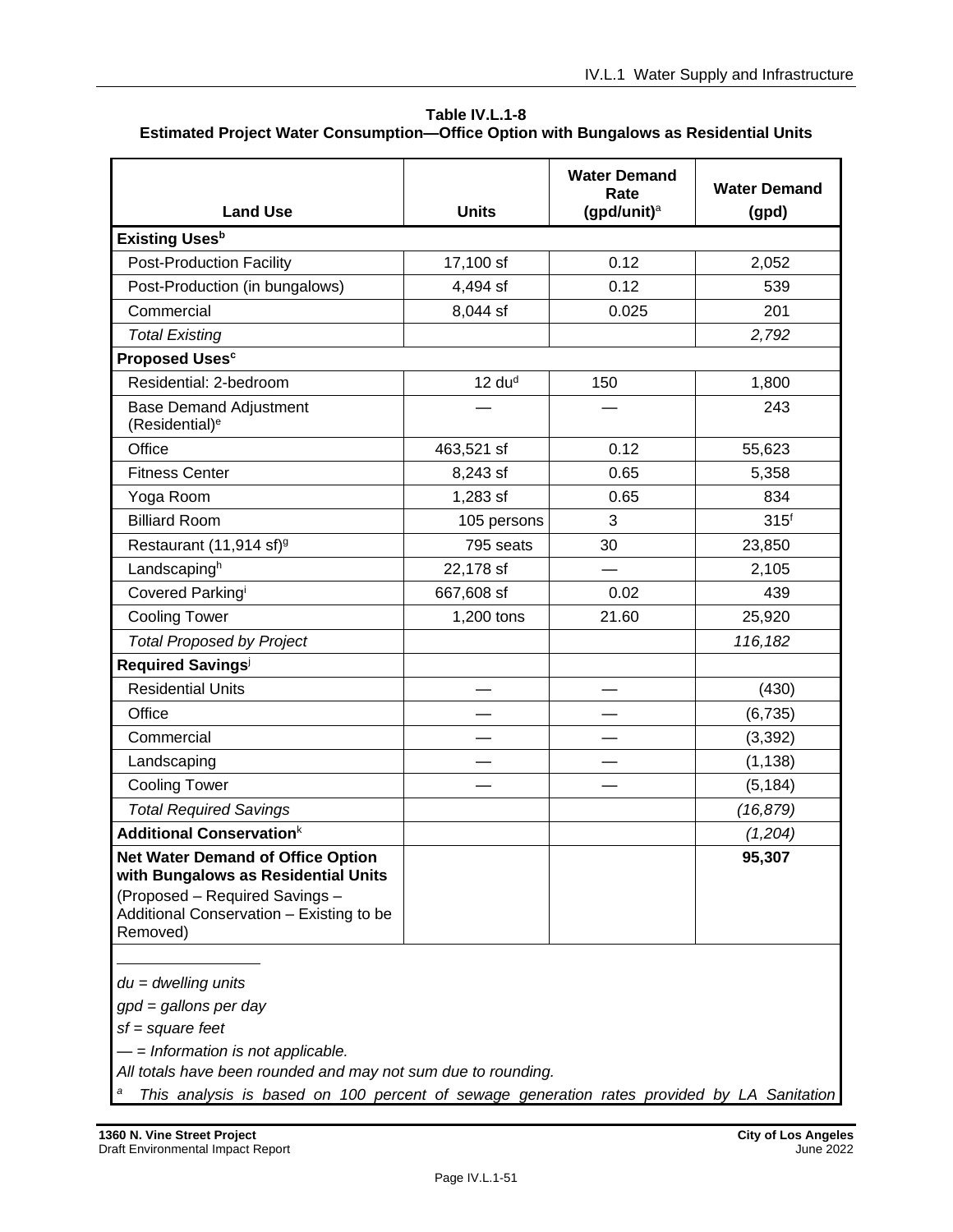#### **Table IV.L.1-8 (Continued)**

#### **Estimated Project Water Consumption—Office Option with Bungalows as Residential Units**

*(effective April 6, 2012).*

- *<sup>b</sup> As described in Section II, Project Description, of this Draft EIR, three of the six bungalows are occupied by office/post-production uses, while the three remaining bungalows are vacant. The eightunit multi-family residential building is also vacant.*
- *<sup>c</sup> Uses not shown here do not have additional water demand.*
- *<sup>d</sup> Only nine residential bungalows are currently proposed. However, the WSA prepared for the Project analyzed 12 residential bungalows which is more conservative and included in this analysis.*
- *<sup>e</sup> The Base Demand Adjustment is the estimated savings due to Ordinance No. 180,822 accounted for in the current version of LA Sanitation sewage generation rates.*
- *<sup>f</sup> Per discussion with LADWP on 10/13/21, the value has been revised to 315 gpd. The revised value does not impact the net additional water demand nor the Conclusion in the WSA.*
- *<sup>g</sup> A standard factor of 15 square feet per seat was applied to calculate the number of seats.*
- *<sup>h</sup> Landscaping water use is estimated per California Code of Regulations Title 23, Division 2, Chapter 2.7, Model Water Efficient Landscape Ordinance.*
- *<sup>i</sup> Auto parking estimates are based on LA Sanitation sewage generation rates and assumption of cleaning 12 times per year.*
- *<sup>j</sup> The proposed development land uses will conform to City of Los Angeles Ordinance Nos. 184,248 and 186,488, 2019 Los Angeles Plumbing Code, and 2019 Los Angeles Green Building Code.*
- *Water conservation due to additional conservation commitments agreed to by the Applicant as identified in Table II-1 of the WSA.*
- *Source: LADWP, Water Supply Assessment for the 1360 North Vine Street Project, February 9, 2021, Table I-4; Eyestone Environmental, 2021.*

Los Angeles Subregion between 2017 and 2027, the estimated 966 residents generated by the Residential Option would represent approximately 0.35 percent of the projected population growth, the 429 households would represent approximately 0.37 percent of the projected household growth, and the generation of up to 266 employees would represent approximately 0.43 percent of the projected employment growth.<sup>97</sup> Therefore, the

*(Footnote continued on next page)*

*<sup>97</sup> Based on a linear interpolation of SCAG's 2008–2020 and 2020–2035 data, as shown in SCAG's 2012– 2035 RTP/SCS Growth Forecast Appendix, Table 18. The 2017 values for population, housing, and employment are calculated using SCAG's 2008 and 2020 values to find the average increase between years and then applying that annual increase to each year until 2017. Similarly, the 2027 values for population, housing, and employment are calculated using SCAG's 2020 and 2035 values to find the average increase between years and then applying that annual increase to each year until 2027.*

*Population growth between 2017 (3,936,400 persons) and 2027 (4,145,187 persons) is approximately 208,787 persons. The Residential Option's 1,034 residents would represent approximately 0.50% of this growth [(1,034 208,787) × 100 = 0.50].*

*Household growth between 2017 (1,419,250 households) and 2027 (1,535,453 households) is approximately 116,203 households. The Residential Option's 429 households would represent approximately 0.37% of this growth [(429 116,203) × 100 = 0.37].*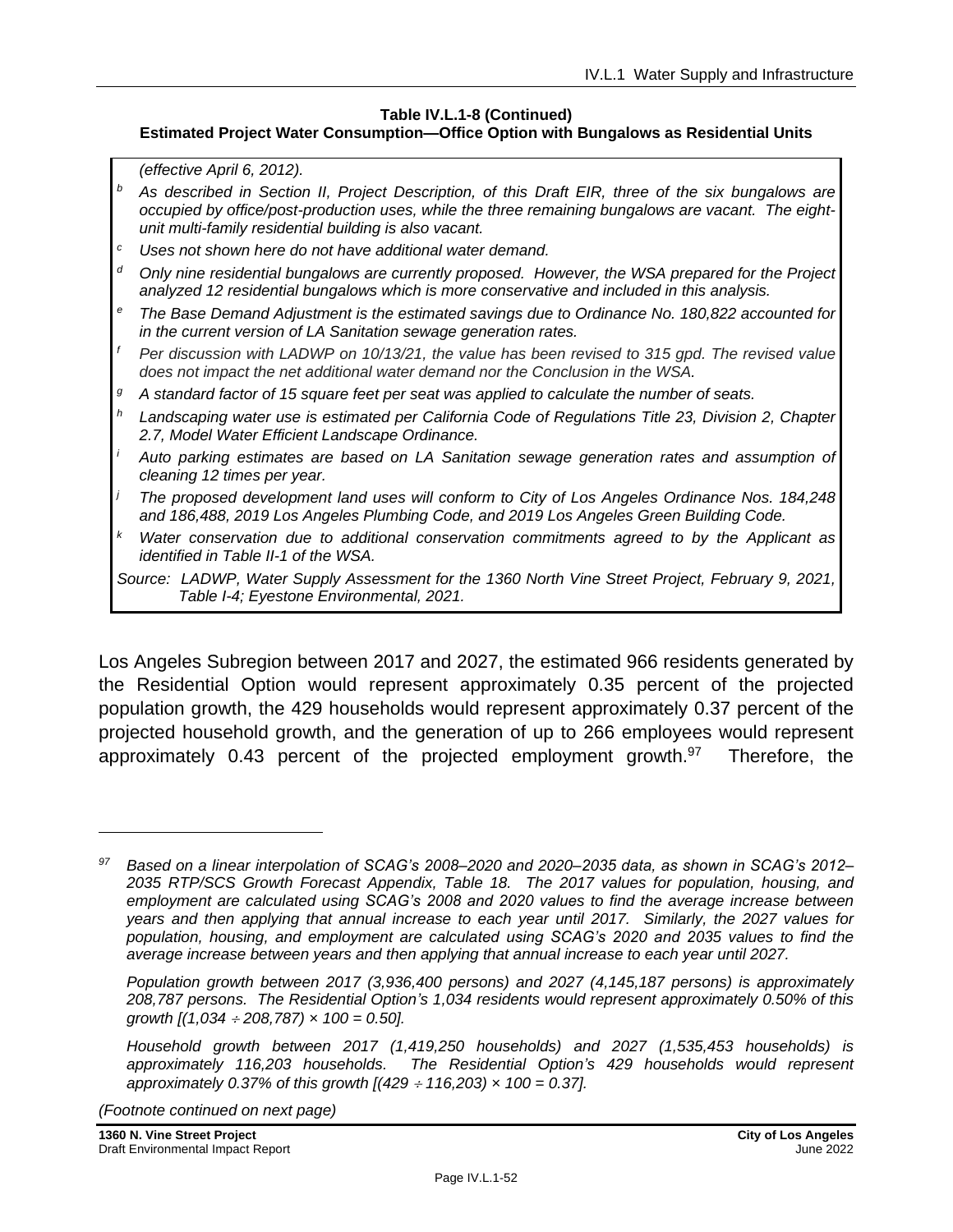Residential Option would be well within SCAG's 2012–2035 projections for the City of Los Angeles Subregion.

The Office Option with bungalows as restaurants would generate approximately 1,938 employees, and the Office Option with bungalows as residential uses would generate approximately 1,902 employees.<sup>98</sup> According to the 2012–2035 RTP/SCS, the Office Option would be consistent with growth projections anticipated by SCAG.<sup>99</sup> Specifically, based on SCAG's projections for the City of Los Angeles Subregion between 2017 and 2027, the estimated 20 residents that could be generated by the Office Option would represent approximately 0.01 percent of the projected population growth, and up to nine households would represent approximately 0.01 percent of the projected household growth.<sup>100</sup> A generation of up to 1,938 employees would represent approximately 3.1 percent of the projected employment growth<sup>101</sup> Therefore, the Office Option would be well within SCAG's 2012–2035 projections for the City of Los Angeles Subregion.

Based on the above, LADWP determined that the Residential Option's net water demand of up to 79,353 gpd (approximately 88.9 AFY) and the Office Option's net water

*<sup>99</sup> The demand projections in LADWP's 2015 Urban Water Management Plan are based on demographic growth projections in SCAG's 2012–2035 RTP/SCS, the 2000 U.S. Census data, and the 2010 U.S. Census data. Since preparation of LADWP's 2015 Urban Water Management Plan, new growth forecasts have become available in SCAG's 2016–2040 RTP/SCS and 2020–2045 RTP/SCS. However, the growth forecasts in SCAG's 2016–2040 RTP/SCS and 2020–2045 RTP/SCS are only marginally higher than those in the 2012–2035 RTP/SCS, in terms of current (2016) estimates and future (2040) projections for the SCAG Region, and, therefore, would not significantly affect water demand projections.*

*<sup>100</sup> Based on a linear interpolation of SCAG's 2008–2020 and 2020–2035 data, as shown in SCAG's 2012– 2035 RTP/SCS Growth Forecast Appendix, Table 18.*

*Population growth between 2017 (3,936,400 persons) and 2027 (4,145,187 persons) is approximately 208,787 persons. The Office Option's 20 residents would represent approximately 0.014% of this growth [(20 208,787) × 100 = 0.014].*

*Household growth between 2017 (1,419,250 households) and 2027 (1,535,453 households) is approximately 116,203 households. The Office Option's nine households would represent approximately 0.01% of this growth [(9 116,203) × 100 = 0.010].*

*<sup>101</sup> Based on a linear interpolation of SCAG's 2008–2020 and 2020–2035 data, as shown in SCAG's 2012– 2035 RTP/SCS Growth Forecast Appendix, Table 18.*

*Employment growth between 2017 (1,797,075 employees) and 2027 (1,859,280 employees) is approximately 62,205 employees. The Office Option's 1,938 employees would represent approximately 3.1% of this growth [(1,938 62,205) × 100 = 3.1].*

*Employment growth between 2017 (1,797,075 employees) and 2027 (1,859,280 employees) is approximately 62,205 employees. The Residential Option's 266 employees would represent approximately 0.43% of this growth [(266 62,205) × 100 = 0.43].*

*<sup>98</sup> Based on the employee generation rates of the City of Los Angeles VMT Calculator Documentation Guide, Table 1, May 2020, including: 0.004 employee per square foot for "General Office" land uses, and the employee generation rate 0.004 employee per square foot for "Quality Restaurant" land uses.*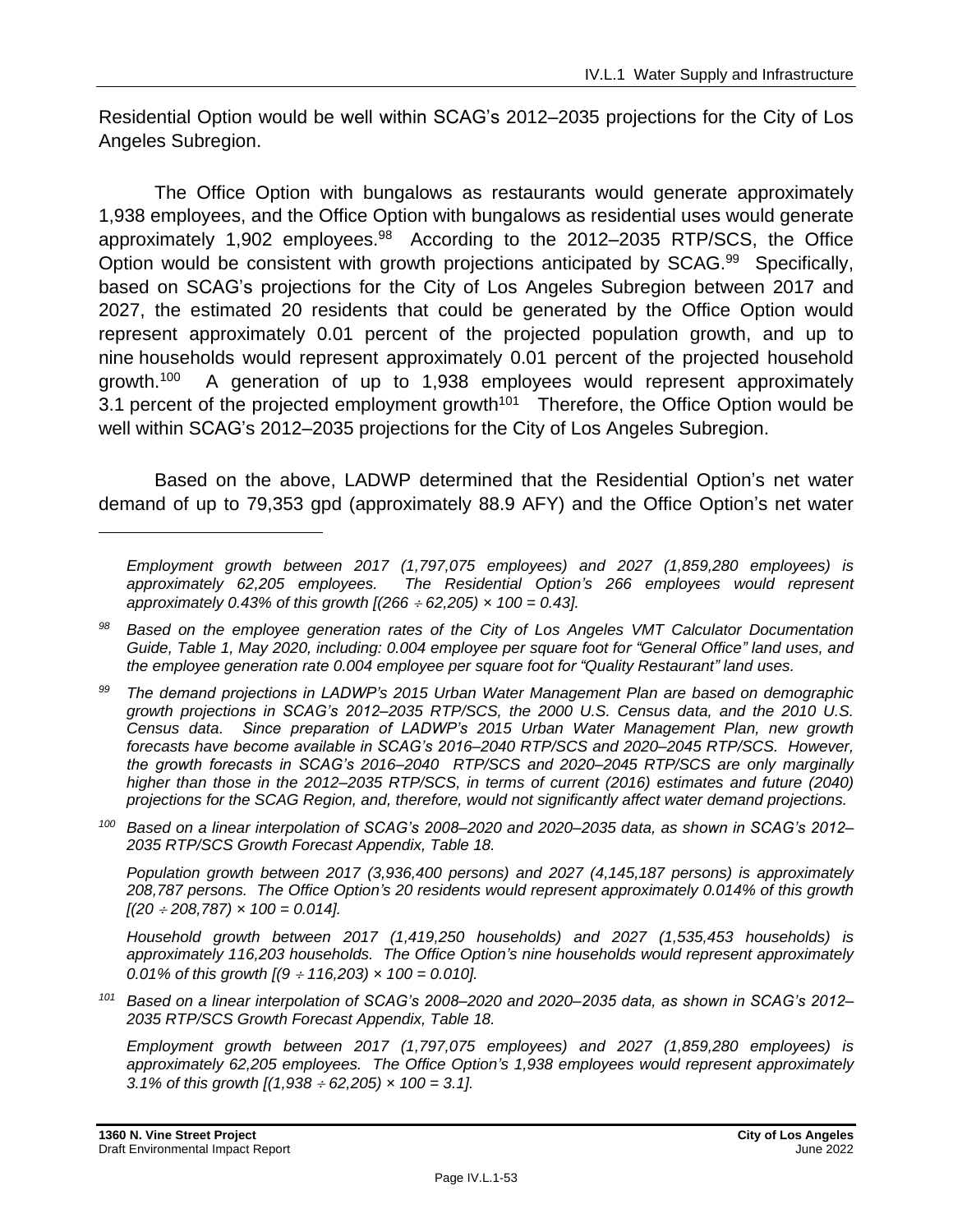demand of up to 109,637 gpd (approximately 122.9 AFY) have been accounted for in the City's overall total demand projections set forth in LADWP's 2015 UWMP. Specifically, the 2015 UWMP forecasts adequate water supplies to meet all projected water demands in the City through the year 2040. Therefore, LADWP concluded that the projected water supply available during normal, single-dry, and multiple-dry water years, as included in the 25-year projection of the 2015 UWMP, is sufficient to meet the projected water demand associated with the Project, in addition to the existing and planned future demand on LADWP.<sup>102</sup> As outlined in the 2015 UWMP, LADWP is committed to providing a reliable water supply for the City. The 2015 UWMP takes into account the realities of climate change and the concerns of drought and dry weather and notes that the City of Los Angeles will meet all new demand for water due to projected population growth through a combination of water conservation and water recycling. The 2015 UWMP also furthers the goals of the City's Executive Directive No. 5 and Sustainable City pLAn, addresses the current and future State Water Project supply shortages, and concludes that MWD's actions in response to the threats to the State Water Project will ensure continued reliability of its water deliveries. By focusing on demand reduction and alternative sources of water supplies, LADWP will further ensure that long-term dependence on MWD supplies will not be exacerbated by potential future shortages. Additionally, as reaffirmed by L.A.'s Green New Deal, the City is committed to conserving and recycling water to help meet future water demands in the City.

**Based on the above and the estimated operational water demand of the Project, the Project would have sufficient water supplies available as projected by LADWP. According to LADWP, water supplies would also be available to serve reasonably foreseeable future development during normal, dry, and multiple dry years. Therefore, the Project's operation-related impacts on water supply would be less than significant.**

# (2) Mitigation Measures

Project-level impacts with regard to water supply would be less than significant. Therefore, no mitigation measures are required.

# (3) Level of Significance After Mitigation

Project-level impacts with regard to water supply were determined to be less than significant without mitigation. Therefore, no mitigation measures were required, and the impact level remains less than significant.

*<sup>102</sup> LADWP, Water Supply Assessment for 1360 North Vine Street Project, February 9, 2021.*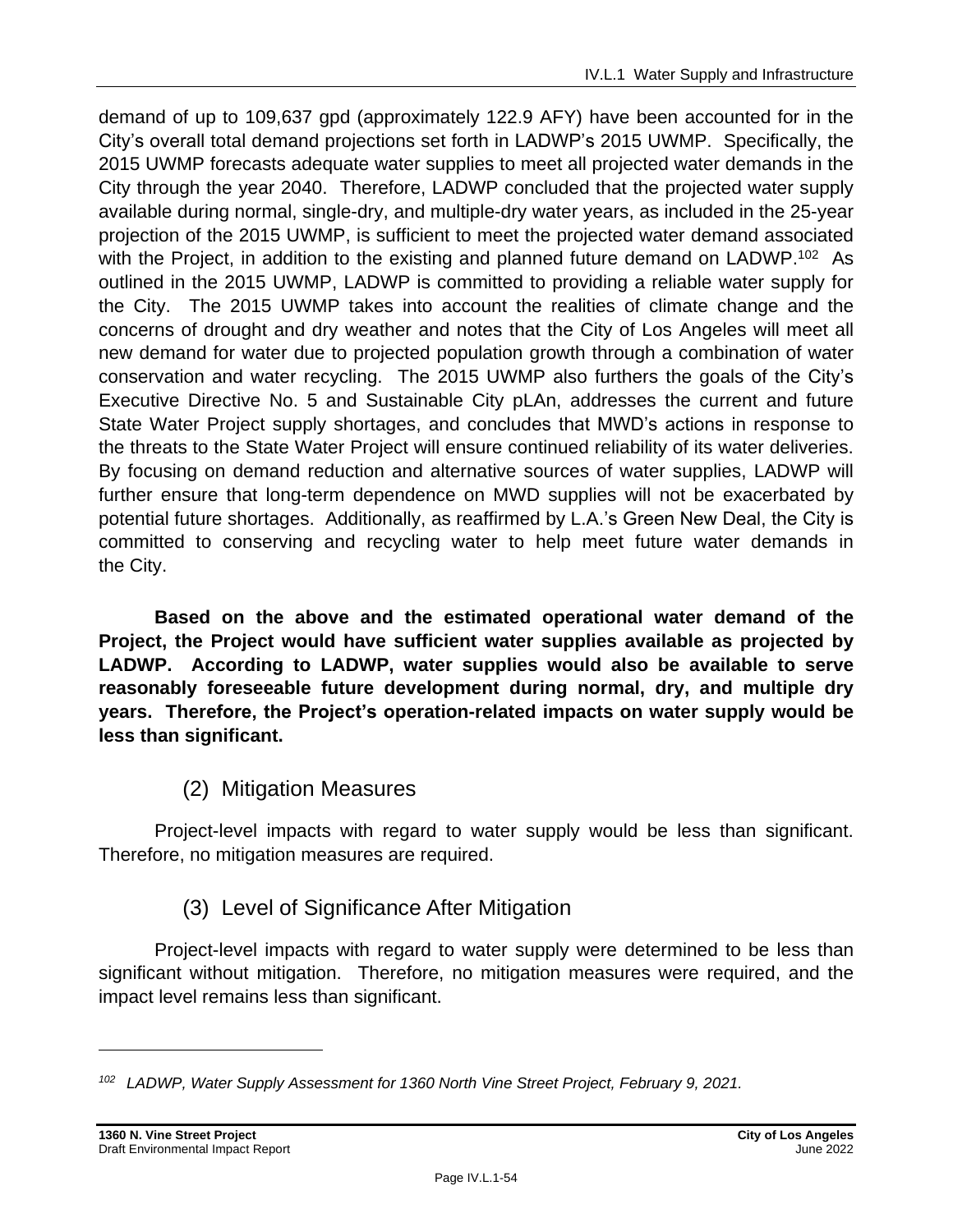# **e. Cumulative Impacts**

# (1) Impact Analysis

The Project, in conjunction with growth forecasted in the City through 2027 (i.e., the Project's buildout year), would cumulatively increase the demand for water, thus potentially resulting in cumulative impacts on water supplies and water infrastructure. Cumulative growth in the Project Site vicinity through 2027 includes specific known development projects, growth as a result of the Hollywood Community Plan Update, as well as general ambient growth projected to occur, as described in Section III, Environmental Setting, of this Draft EIR. As described in Section III, Environmental Setting, of this Draft EIR, a total of 102 related development projects are located in the vicinity of the Project Site.

As discussed in Section III, Environmental Setting, of this Draft EIR, the projected growth reflected by Related Project Nos. 1 through 102 is a conservative assumption, as some of the related projects may not be built out by 2027 (i.e., the Project's buildout year), may never be built, or may be approved and built at reduced densities. To provide a conservative forecast, the future baseline forecast assumes that Related Project Nos. 1 through 102 are fully built out by 2027, unless otherwise noted. In addition, Related Project No. 103, the Hollywood Community Plan Update, once adopted, will be a long-range plan designed to accommodate growth in Hollywood through 2040. Only the initial period of any such projected growth would overlap with the Project's future baseline forecast, as the Project is to be completed in 2027, well before the Hollywood Community Plan Update's horizon year. Moreover, 2027 is a similar projected buildout year as many of the 102 related projects that have been identified. Accordingly, it can be assumed that the projected growth reflected by the list of related projects, which itself is a conservative assumption, as discussed above, would account for any overlapping growth that may be assumed by the Hollywood Community Plan Update upon its adoption.

# *(a) Water Infrastructure*

The geographic context for the cumulative impact analysis on water infrastructure is the vicinity of the Project Site (i.e., the water infrastructure that would serve both the Project and related projects). Development of the Project and future new development in the vicinity of the Project Site would cumulatively increase demands on the existing water infrastructure system. However, as with the Project, other new development projects would be subject to LADWP review to assure that the existing public infrastructure would be adequate to meet the domestic and fire water demands of each project, and individual projects would be subject to LADWP and City requirements regarding infrastructure improvements needed to meet respective water demands, flow and pressure requirements, etc. In addition, LADWP would be able to supply sufficient flow and pressure to satisfy the needs of the fire suppression for the Project. Furthermore, LADWP, the Los Angeles Department of Public Works, and the LAFD would conduct on-going evaluations of its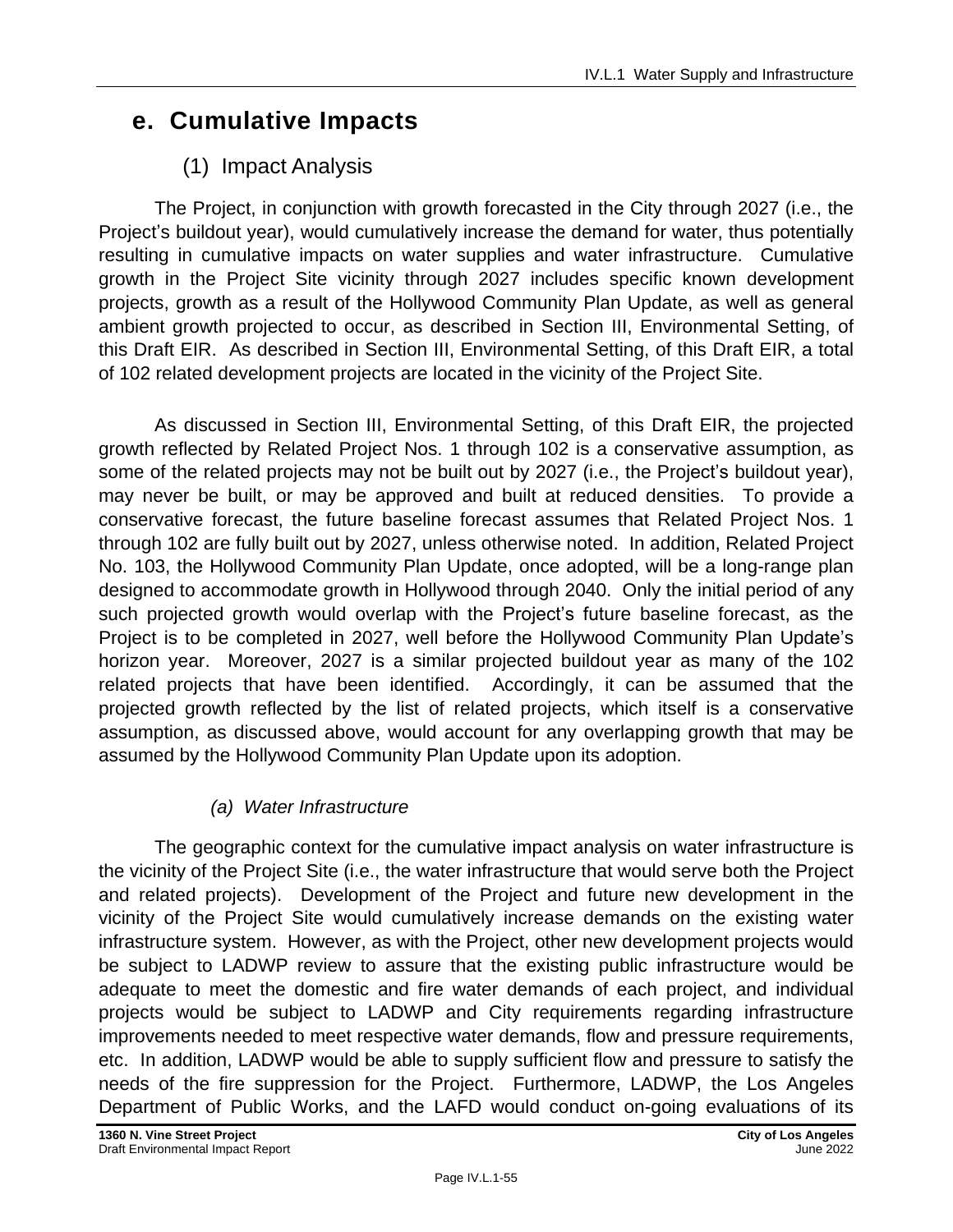infrastructure to ensure facilities are adequate. **Therefore, the Project and related projects would not result in significant cumulative impacts related to the construction or expansion of water infrastructure. As such, the Project's contribution would not be cumulatively considerable, and cumulative impacts would be less than significant.**

### *(b) Water Supply*

The geographic context for the cumulative impact analysis on water supply is the LADWP service area (i.e., the City and portions of the cities of West Hollywood, Culver City, South Pasadena, and the Owens Valley). As discussed above, LADWP, as a public water service provider, is required to prepare and periodically update its urban water management plan to plan and provide for water supplies to serve existing and projected demands. LADWP's 2015 UWMP accounts for existing development within the LADWP service area, as well as projected growth through the year 2040. Additionally, under the provisions of SB 610, LADWP is required to prepare a comprehensive water supply assessment for every new development "project" (as defined by Section 10912 of the Water Code) within its service area that reaches certain thresholds. The water supply assessment for such projects would evaluate the quality and reliability of existing and projected water supplies, as well as alternative sources of water supply and measures to secure alternative sources if needed.

As identified in Section III, Environmental Setting, of this Draft EIR, there are 102 related projects located in the Project vicinity. The estimated water demand of the related projects is shown in Table IV.L.1-9 on page [IV.L.1-57.](#page-56-0) As shown therein, the related projects would generate a total average water demand of approximately 4,609,255 gpd (or approximately 5,162.4 AFY). The estimate of the related projects' water demand is conservative as it does not account for removal of existing uses, water conservation measures such as the those required by Ordinance No. 184,248, and mandatory indoor water reduction rates that are required by the City of Los Angeles Green Building Code. The related projects' water demand combined with the Residential Option's net increase in water demand of 79,353 gpd (approximately 88.9  $AFY$ )<sup>103</sup> would result in a cumulative increase in average daily water use of approximately 4,688,608 gpd (or approximately 5,251.3 AFY). The related projects' water demand combined with the Office Option's net

*<sup>103</sup> As discussed above, the Residential Option with bungalows as restaurants would generate a net 79,353 gpd, or approximately 88.9 AFY. For comparison purposes, Residential Option with bungalows as residential units would generate a net 63,507 gpd, or approximately 71.2 AFY. Therefore, the former is considered herein to provide a conservative analysis.*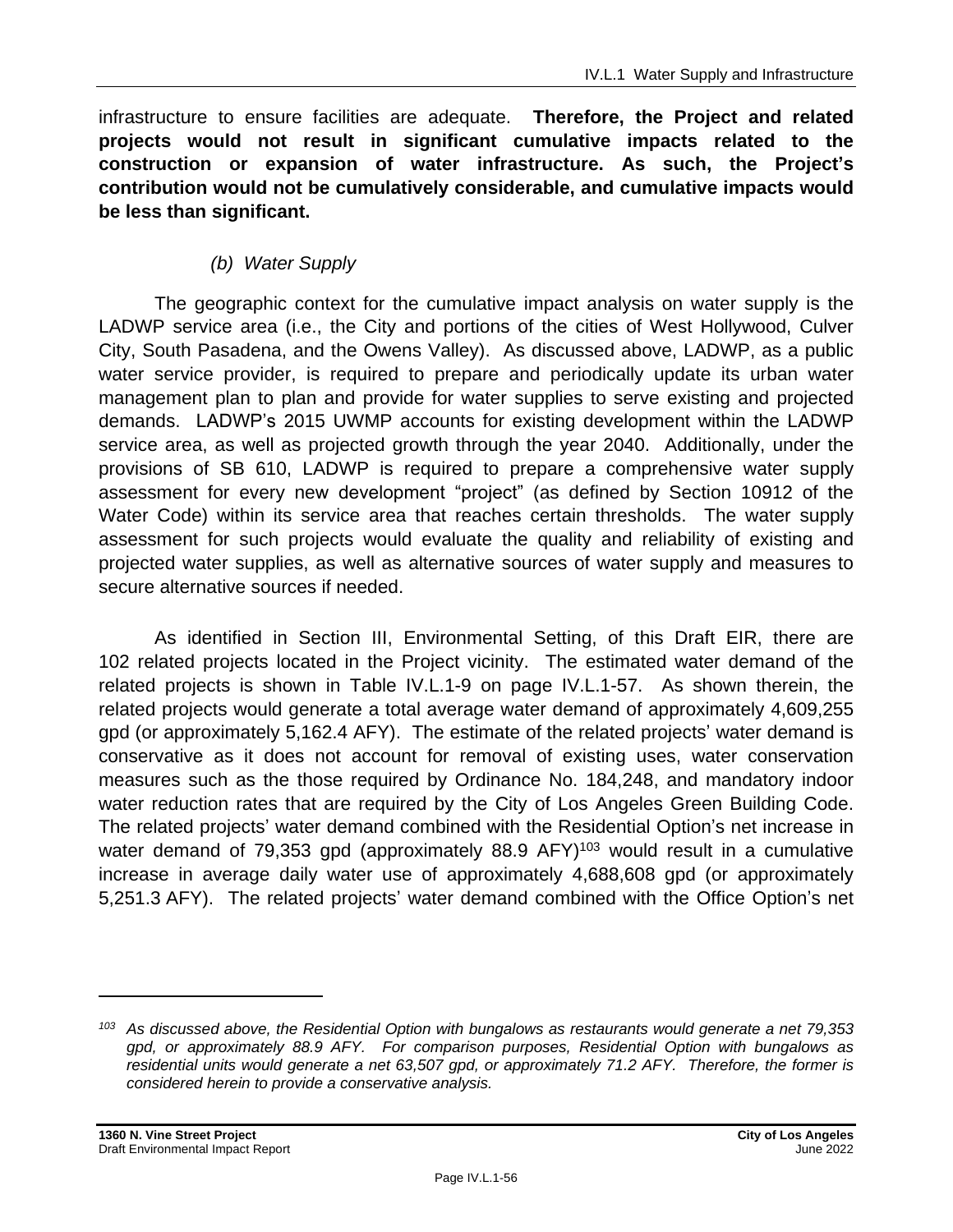**Table IV.L.1-9 Cumulative Water Demand**

<span id="page-56-0"></span>

| No.            | Project                 | <b>Description/Land Use</b>                 | <b>Size</b>  | <b>Generation</b><br>Factor <sup>a,b</sup> | <b>Total Daily</b><br>Water<br>Demand<br>(gpd) |
|----------------|-------------------------|---------------------------------------------|--------------|--------------------------------------------|------------------------------------------------|
|                | 1610 N. Highland Ave.   | Apartments                                  | 248 du       | 190 gpd/du                                 | 47,120                                         |
|                |                         | Commercial                                  | 12,785 sf    | $0.05$ gpd/sf                              | 639                                            |
| $\overline{2}$ | 1740 N. Vine St.        | Residential                                 | 492 du       | 190 gpd/du                                 | 93,480                                         |
|                |                         | Hotel                                       | 200 rm       | 120 gpd/rm                                 | 24,000                                         |
|                |                         | Office                                      | 100,000 sf   | $0.12$ gpd/sf                              | 12,000                                         |
|                |                         | <b>Fitness Club</b>                         | 35,000 sf    | $0.2$ gpd/sf                               | 7,000                                          |
|                |                         | Retail                                      | 15,000 sf    | $0.025$ gpd/sf                             | 375                                            |
|                |                         | Restaurant (34,000 sf)                      | 2,267 seats  | 30 gpd/seat                                | 68,010                                         |
| 3              | 5555 W. Melrose Ave.    | Office                                      | 1,273,600 sf | $0.12$ gpd/sf                              | 152,832                                        |
|                |                         | Retail                                      | 89,200 sf    | $0.025$ gpd/sf                             | 2,230                                          |
|                |                         | Stage                                       | 21,000 sf    | $0.12$ gpd/sf                              | 2,520                                          |
|                |                         | Support                                     | 1,900 sf     | $0.12$ gpd/sf                              | 228                                            |
| 4              | 1824 N. Highland Ave.   | Apartments                                  | 118 du       | 190 gpd/du                                 | 22,420                                         |
| 5              | 6200 Hollywood Blvd.    | Apartments                                  | 1,014 du     | 190 gpd/du                                 | 192,660                                        |
|                |                         | Live/Work                                   | 28 du        | 190 gpd/du                                 | 5,320                                          |
|                |                         | Retail/Restaurant <sup>c</sup> (175,000 sf) | 11,667 seats | 30 gpd/seat                                | 350,000                                        |
| 6              | 5800 W. Sunset Blvd.    | Office/Studio Expansion                     | 404,799 sf   | $0.05$ gpd/sf                              | 20,240                                         |
| 7              | 1800 Argyle Ave.        | Hotel                                       | 225 rm       | 120 gpd/rm                                 | 27,000                                         |
| 8              | 956 N. Seward St.       | Office                                      | 126,980 sf   | $0.12$ gpd/sf                              | 15,238                                         |
| 9              | 6381 W. Hollywood Blvd. | Hotel                                       | 80 rm        | 120 gpd/rm                                 | 9,600                                          |
|                |                         | Restaurant (15,290 sf)                      | 1,020 seats  | 30 gpd/seat                                | 30,600                                         |
| 10             | 6300 W. Romaine St.     | Office                                      | 114,725 sf   | $0.12$ gpd/sf                              | 13,767                                         |
|                |                         | Studio                                      | 38,072 sf    | $0.05$ gpd/sf                              | 1,904                                          |
|                |                         | Other                                       | 40,927 sf    | $0.2$ gpd/sf                               | 8,185                                          |
| 11             | 6601 W. Romaine St.     | Office                                      | 106,125 sf   | $0.12$ gpd/sf                              | 12,735                                         |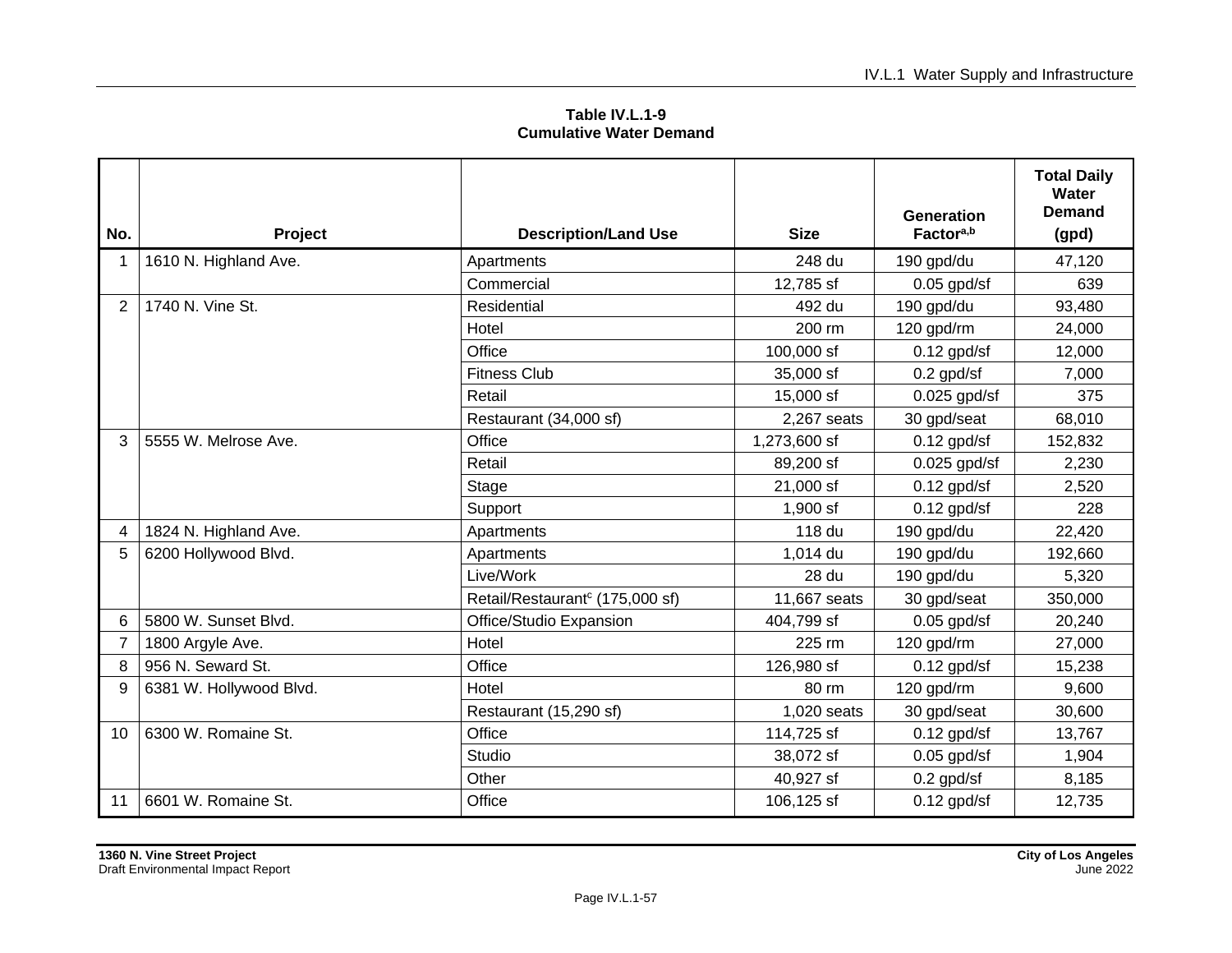| Table IV.L.1-9 (Continued)     |  |
|--------------------------------|--|
| <b>Cumulative Water Demand</b> |  |

| No. | <b>Project</b>          | <b>Description/Land Use</b>               | <b>Size</b> | Generation<br>Factor <sup>a,b</sup> | <b>Total Daily</b><br>Water<br>Demand<br>(gpd) |
|-----|-------------------------|-------------------------------------------|-------------|-------------------------------------|------------------------------------------------|
| 12  | 6523 W. Hollywood Blvd. | Restaurant (10,402 sf)                    | 694 seats   | 30 gpd/seat                         | 20,820                                         |
|     |                         | Office                                    | 4,074 sf    | $0.12$ gpd/sf                       | 489                                            |
|     |                         |                                           | 890 sf      |                                     | 27                                             |
|     |                         | Storage                                   |             | $0.03$ gpd/sf                       |                                                |
| 13  | 6677 Santa Monica Blvd. | Apartments                                | 695 du      | 190 gpd/du                          | 132,050                                        |
|     |                         | Commercial                                | 24,900 sf   | $0.05$ gpd/sf                       | 1,245                                          |
| 14  | 6100 W. Hollywood Blvd. | Apartments                                | 220 du      | 190 gpd/du                          | 41,800                                         |
|     |                         | Retail/Restaurant <sup>c</sup> (3,270 sf) | 218 seats   | 30 gpd/seat                         | 6,540                                          |
| 15  | 6230 Yucca St.          | Commercial                                | 2,697 sf    | $0.05$ gpd/sf                       | 135                                            |
|     |                         | Apartments                                | 114 du      | 190 gpd/du                          | 21,660                                         |
| 16  | 5245 Santa Monica Blvd. | Apartments                                | 49 du       | 190 gpd/du                          | 9,310                                          |
|     |                         | Retail                                    | 32,272 sf   | $0.025$ gpd/sf                      | 807                                            |
| 17  | 959 Seward St.          | Office                                    | 241,568 sf  | $0.12$ gpd/sf                       | 28,988                                         |
| 18  | 5550 Hollywood Blvd.    | Apartments                                | 280 du      | 190 gpd/du                          | 53,200                                         |
|     |                         | Retail                                    | 12,030 sf   | $0.025$ gpd/sf                      | 301                                            |
| 19  | 6417 Selma Ave.         | Hotel                                     | 180 rm      | 120 gpd/rm                          | 21,600                                         |
|     |                         | Restaurant/Club <sup>c</sup> (12,840 sf)  | 856 seats   | 30 gpd/seat                         | 25,680                                         |
| 20  | 1601 Vine St.           | Office                                    | 100,386 sf  | $0.12$ gpd/sf                       | 12,046                                         |
|     |                         | Commercial                                | 2,012 sf    | $0.025$ gpd/sf                      | 50                                             |
| 21  | 1149 Gower St.          | Apartments                                | 57 du       | 190 gpd/du                          | 10,830                                         |
| 22  | 5520 Sunset Blvd.       | Target                                    | 163,862 sf  | $0.05$ gpd/sf                       | 8,193                                          |
|     |                         | <b>Shopping Center</b>                    | 30,887 sf   | $0.025$ gpd/sf                      | 772                                            |
| 23  | 936 La Brea Ave.        | Office                                    | 88,750 sf   | $0.12$ gpd/sf                       | 10,650                                         |
|     |                         | Retail                                    | 12,000 sf   | $0.025$ gpd/sf                      | 300                                            |
| 24  | 1133 Vine St.           | Hotel                                     | 112 rm      | 120 gpd/rm                          | 13,440                                         |
|     |                         | Café (661 sf)                             | 45 seats    | 25 gpd/seat                         | 1,125                                          |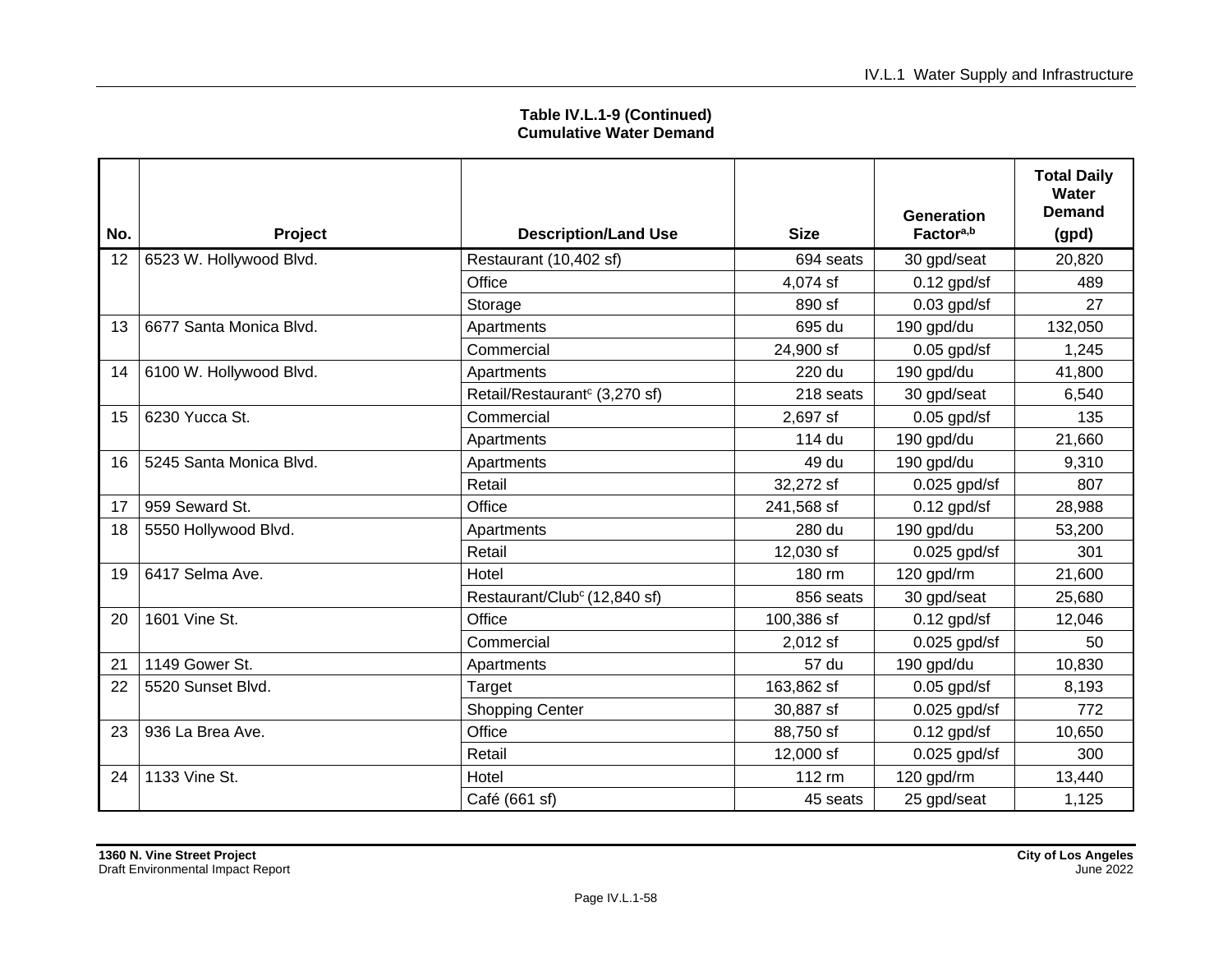|     |                         |                                            |             | <b>Generation</b>     | <b>Total Daily</b><br>Water<br><b>Demand</b> |
|-----|-------------------------|--------------------------------------------|-------------|-----------------------|----------------------------------------------|
| No. | <b>Project</b>          | <b>Description/Land Use</b>                | <b>Size</b> | Factor <sup>a,b</sup> | (gpd)                                        |
| 25  | 6121 Sunset Blvd.       | Apartments                                 | 200 du      | 190 gpd/du            | 38,000                                       |
|     |                         | Office                                     | 422,610 sf  | $0.12$ gpd/sf         | 50,713                                       |
|     |                         | Retail/Restaurant <sup>c</sup> (41,300 sf) | 2,754 seats | 30 gpd/seat           | 82,620                                       |
|     |                         | Hotel                                      | 125 rm      | 120 gpd/rm            | 15,000                                       |
| 26  | 1718 Las Palmas Ave.    | Condominiums                               | 29 du       | 190 gpd/du            | 5,510                                        |
|     |                         | Apartments                                 | 195 du      | 190 gpd/du            | 37,050                                       |
|     |                         | Retail                                     | 985 sf      | $0.025$ gpd/sf        | 25                                           |
| 27  | 1546 Argyle Ave.        | Apartments                                 | 276 du      | 190 gpd/du            | 52,440                                       |
|     |                         | Retail                                     | $9,000$ sf  | $0.025$ gpd/sf        | 225                                          |
|     |                         | Restaurant (15,000 sf)                     | 1,000 seats | 30 gpd/seat           | 30,000                                       |
| 28  | 1541 Wilcox Ave.        | Hotel                                      | 200 rm      | 120 gpd/rm            | 24,000                                       |
|     |                         | Restaurant (9,000 sf)                      | 600 seats   | 30 gpd/seat           | 18,000                                       |
| 29  | 6230 Sunset Blvd.       | Apartments                                 | 200 du      | 190 gpd/du            | 38,000                                       |
|     |                         | Retail                                     | 4,700 sf    | $0.025$ gpd/sf        | 118                                          |
| 30  | 5901 Sunset Blvd.       | Office                                     | 274,000 sf  | $0.12$ gpd/sf         | 32,880                                       |
|     |                         | Retail                                     | 26,000 sf   | $0.025$ gpd/sf        | 650                                          |
| 31  | 6201 W. Sunset Blvd.    | Apartments                                 | 731 du      | 190 gpd/du            | 138,890                                      |
|     |                         | Retail/Restaurant <sup>c</sup> (24,000 sf) | 1,600 seats | 30 gpd/seat           | 48,000                                       |
| 32  | 5600 W. Hollywood Blvd. | Apartments                                 | 33 du       | 120 gpd/rm            | 3,960                                        |
|     |                         | Commercial                                 | 1,289 sf    | $0.05$ gpd/sf         | 64                                           |
| 33  | 904 N. La Brea Ave.     | Apartments                                 | 169 du      | 190 gpd/du            | 32,110                                       |
|     |                         | Retail                                     | 37,057 sf   | $0.025$ gpd/sf        | 926                                          |
| 34  | 707 N. Cole Ave.        | Apartments                                 | 84 du       | 190 gpd/du            | 15,960                                       |
| 35  | 1921 N. Wilcox Ave.     | Hotel                                      | 122 rm      | 120 gpd/rm            | 14,640                                       |
|     |                         | Restaurant (4,225 sf)                      | 282 seats   | 30 gpd/seat           | 8,460                                        |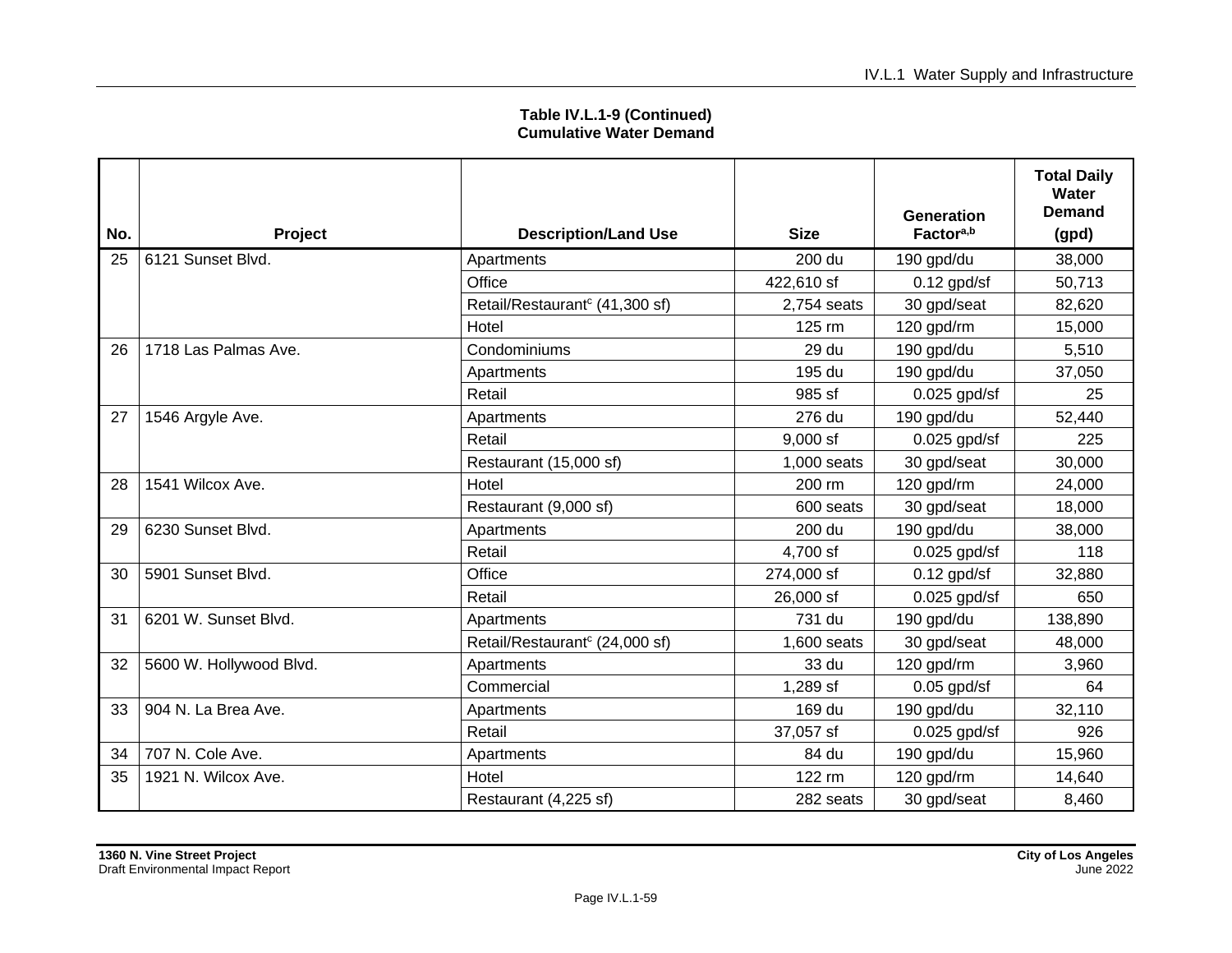| No. |                         |                                         | <b>Size</b> | Generation<br>Factor <sup>a,b</sup> | <b>Total Daily</b><br>Water<br>Demand |
|-----|-------------------------|-----------------------------------------|-------------|-------------------------------------|---------------------------------------|
|     | <b>Project</b>          | <b>Description/Land Use</b>             |             |                                     | (gpd)                                 |
| 36  | 7302 Santa Monica Blvd. | Apartments                              | 371 du      | 190 gpd/du                          | 70,490                                |
|     |                         | Office                                  | 7,800 sf    | $0.12$ gpd/sf                       | 936                                   |
|     |                         | Restaurant (5,000 sf)                   | 334 seats   | 30 gpd/seat                         | 10,020                                |
|     |                         | Commercial                              | 19,500 sf   | $0.05$ gpd/sf                       | 975                                   |
| 37  | 1717 N. Bronson Ave.    |                                         |             |                                     |                                       |
|     |                         | Apartments                              | 89 du       | 190 gpd/du                          | 16,910                                |
| 38  | 1525 N. Cahuenga Blvd.  | Hotel                                   | 64 rm       | 120 gpd/rm                          | 7,680                                 |
|     |                         | Restaurant/Lounge <sup>c</sup> (700 sf) | 47 seats    | 30 gpd/seat                         | 1,410                                 |
|     |                         | Restaurant (3,300 sf)                   | 220 seats   | 30 gpd/seat                         | 6,600                                 |
| 39  | 901 N. Vine St.         | Apartments                              | 70 du       | 190 gpd/du                          | 13,300                                |
|     |                         | Commercial                              | $3,000$ sf  | $0.05$ gpd/sf                       | 150                                   |
| 40  | 525 Wilton Pl.          | Apartments                              | 88 du       | 190 gpd/du                          | 16,720                                |
| 41  | 1233 N. Highland Ave,   | Apartments                              | 72 du       | 190 gpd/du                          | 13,680                                |
|     |                         | Retail                                  | 12,160 sf   | $0.025$ gpd/sf                      | 304                                   |
| 42  | 7107 W. Hollywood Blvd. | Apartments                              | 410 du      | 190 gpd/du                          | 77,900                                |
|     |                         | Retail                                  | $5,000$ sf  | $0.025$ gpd/sf                      | 125                                   |
|     |                         | Restaurant (5,000 sf)                   | 333 seats   | 30 gpd/seat                         | 10,000                                |
| 43  | 1310 N. Cole Ave.       | Apartments                              | 369 du      | 190 gpd/du                          | 70,110                                |
|     |                         | Office                                  | 2,570 sf    | $0.12$ gpd/sf                       | 308                                   |
| 44  | 5750 W. Hollywood Blvd. | Apartments                              | 161 du      | 190 gpd/du                          | 30,590                                |
|     |                         | Commercial                              | 4,747 sf    | $0.05$ gpd/sf                       | 237                                   |
| 45  | 6421 W. Selma Ave.      | Restaurant (1,993 sf)                   | 133 seats   | 30 gpd/seat                         | 3,990                                 |
|     |                         | Hotel                                   | 114 rm      | 120 gpd/rm                          | 13,680                                |
| 46  | 1400 N. Cahuenga Blvd.  | Hotel                                   | 221 rm      | 120 gpd/rm                          | 26,520                                |
|     |                         | Restaurant (3,000 sf)                   | 200 seats   | 30 gpd/seat                         | 6,000                                 |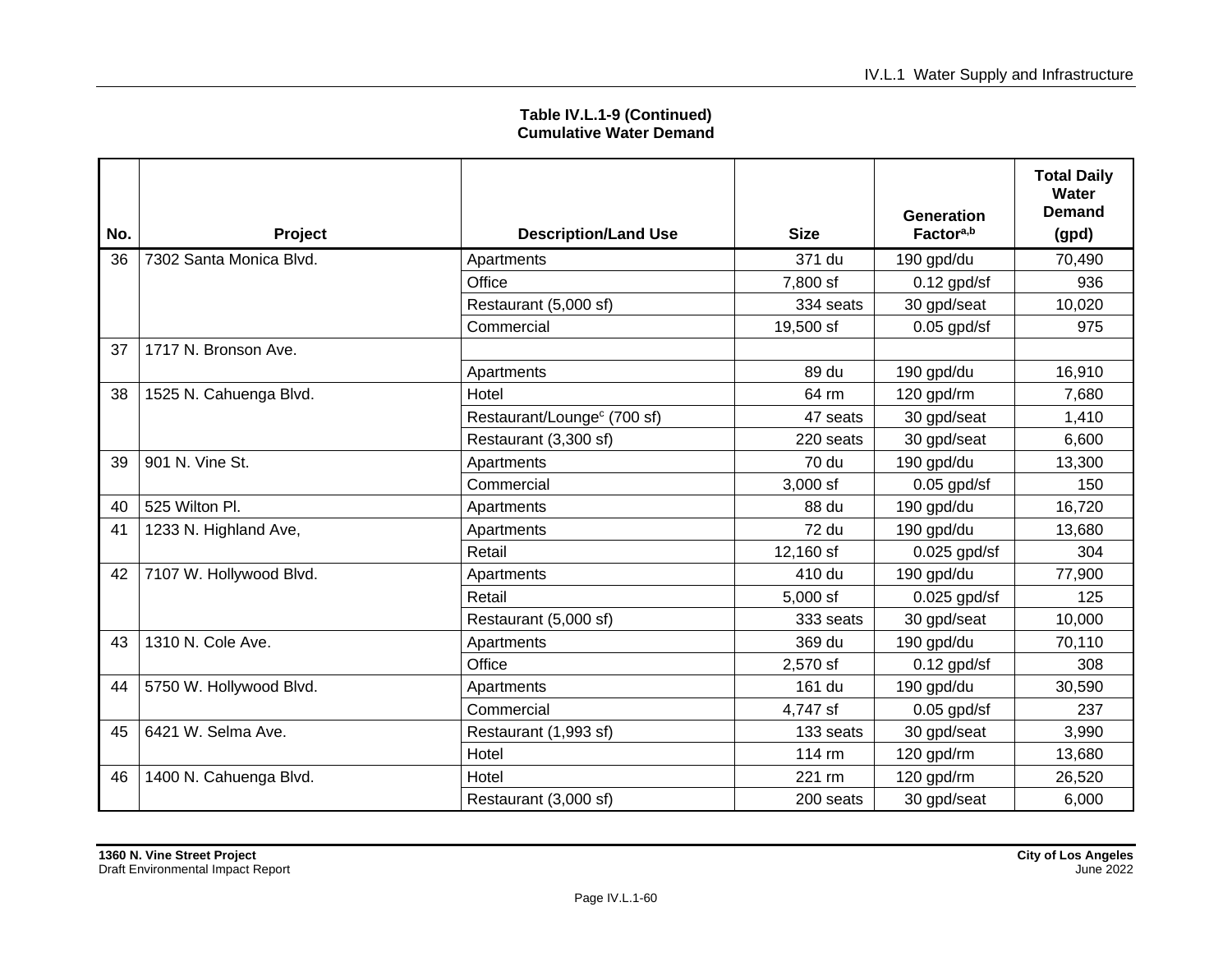| Table IV.L.1-9 (Continued)     |  |
|--------------------------------|--|
| <b>Cumulative Water Demand</b> |  |

| No. | Project                 | <b>Description/Land Use</b>                   | <b>Size</b>      | Generation<br>Factor <sup>a,b</sup> | <b>Total Daily</b><br>Water<br>Demand<br>(gpd) |
|-----|-------------------------|-----------------------------------------------|------------------|-------------------------------------|------------------------------------------------|
| 47  | 1868 N. Western Ave.    | Apartments                                    | 96 du            | 190 gpd/du                          | 18,240                                         |
|     |                         | Retail                                        | 5,546 sf         | $0.025$ gpd/sf                      | 139                                            |
| 48  | 7000 W. Melrose Ave.    | Apartments                                    | 40 du            | 190 gpd/du                          | 7,600                                          |
|     |                         | Retail                                        | 6,634 sf         | $0.025$ gpd/sf                      | 166                                            |
| 49  | l 5460 W. Fountain Ave. | Apartments                                    | 75 du            | 190 gpd/du                          | 14,250                                         |
| 50  | 6220 W. Yucca St.       | Hotel                                         | $210 \text{ rm}$ | 120 gpd/rm                          | 25,200                                         |
|     |                         | Apartments                                    | 136 du           | 190 gpd/du                          | 25,840                                         |
|     |                         | Restaurant (6,980 sf)                         | 466 seats        | 30 gpd/seat                         | 13,980                                         |
| 51  | 5525 W. Sunset Blvd.    | Apartments                                    | 293 du           | 190 gpd/du                          | 55,670                                         |
|     |                         | Commercial                                    | 33,980 sf        | $0.05$ gpd/sf                       | 1,699                                          |
| 52  | 1657 N. Western Ave.    | Apartments                                    | 91 du            | 190 gpd/du                          | 17,290                                         |
|     |                         | Retail                                        | 15,300 sf        | $0.025$ gpd/sf                      | 383                                            |
| 53  | 1118 N. McCadden Pl.    | Housing                                       | 45 du            | 70 gpd/du                           | 3,150                                          |
|     |                         | Social Service Support                        | 50,325 sf        | $0.12$ gpd/sf                       | 6,039                                          |
|     |                         | Office                                        | 17,040 sf        | $0.12$ gpd/sf                       | 2,045                                          |
|     |                         | Commercial/Restaurant <sup>c</sup> (1,885 sf) | 126 seats        | 30 gpd/seat                         | 3,780                                          |
|     |                         | <b>Temporary Housing</b>                      | $100$ bed        | 70 gpd/du                           | 7,000                                          |
| 54  | 1717 N. Wilcox Ave.     | Hotel                                         | 133 rm           | 120 gpd/rm                          | 15,960                                         |
|     |                         | Retail                                        | 3,580 sf         | $0.025$ gpd/sf                      | 90                                             |
| 55  | 6516 W. Selma Ave.      | Hotel                                         | 212 rm           | 120 gpd/rm                          | 25,440                                         |
|     |                         | Bar/Lounge                                    | $3,855$ sf       | $0.72$ gpd/sf                       | 2,776                                          |
|     |                         | Rooftop Bar/Event Space                       | 8,500 sf         | 0.72 gpd/sf                         | 6,120                                          |
| 56  | 1749 N. Las Palmas Ave. | Apartments                                    | 70 du            | 190 gpd/du                          | 13,300                                         |
|     |                         | Retail                                        | 3,117 sf         | $0.025$ gpd/sf                      | 78                                             |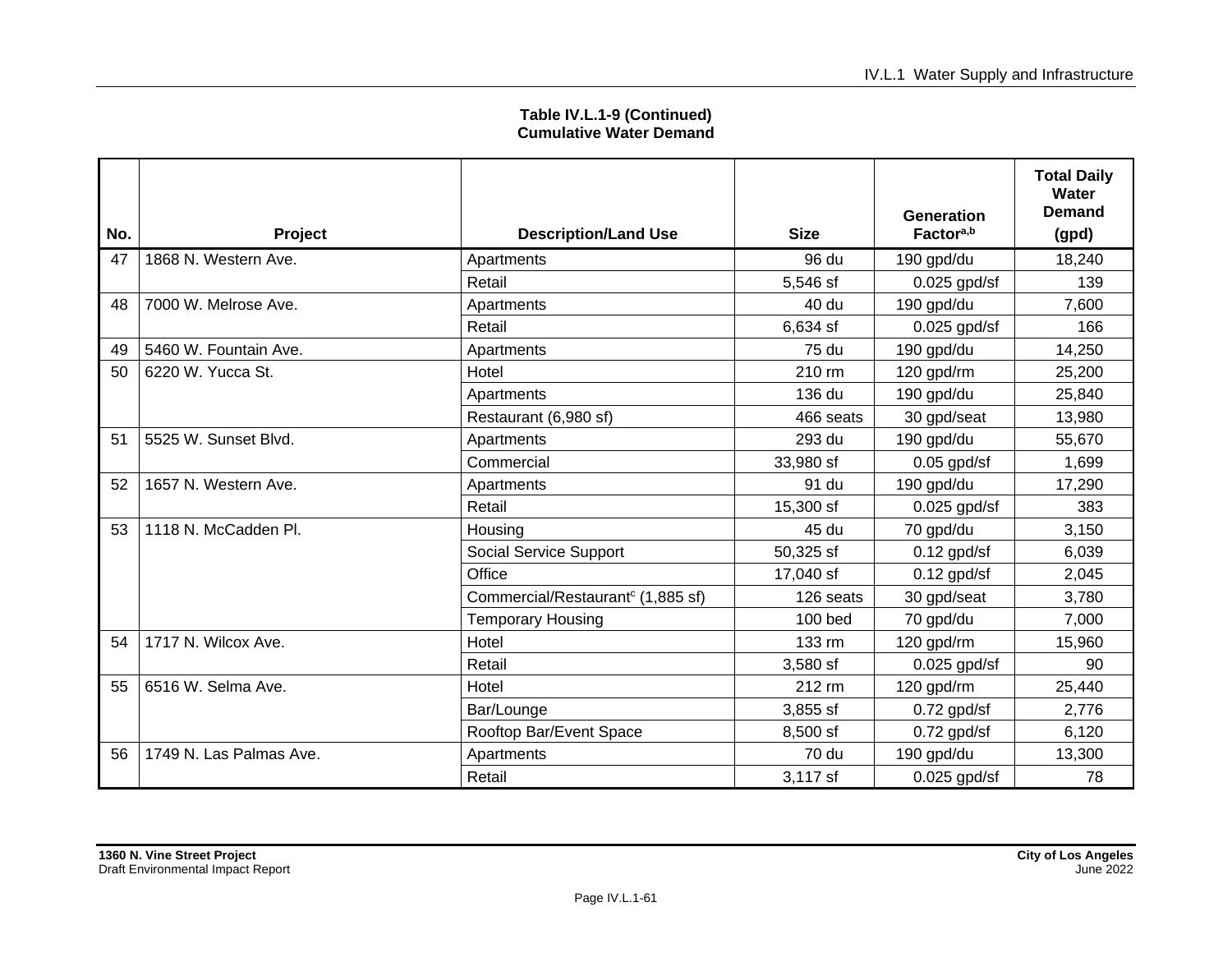| No. | <b>Project</b>             | <b>Description/Land Use</b>               | <b>Size</b> | <b>Generation</b><br>Factor <sup>a,b</sup> | <b>Total Daily</b><br>Water<br>Demand<br>(gpd) |
|-----|----------------------------|-------------------------------------------|-------------|--------------------------------------------|------------------------------------------------|
| 57  | 6901 W. Santa Monica Blvd. | Apartments                                | 231 du      | 190 gpd/du                                 | 43,890                                         |
|     |                            | Restaurant (5,000 sf)                     | 333 seats   | 30 gpd/seat                                | 10,000                                         |
|     |                            | Retail                                    | 10,000 sf   | $0.025$ gpd/sf                             | 250                                            |
| 58  | 5632 W. De Longpre Ave.    | Apartments                                | 185 du      | 190 gpd/du                                 | 35,150                                         |
| 59  | 6200 W. Sunset Blvd.       | Apartments                                | 270 du      | 190 gpd/du                                 | 51,300                                         |
|     |                            | Restaurant (1,750 sf)                     | 117 seats   | 30 gpd/seat                                | 3,500                                          |
|     |                            | Pharmacy                                  | $2,300$ sf  | $0.025$ gpd/sf                             | 58                                             |
|     |                            | Retail                                    | 8,070 sf    | $0.025$ gpd/sf                             | 202                                            |
| 60  | 4914 W. Melrose Ave.       | Live/Work                                 | 45 du       | 190 gpd/du                                 | 8,550                                          |
|     |                            | Retail                                    | 3,760 sf    | $0.025$ gpd/sf                             | 94                                             |
| 61  | 5939 Sunset Blvd.          | Apartments                                | 299 du      | 190 gpd/du                                 | 56,810                                         |
|     |                            | Office                                    | 38,440 sf   | $0.12$ gpd/sf                              | 4,613                                          |
|     |                            | Restaurant (5,064 sf)                     | 338 seats   | 30 gpd/seat                                | 10,140                                         |
|     |                            | Retail                                    | 3,739 sf    | $0.025$ gpd/sf                             | 3,739                                          |
| 62  | 7143 Santa Monica Blvd.    | Apartments                                | 145 du      | 190 gpd/du                                 | 27,550                                         |
|     |                            | Retail/Restaurant <sup>c</sup> (7,858 sf) | 524 seats   | 30 gpd/seat                                | 15,720                                         |
| 63  | 1718 N. Vine St.           | Hotel                                     | 216 rm      | 120 gpd/rm                                 | 25,920                                         |
|     |                            | Restaurant (4,354 sf)                     | 291 seats   | 30 gpd/seat                                | 8,730                                          |
| 64  | 1600 N. Schrader Blvd.     | Hotel                                     | 168 rm      | 120 gpd/rm                                 | 20,160                                         |
|     |                            | Restaurant (4,028 sf)                     | 269 seats   | 30 gpd/seat                                | 8,070                                          |
| 65  | 1350 N. Western Ave.       | Apartments                                | 204 du      | 190 gpd/du                                 | 38,760                                         |
|     |                            | Retail/Restaurant <sup>c</sup> (5,500 sf) | 367 seats   | 30 gpd/seat                                | 11,000                                         |
| 66  | 7510 W. Sunset Blvd.       | Apartments                                | 213 du      | 190 gpd/du                                 | 40,470                                         |
|     |                            | Retail                                    | 20,000 sf   | $0.025$ gpd/sf                             | 500                                            |
|     |                            | Restaurant (10,000 sf)                    | 667 seats   | 30 gpd/seat                                | 20,000                                         |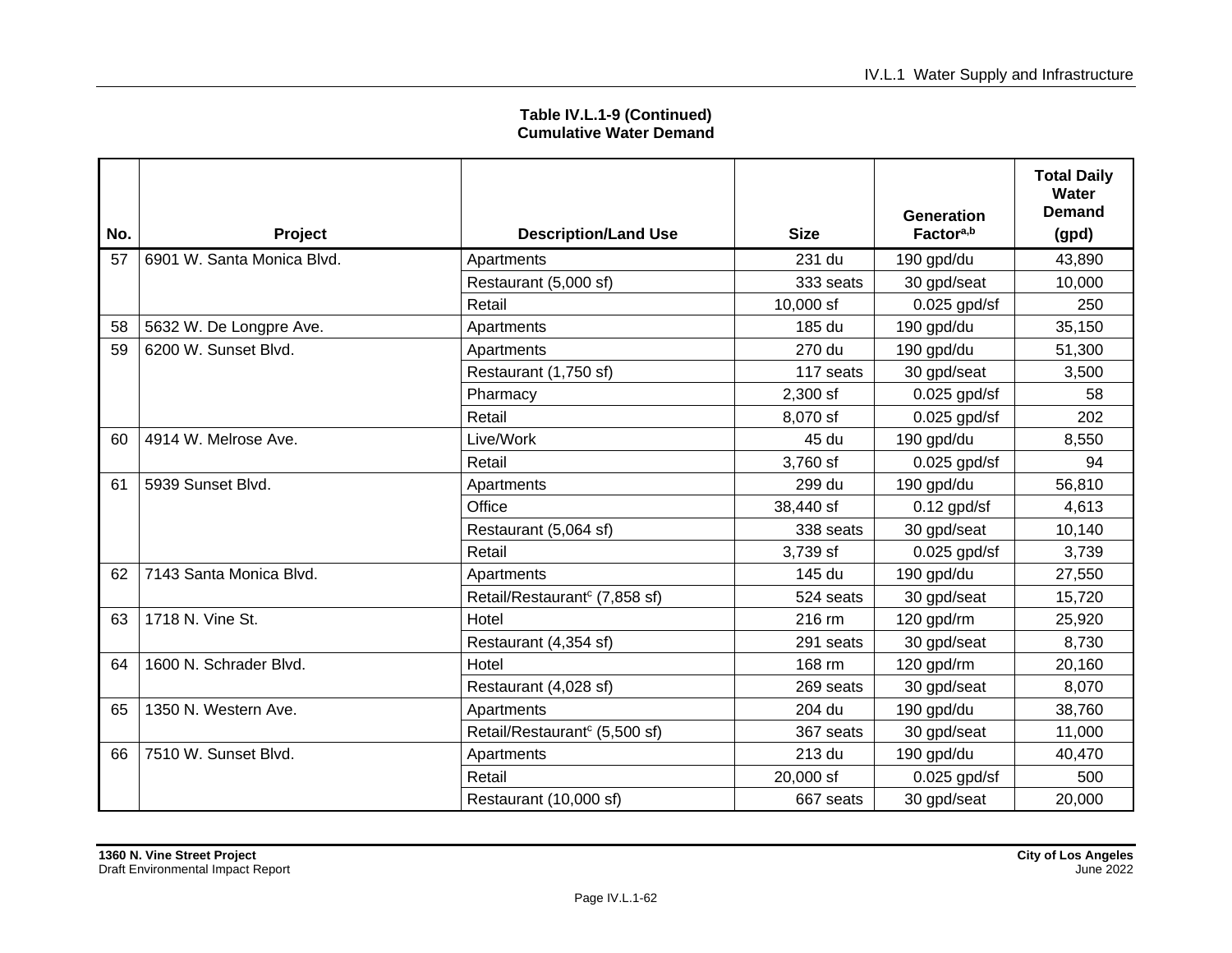| No. | <b>Project</b>               | <b>Description/Land Use</b> | <b>Size</b> | <b>Generation</b><br>Factor <sup>a,b</sup> | <b>Total Daily</b><br>Water<br>Demand |
|-----|------------------------------|-----------------------------|-------------|--------------------------------------------|---------------------------------------|
| 67  | 1601 N. Las Palmas Ave.      |                             | 86 du       |                                            | (gpd)<br>16,340                       |
|     |                              | Apartments                  |             | 190 gpd/du                                 |                                       |
| 68  | 7219 W. Sunset Blvd.         | Hotel                       | 93 rm       | 120 gpd/rm                                 | 11,160                                |
|     |                              | Restaurant (2,800 sf)       | 187 seats   | 30 gpd/seat                                | 5,600                                 |
| 69  | 100 N. Western Ave.          | Apartments                  | 187 du      | 190 gpd/du                                 | 35,530                                |
|     |                              | Retail                      | 76,500 sf   | $0.025$ gpd/sf                             | 1,913                                 |
| 70  | 1001 N. Orange Dr.           | Office                      | 53,537 sf   | $0.12$ gpd/sf                              | 6,424                                 |
| 71  | 5420 W. Sunset Blvd.         | Apartments                  | 735 du      | 190 gpd/du                                 | 139,650                               |
|     |                              | Commercial                  | 95,820 sf   | $0.05$ gpd/sf                              | 4,791                                 |
| 72  | 6650 Franklin Ave.           | Senior housing              | 68 du       | 190 gpd/du                                 | 12,920                                |
| 73  | 1719 N. Whitley Ave.         | Hotel                       | 156 rm      | 120 gpd/rm                                 | 18,720                                |
| 74  | 6140 W. Hollywood Blvd.      | Hotel                       | 102 rm      | 120 gpd/rm                                 | 12,240                                |
|     |                              | Condominiums                | 27 du       | 190 gpd/du                                 | 5,130                                 |
|     |                              | Restaurant (11,460 sf)      | 764 seats   | 30 gpd/seat                                | 22,920                                |
| 75  | 6400 W. Sunset Blvd.         | Residential                 | 232 du      | 190 gpd/du                                 | 44,080                                |
|     |                              | Commercial                  | 7,000 sf    | $0.05$ gpd/sf                              | 350                                   |
| 76  | 6430-6440 W. Hollywood Blvd. | Residential                 | 260 du      | 190 gpd/du                                 | 49,400                                |
|     |                              | Office                      | 3,580 sf    | $0.12$ gpd/sf                              | 430                                   |
|     |                              | Retail                      | 11,020 sf   | $0.025$ gpd/sf                             | 276                                   |
|     |                              | Restaurant (3,200 sf)       | 213 seats   | 30 gpd/seat                                | 6,400                                 |
| 77  | 6630 W. Sunset Blvd.         | Apartments                  | 40 du       | 190 gpd/du                                 | 7,600                                 |
|     |                              | Retail                      | 6,634 sf    | $0.025$ gpd/sf                             | 166                                   |
| 78  | 747 N. Western Ave.          | Residential                 | 44 du       | 190 gpd/du                                 | 8,360                                 |
|     |                              | Retail                      | 7,700 sf    | $0.025$ gpd/sf                             | 193                                   |
| 79  | 5570 W. Melrose Ave.         | Apartments                  | 52 du       | 190 gpd/du                                 | 9,880                                 |
|     |                              | Commercial                  | 5,500 sf    | $0.05$ gpd/sf                              | 275                                   |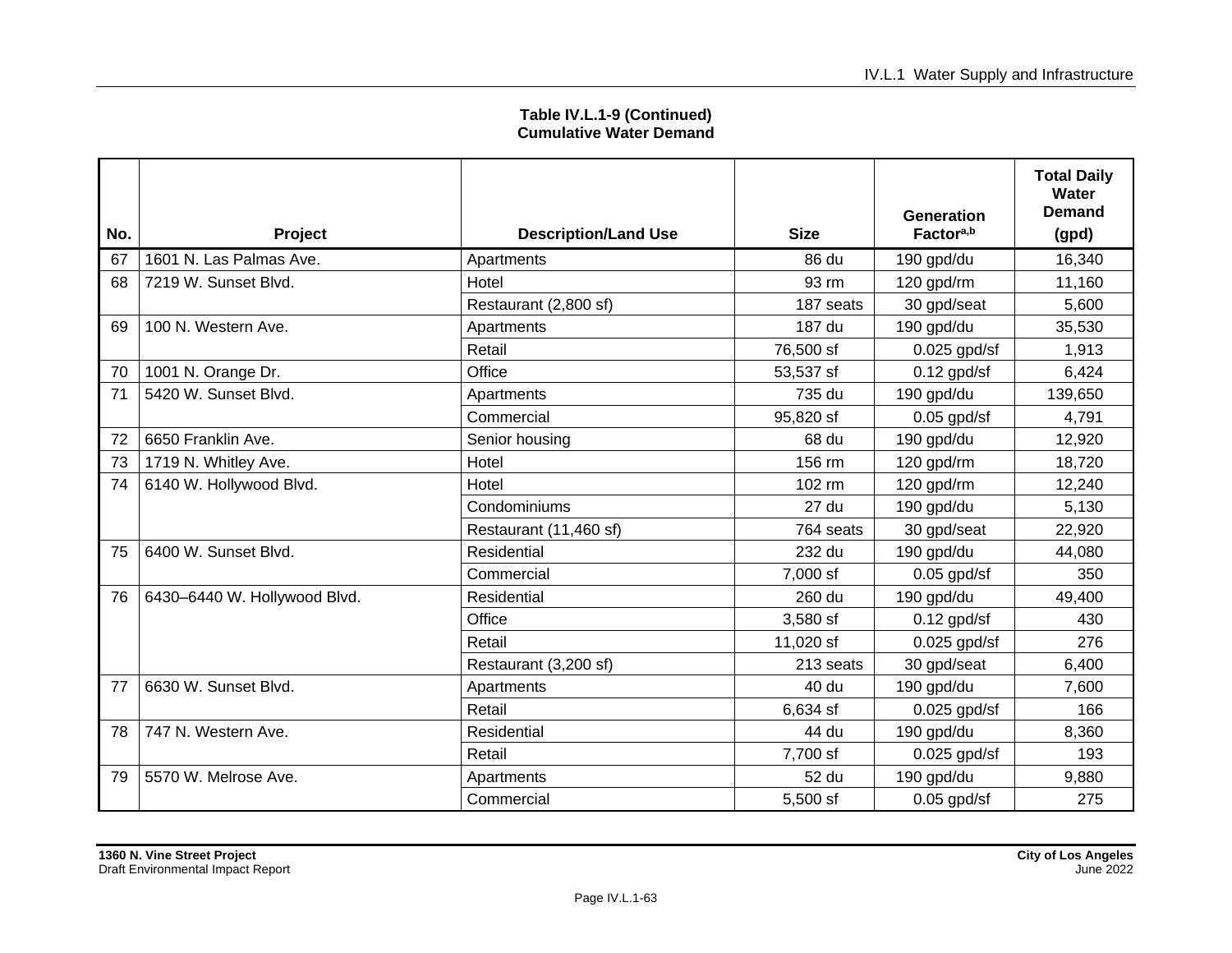| No. | Project                                                                                                                | <b>Description/Land Use</b> | <b>Size</b> | Generation<br>Factor <sup>a,b</sup> | <b>Total Daily</b><br>Water<br>Demand<br>(gpd) |
|-----|------------------------------------------------------------------------------------------------------------------------|-----------------------------|-------------|-------------------------------------|------------------------------------------------|
| 80  | 1317-1345 N. Vermont/1328 N. New<br>Hampshire/4760 Sunset/1505 N. Edgemont/<br>1517 N. Vermont/1424-1430 N. Alexandria | <b>Hospital Expansion</b>   | 211,992 sf  | $0.25$ gpd/sf                       | 52,998                                         |
| 81  | 712 N. Wilcox Ave.                                                                                                     | Apartments                  | 103 du      | 190 gpd/du                          | 19,570                                         |
| 82  | 1540-1552 Highland Ave.                                                                                                | Residential                 | 950 du      | 190 gpd/du                          | 180,500                                        |
|     |                                                                                                                        | Hotel                       | 308 rm      | 120 gpd/du                          | 36,960                                         |
|     |                                                                                                                        | Office                      | 95,000 sf   | $0.12$ gpd/sf                       | 11,400                                         |
|     |                                                                                                                        | <b>Commercial Retail</b>    | 185,000 sf  | $0.05$ gpd/sf                       | 9,250                                          |
| 83  | 1276 N. Western Ave.                                                                                                   | Apartments                  | 75 du       | 190 gpd/du                          | 14,250                                         |
| 84  | 1723 N. Wilcox Ave.                                                                                                    | Apartments                  | 68 du       | 190 gpd/du                          | 12,920                                         |
|     |                                                                                                                        | Retail                      | 3,700 sf    | $0.025$ gpd/sf                      | 93                                             |
| 85  | 1300 N. Vermont Ave.                                                                                                   | Office                      | 30,933 sf   | $0.12$ gpd/sf                       | 3,712                                          |
| 86  | 5651 W. Santa Monica Blvd.                                                                                             | Condominiums                | 375 du      | 190 gpd/du                          | 71,250                                         |
|     |                                                                                                                        | Retail                      | 377,900 sf  | $0.025$ gpd/sf                      | 9,448                                          |
| 87  | 915 N. La Brea Ave.                                                                                                    | Supermarket                 | 33,500 sf   | $0.025$ gpd/sf                      | 838                                            |
|     |                                                                                                                        | Apartments                  | 179 du      | 190 gpd/du                          | 34,010                                         |
| 88  | 6225 W. Hollywood Blvd.                                                                                                | Office                      | 210,000 sf  | $0.12$ gpd/sf                       | 25,200                                         |
| 89  | 1411 N. Highland Ave.                                                                                                  | Apartments                  | 76 du       | 190 gpd/du                          | 14,440                                         |
|     |                                                                                                                        | Commercial                  | 2,500 sf    | $0.05$ gpd/sf                       | 125                                            |
| 90  | 6915 Melrose Ave.                                                                                                      | Condominiums                | 13 du       | 190 gpd/du                          | 2,470                                          |
|     |                                                                                                                        | Retail                      | 6,250 sf    | $0.025$ gpd/sf                      | 156                                            |
| 91  | 5663 Melrose Ave.                                                                                                      | Condominiums                | 96 du       | 190 gpd/du                          | 18,240                                         |
|     |                                                                                                                        | Retail                      | 3,350 sf    | $0.025$ gpd/sf                      | 84                                             |
| 92  | 2580 Cahuenga Blvd. E.                                                                                                 | Theater                     | 311 seats   | 3 gpd/seat                          | 933                                            |
|     |                                                                                                                        | Restaurant (5,400 sf)       | 360 seats   | 30 gpd/seat                         | 10,800                                         |
|     |                                                                                                                        | Office                      | 30 emp      | 11 gpd/emp                          | 330                                            |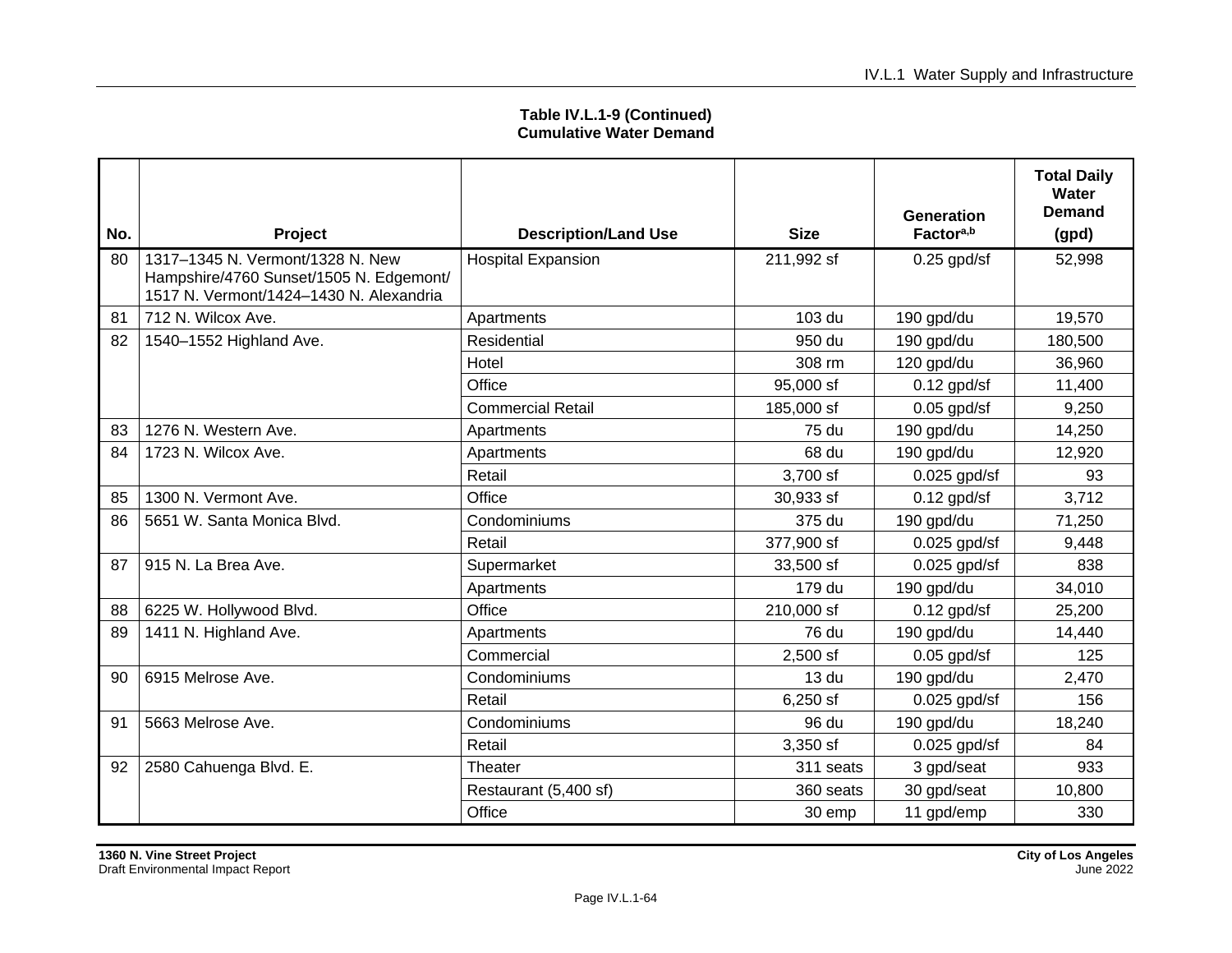| No. | Project                       | <b>Description/Land Use</b>     | <b>Size</b>      | Generation<br>Factor <sup>a,b</sup> | <b>Total Daily</b><br>Water<br><b>Demand</b><br>(gpd) |
|-----|-------------------------------|---------------------------------|------------------|-------------------------------------|-------------------------------------------------------|
| 93  | 1341 Vine St.                 | Office                          | 285,719 sf       | $0.12$ gpd/sf                       | 34,286                                                |
|     |                               | Apartments                      | 200 du           | 190 gpd/du                          | 38,000                                                |
|     |                               | Restaurant (16,135 sf)          | 1,076 seats      | 30 gpd/seat                         | 32,280                                                |
| 94  | 925 La Brea Ave.              | Retail                          | 16,360 sf        | $0.025$ gpd/sf                      | 409                                                   |
|     |                               | Office                          | 45,432 sf        | $0.12$ gpd/sf                       | 5,452                                                 |
| 95  | 135 N. Western Ave.           | Restaurant (4,066 sf)           | 272 seats        | 30 gpd/seat                         | 8,160                                                 |
| 96  | 7445 W. Sunset Blvd.          | <b>Specialty Grocery</b>        | 32,416 sf        | $0.025$ gpd/sf                      | 810                                                   |
| 97  | 7811 Santa Monica Blvd.       | Hotel                           | 78 rm            | 120 gpd/du                          | 9,360                                                 |
|     |                               | Apartments                      | 88 du            | 190 gpd/du                          | 16,720                                                |
|     |                               | Commercial                      | 65,888 sf        | $0.05$ gpd/sf                       | 3,294                                                 |
| 98  | 6421 W. Selma Ave.            | Quality Restaurant (17,607 sf)  | 1,174 seats      | 30 gpd/seat                         | 35,220                                                |
| 99  | <b>Hollywood Central Park</b> | Park (14.35 acres) <sup>d</sup> | 625,086 sf       | $0.093$ gpd/sf                      | 58,133                                                |
|     | Hollywood Freeway (US-101)    | Amphitheater                    | 500 seats        | 3 gpd/seat                          | 1,500                                                 |
|     |                               | Inn                             | $5 \, \text{rm}$ | 120 gpd/rm                          | 600                                                   |
|     |                               | <b>Community Center</b>         | 30,000 sf        | $0.05$ gpd/sf                       | 1,500                                                 |
|     |                               | <b>Banquet Space</b>            | 15,000 sf        | $0.35$ gpd/sf                       | 5,250                                                 |
|     |                               | Commercial                      | 29,000 sf        | $0.05$ gpd/sf                       | 1,450                                                 |
|     |                               | Apartments                      | 15 <sub>du</sub> | 190 gpd/du                          | 2,850                                                 |
| 100 | 4905 W. Hollywood Blvd.       | Retail                          | 36,600 sf        | $0.025$ gpd/sf                      | 915                                                   |
| 101 | 6409 W. Sunset Blvd.          | Hotel                           | 275 rm           | 120 gpd/du                          | 33,000                                                |
|     |                               | Retail                          | $1,900$ sf       | $0.025$ gpd/sf                      | 48                                                    |
| 102 | 4900 W. Hollywood Blvd.       | Apartments                      | 150 du           | 190 gpd/du                          | 28,500                                                |
|     |                               | Retail                          | 13,813 sf        | $0.025$ gpd/sf                      | 345                                                   |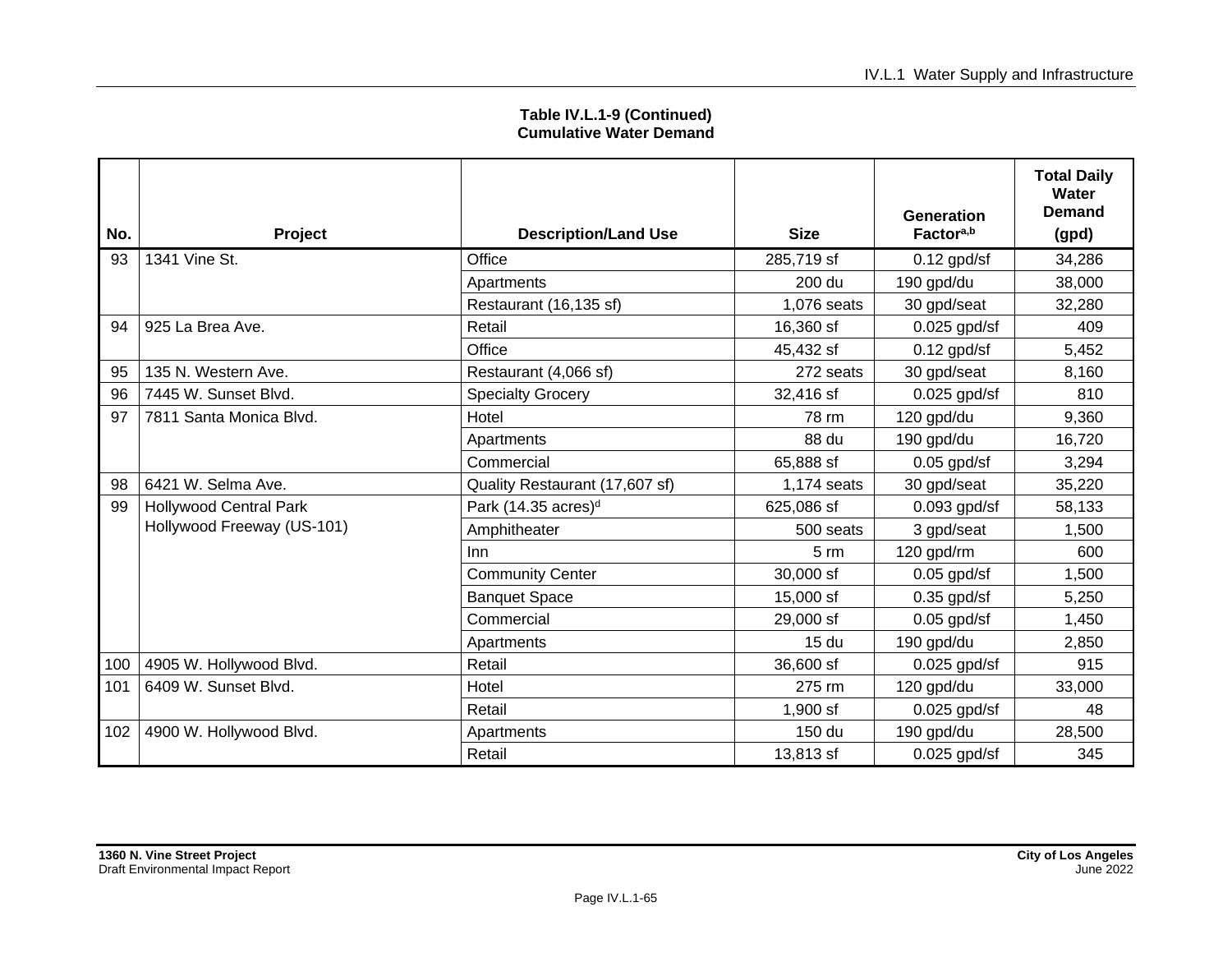| No.                                                                              | Project                                                                                                                                                                                                                                                                                                                                                        | <b>Description/Land Use</b>                                                                                                                                         | <b>Size</b> | <b>Generation</b><br>Factor <sup>a,b</sup> | <b>Total Daily</b><br>Water<br><b>Demand</b><br>(gpd) |
|----------------------------------------------------------------------------------|----------------------------------------------------------------------------------------------------------------------------------------------------------------------------------------------------------------------------------------------------------------------------------------------------------------------------------------------------------------|---------------------------------------------------------------------------------------------------------------------------------------------------------------------|-------------|--------------------------------------------|-------------------------------------------------------|
| 103                                                                              | Hollywood Community Plan Update<br>South of City of Burbank, City of Glendale,<br>and SR-134; west of Interstate 5; north of<br>Melrose Ave ; south of Mulholland Dr., City<br>of West Hollywood, Beverly Hills, including<br>land south of the City of West Hollywood and<br>north of Rosewood Ave. between La<br>Cienega Blvd. and La Brea Ave. <sup>e</sup> | Updates to the existing land use<br>policies and land use diagram in the<br>Hollywood Community Plan would<br>result in future growth through<br>horizon year 2040. |             |                                            |                                                       |
|                                                                                  | <b>Total Water Demand from Related Projects</b>                                                                                                                                                                                                                                                                                                                |                                                                                                                                                                     |             |                                            | 4,609,255                                             |
|                                                                                  | Net Water Demand from Residential Optionf                                                                                                                                                                                                                                                                                                                      |                                                                                                                                                                     |             |                                            | 79,353                                                |
| <b>Total Water Demand from Related Projects and</b><br><b>Residential Option</b> |                                                                                                                                                                                                                                                                                                                                                                |                                                                                                                                                                     |             |                                            | 4,688,608                                             |
|                                                                                  |                                                                                                                                                                                                                                                                                                                                                                |                                                                                                                                                                     |             |                                            |                                                       |
|                                                                                  | Net Water Demand from Office Option <sup>9</sup>                                                                                                                                                                                                                                                                                                               |                                                                                                                                                                     |             |                                            | 109,637                                               |
|                                                                                  | <b>Total Water Demand from Related Projects and</b><br><b>Office Option</b>                                                                                                                                                                                                                                                                                    |                                                                                                                                                                     |             |                                            | 4,178,892                                             |
|                                                                                  |                                                                                                                                                                                                                                                                                                                                                                |                                                                                                                                                                     |             |                                            |                                                       |

*du = dwelling units*

*emp = employees*

*gpd = gallons per day*

*rm = rooms*

*sf = square feet*

*stu = students*

*<sup>a</sup> This analysis is based on 100 percent of sewage generation rates provided by LA Sanitation (effective April 6, 2012).*

- *<sup>b</sup> This analysis conservatively assumes all dwelling units are 3-bedroom units. In addition, consistent with assumptions applied by LADWP, a standard factor of 15 square feet per seat was assumed to calculate the number of seats for restaurant uses.*
- *<sup>c</sup> This related project does not distinguish square footage between these uses. Therefore, to provide a conservative analysis, this related project is*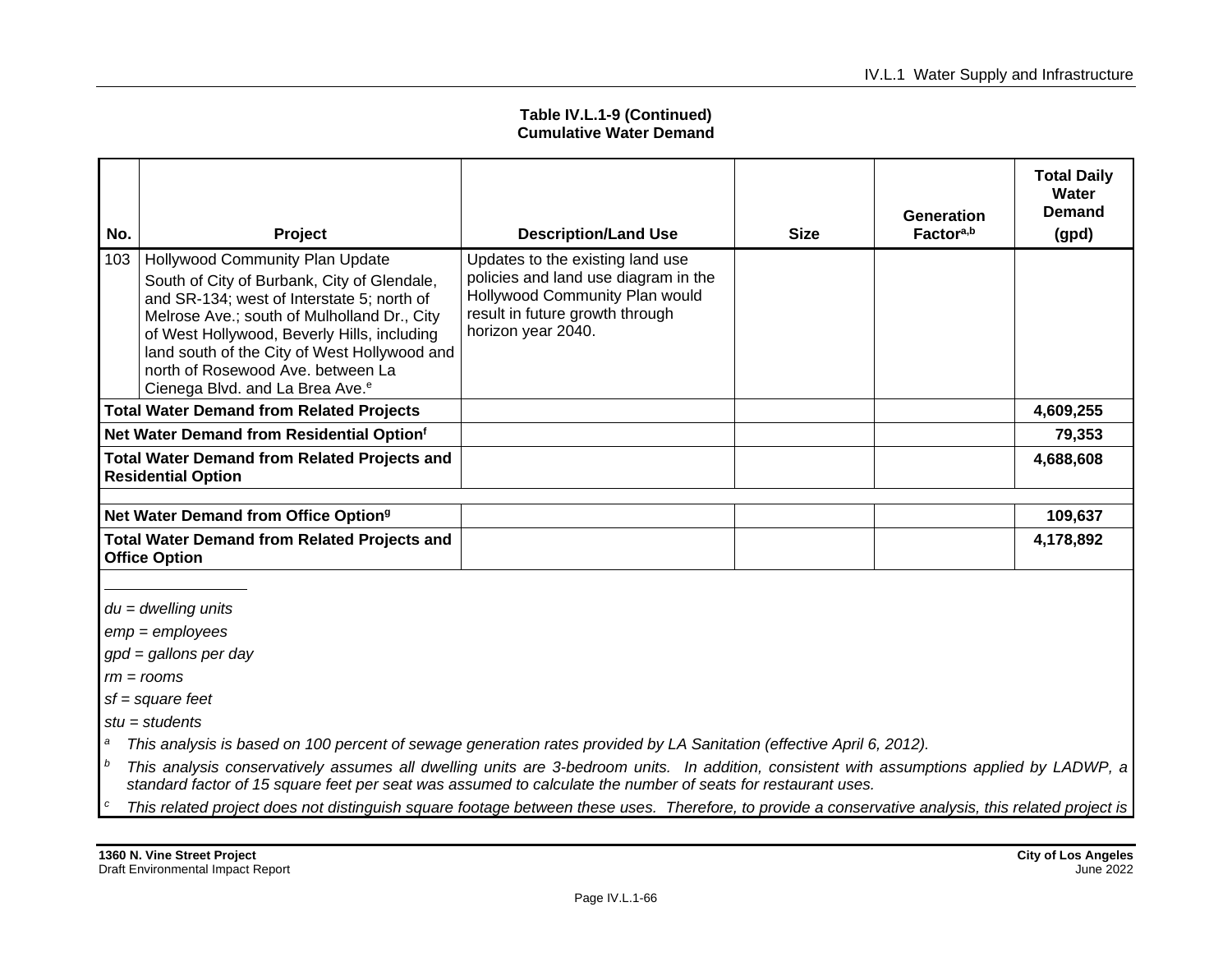| No.                                   | Project                                                                                                                                                                                                                                                                                                                                                                                                                                                                                                                                                                                                                                                                                                                                                                                                                                                | <b>Description/Land Use</b> | <b>Size</b> | <b>Generation</b><br>Factor <sup>a,b</sup> | <b>Total Daily</b><br>Water<br><b>Demand</b><br>(gpd) |  |
|---------------------------------------|--------------------------------------------------------------------------------------------------------------------------------------------------------------------------------------------------------------------------------------------------------------------------------------------------------------------------------------------------------------------------------------------------------------------------------------------------------------------------------------------------------------------------------------------------------------------------------------------------------------------------------------------------------------------------------------------------------------------------------------------------------------------------------------------------------------------------------------------------------|-----------------------------|-------------|--------------------------------------------|-------------------------------------------------------|--|
|                                       | assumed to include only restaurant uses.                                                                                                                                                                                                                                                                                                                                                                                                                                                                                                                                                                                                                                                                                                                                                                                                               |                             |             |                                            |                                                       |  |
|                                       | Sewage generation rates provided by LA Sanitation do not include rates for parks uses per acre. Therefore, the water demand rate for park uses<br>is assumed to be equivalent to that of landscaping needs. The generation rate for landscaping is based on calculations from the Project's WSA.                                                                                                                                                                                                                                                                                                                                                                                                                                                                                                                                                       |                             |             |                                            |                                                       |  |
|                                       | The list of related projects includes the City's draft Hollywood Community Plan Update, which is in the initial planning stages. The Hollywood<br>Community Plan Update, once adopted, will be a long-range plan designed to accommodate growth in Hollywood until 2040. Only the initial<br>period of any such projected growth would overlap with the Project's future baseline forecast for 2027, which is well before the Community Plan<br>Update's horizon year. Moreover, 2027 is a similar projected buildout year as many of the related projects identified in this table. Accordingly, it<br>can be assumed that the projected growth reflected by the list of related projects, which itself is a conservative assumption, would account for any<br>overlapping growth that may be assumed by the Community Plan Update upon its adoption. |                             |             |                                            |                                                       |  |
|                                       | As discussed above, the Residential Option with bungalows as restaurants would generate a net 79,353 gpd, or approximately 88.9 AFY. For<br>comparison purposes, Residential Option with bungalows as residential units would generate a net 63,507 gpd, or approximately 71.2 AFY.<br>Therefore, the former is considered herein to provide a conservative analysis.                                                                                                                                                                                                                                                                                                                                                                                                                                                                                  |                             |             |                                            |                                                       |  |
|                                       | As discussed above, the Office Option with bungalows as restaurants would generate a net 109,637 gpd, or approximately 122.8 AFY. For<br>comparison purposes, Office Option with bungalows as residential units would generate net 95,307 gpd, or approximately 106.8 AFY. Therefore,<br>the former is considered herein to provide a conservative analysis.                                                                                                                                                                                                                                                                                                                                                                                                                                                                                           |                             |             |                                            |                                                       |  |
| Source: Eyestone Environmental, 2022. |                                                                                                                                                                                                                                                                                                                                                                                                                                                                                                                                                                                                                                                                                                                                                                                                                                                        |                             |             |                                            |                                                       |  |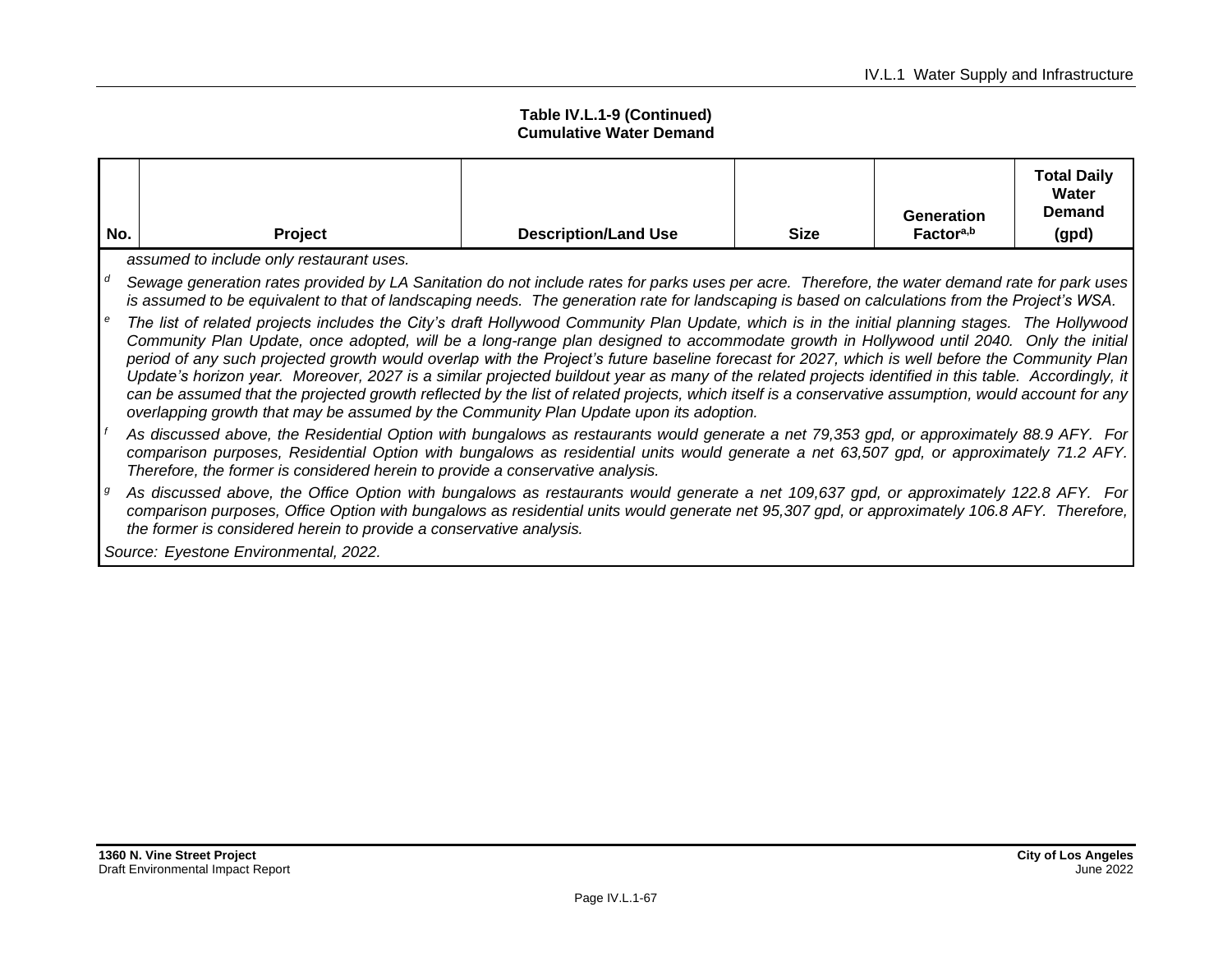increase in water demand of 109,637 gpd (or approximately 122.8 AFY)<sup>104</sup> would result in a cumulative increase in average daily water use of approximately 4,718,892 gpd (or approximately 5,285.2 AFY). As previously stated, based on water demand projections through 2040 in LADWP's 2015 UWMP, LADWP determined that it will be able to reliably provide water to its customers through the year 2040, as well as the intervening years (i.e., 2027, the Project buildout year) based on demographic growth projections in SCAG's 2012–2035 RTP/SCS. The WSA prepared for the Project also concluded that LADWP will be able to meet proposed water demand of the Project together with the existing and planned future water demands of the City. In addition, compliance of the Project and other future development projects with the numerous regulatory requirements that promote water conservation described above would also reduce water demand on a cumulative basis. For example, certain related projects would be subject to the City's Green Building Code requirement to reduce indoor water use by at least 20 percent and all projects would be required to use fixtures that conserve water. Furthermore, certain large, related projects (as defined by Section 10912 of the Water Code) meeting the thresholds under Senate Bill 610 would be required to prepare and receive LADWP approval of a water supply assessment that demonstrates how the project's water demand will be met. The WSA for such projects would evaluate the quality and reliability of existing and projected water supplies, as well as alternative sources of water supply and measures to secure alternative sources if needed.

Overall, as discussed above, the LADWP's 2015 UWMP demonstrates that the City will meet all new water demands from projected population growth, through a combination of water conservation and water recycling. LADWP's 2015 UWMP specifically outlined the creation of sustainable sources of water for the City to reduce dependence on imported supplies. LADWP's 2015 UWMP also incorporates the goals of Executive Directive 5 and the City's Sustainability pLAn. LADWP is planning to achieve these goals by expanding its water conservation efforts through public education, installing high-efficiency water fixtures, providing incentives, and expanding the City's outdoor water conservation program. To increase recycled water use, LADWP is expanding the recycled water distribution system to provide water for irrigation, industrial use, and groundwater recharge. Furthermore, LADWP will continue to update its UWMP every five years to ensure that water supply continues to be available.

**Based on the related project list and projections provided in adopted plans (e.g., MWD's 2015 UWMP, LADWP's 2015 UWMP, Sustainable City pLAn, and L.A.'s**

*<sup>104</sup> As discussed above, the Office Option with bungalows as restaurants would generate a net 109,637 gpd, or approximately 122.8 AFY. For comparison purposes, Office Option with bungalows as residential units would generate net 95,307 gpd, or approximately 106.8 AFY. Therefore, the former is* considered herein *to provide a conservative analysis.*